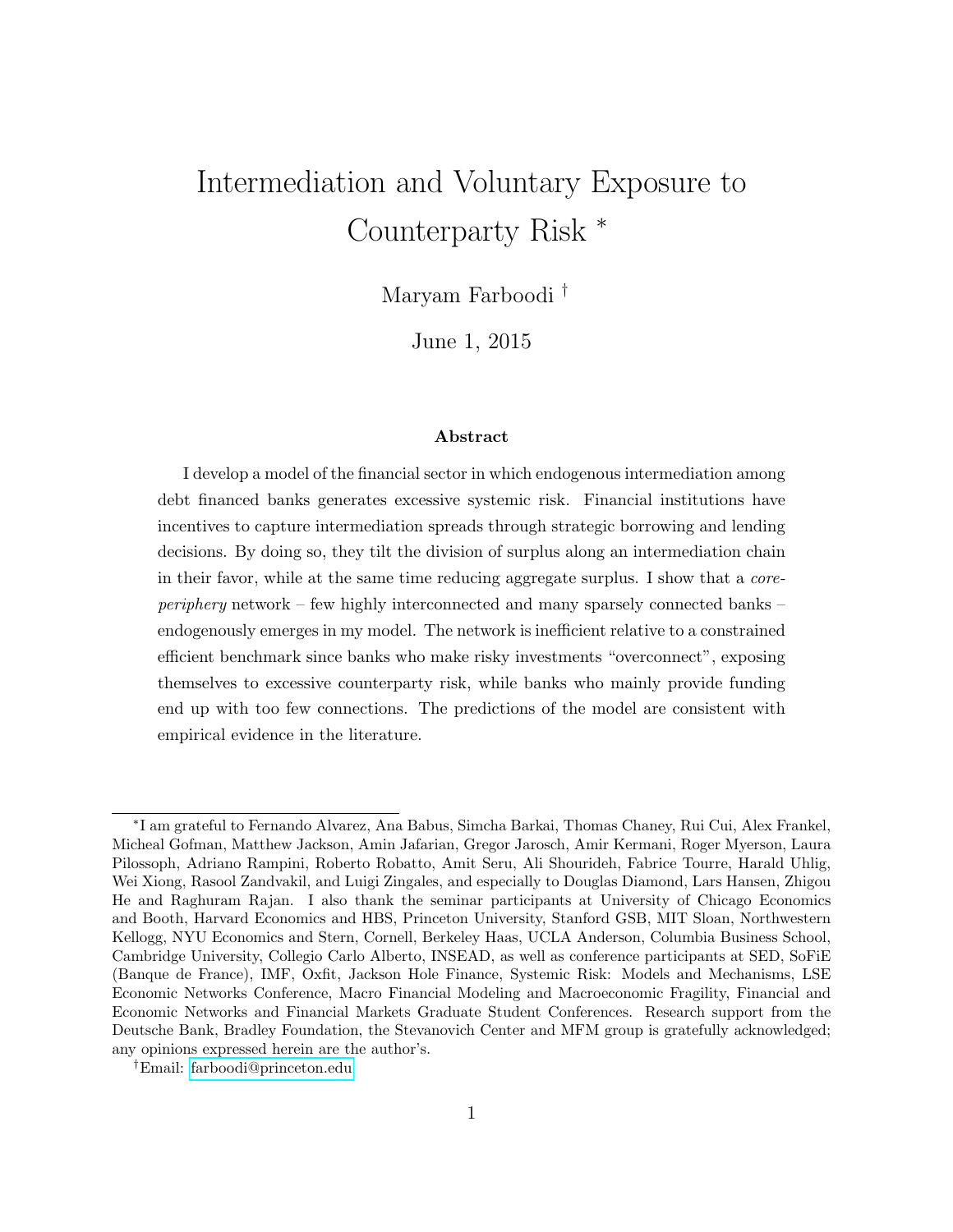# 1 Introduction

The years following the financial crisis resulted in an intense scrutiny of the architecture of financial markets. Many prominent economists have argued that the existing financial structure was socially suboptimal due to high systemic risk that emerged from excessive interconnectedness between financial intermediaries.<sup>[1](#page-1-0)</sup> A relatively new, but fast growing, body of work tries to understand the optimal regulatory response to such financial structure. This literature mostly takes the financial structure as given, and assesses appropriate policy responses which minimize the systemic risk.<sup>[2](#page-1-1)</sup> However, any policy which is implemented to mitigate the risk in the current financial architecture could feedback into bank decisions and influence the choice of inter-linkages. Alternative policy should account for endogenous changes to the financial structure. In this paper I develop a new model where the bilateral exposures of financial institutions emerge endogenously from their profit maximizing decisions. In doing so, I generate the underpinnings of interconnectedness in the financial sector, which allows me to evaluate formally the efficiency of the current financial architecture.

I develop a model of the financial sector in which endogenous intermediation among debt financed banks generates excessive systemic risk, which is measured as the distribution of total value lost due to bank failures. Financial institutions have incentives to capture intermediation spreads through strategic borrowing and lending decisions. By so doing, they tilt the division of surplus along an intermediation chain in their favor, while at the same time reducing aggregate surplus. I show that a *core-periphery network* – few highly interconnected and many sparsely connected banks – endogenously emerges in my model. In other words, my model predicts that there is a small number of very interconnected banks that trade with many other banks and a large number of banks that trade with a small number of counterparties.

There is overwhelming recent evidence that interbank markets exhibit a core periphery structure.<sup>[3](#page-1-2)</sup> Moreover, banks at the core has high gross exposures and low net exposures

<span id="page-1-0"></span><sup>&</sup>lt;sup>1</sup>A high degree of interconnectedness among financial institutions has been frequently recognized by policy makers. Federal Reserve chairman Ben Bernanke and undersecretary of finance Robert Steel, in their senate testimony on April 3, 2008, alluded to potential risk of system wide failure due to mutual interconnections of financial institutions in defending Bear Stearns bailout.

<span id="page-1-2"></span><span id="page-1-1"></span><sup>&</sup>lt;sup>2</sup>Notable examples are stress tests designed by the [Fed](#page-62-1). See Fed  $(2012)$ , Fed  $(2013)$  for more detail.

<sup>3</sup> See [Bech and Atalay](#page-59-0) [\(2010\)](#page-59-0), [Allen and Saunders](#page-58-0) [\(1986\)](#page-58-0)[,Afonso and Lagos](#page-58-1) [\(2014\)](#page-58-1) and [Afonso et al.](#page-58-2) [\(2011\)](#page-58-2) for evidence on federal funds market, [Boss et al.](#page-60-0) [\(2004\)](#page-60-0), [Chang et al.](#page-60-1) [\(2008\)](#page-60-1), [Craig and Von Peter](#page-60-2) [\(2014\)](#page-60-2) and [van Lelyveld and in 't Veld](#page-64-0) [\(2014\)](#page-64-0) for interbank market in other countries, [Peltonen et al.](#page-64-1) [\(2014\)](#page-64-1) and [Vuillemey and Breton](#page-64-2) [\(2013\)](#page-64-2) for OTC derivatives and [Di Maggio et al.](#page-61-0) [\(2015\)](#page-61-0) for corporate bond inter-dealer market.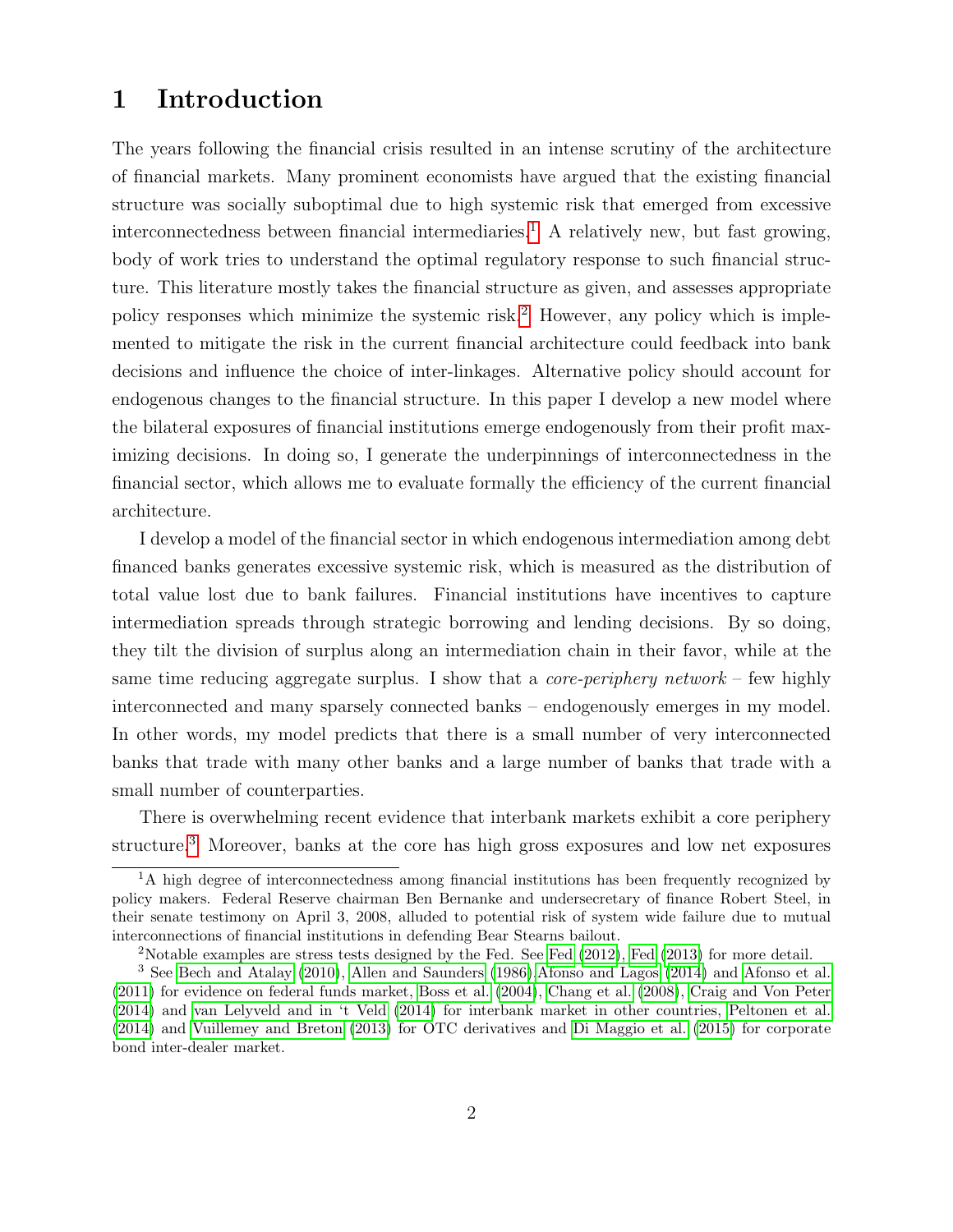among themselves. My model not only provides a theoretical framework that jointly explains these empirical stylized facts; its main contribution is to do so by explicit modeling of intermediation among banks and its frictions.

In the model, the financial network consists of banks and their lending decisions. Banks need to raise resources for investment either from households or from other banks. My model endogenously generates indirect lending and borrowing in the interbank market, which is a prominent feature of both the federal funds market and over-the-counter market for derivatives.<sup>[4](#page-2-0)</sup> If the investment fails and the borrowing bank does not have sufficient funds to pay back her lender(s), it fails and potentially triggers a cascade of failures to the lenders, lenders of lenders and so on.

Banks are profit maximizers. There are two groups of banks in the model: those who have access to a risky investment opportunity, and those who do not. Each bank chooses its lending and borrowing relationships to get the highest expected possible rate on the funding it lends out and the investment it undertakes, net of cost of failure. When there are positive intermediation rents in the system, profit maximization creates private incentives to provide intermediation, which in turn leads to a particular structure for the equilibrium network. Since intermediation is profitable per-se, in equilibrium, competition implies that the banks who are able to offer the highest expected returns become intermediaries. These banks are exactly the ones who have access to the risky investment technology. On the other hand, a bank who is not an intermediator still wants to earn the highest possible returns, thus opting for the shortest connecting path to investing banks to avoid paying intermediation spread as often as possible. These two forces give rise to a core-periphery equilibrium network in which (a subset of) banks with risky investment opportunities constitute the core (Theorem [1,](#page-24-0) section [5\)](#page-23-0).

The interbank network generated by the model is socially inefficient. Banks who make risky investments "overconnect", exposing themselves to excessive counterparty risk, while banks who mainly provide funding end up with too few connections.<sup>[5](#page-2-1)</sup> In other words, when default is costly, efficiency requires reaching the optimal scale of investment while minimizing the loss of failure, which leads to a different structure from the one which arises in equilibrium (Theorem [2,](#page-26-0) section [5\)](#page-23-0). This is in contrast to [Gale and Kariv](#page-62-2) [\(2007\)](#page-62-2) and [Blume et al.](#page-59-1) [\(2009\)](#page-59-1) who suggest that the financial architecture does not matter for efficiency. The main driving force behind this difference is the presence of intermediation rents which prevent social and private incentives from being aligned.

<span id="page-2-1"></span><span id="page-2-0"></span> $4$ [Bech and Atalay](#page-59-0) [\(2010\)](#page-59-0), [Gofman](#page-62-3) [\(2012\)](#page-62-3) and [Di Maggio et al.](#page-61-0) [\(2015\)](#page-61-0).

<sup>&</sup>lt;sup>5</sup>The socially optimal structure is the one which maximizes the equally weighted sum of all bank expected profits.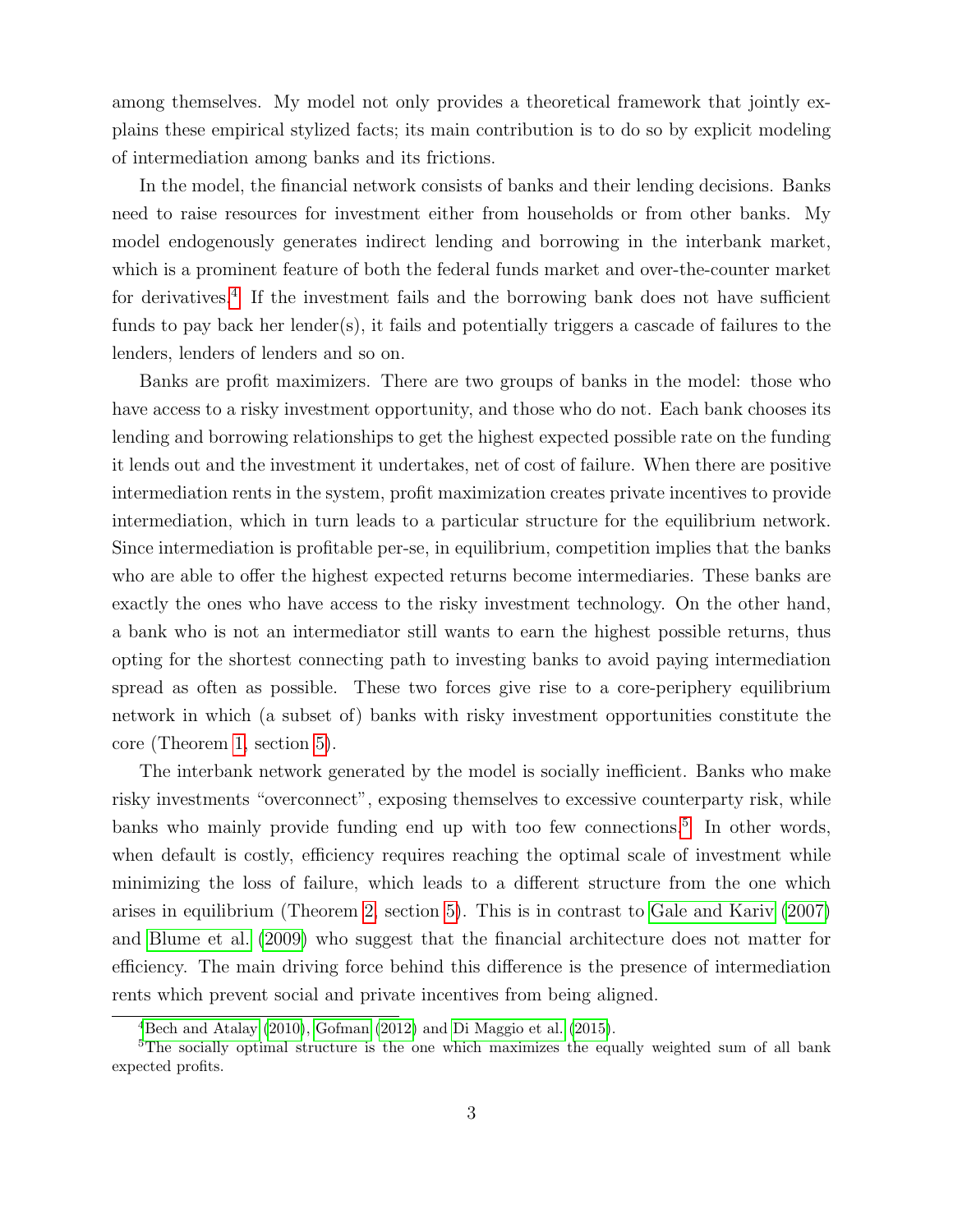<span id="page-3-2"></span>

<span id="page-3-3"></span>Figure 1: Equilibrium versus efficient structure of the interbank network<sup>[6](#page-3-0)</sup>

### 1.1 Model Implications

The model predicts that multiple banks can be at the core of the financial system, with high gross and low net exposures among core banks. Consistent with this prediction, there is direct evidence from the financial crisis on substantial exposure among large financial institutions, which entailed runs and subsequent failure of one entity following its counterparty's failure.<sup>[7](#page-3-1)</sup>

Equilibrium intermediaries are exposed to excessive risk since they do not contribute to the investment except through intermediation. The social planner prefers leaving such intermediaries out of the chain, replacing them with intermediaries who take minimal extra risk by intermediating. This minimizes the systemic risk without hurting the scale of investment. Thus social planner balances the net gain from investment with the expected loss of default. In contrast, private incentives compare rents, partially in the form of intermediation spreads, with the cost of default. The cost of default is a real cost while intermediation spreads are a mere redistribution of surplus. Consequently, I illustrate that the social and private incentives diverge in several situations. The intuition can be obtained by focusing on Figure [1](#page-3-2) that compares the equilibrium interbank network with the efficient one. Banks at the core are hatched in red in each structure.

<span id="page-3-0"></span><sup>&</sup>lt;sup>6</sup>The labels I and  $NI$  refer to banks with and without potential risky investment, the latter solely raising funds from households and intermediating them to investing banks. See the model for the detail. The dots represent more NI banks.

<span id="page-3-1"></span><sup>7</sup>A prominent example, as reported in the FCIC report on the financial crisis, is the immediate run on holders of Lehman unsecured Commercial Paper (CP) and lenders to Lehman in tri-party repo, such as Wachovia's Evergreens Investment and Reserve Management Company's Reserve Primary Fund, after Lehman failed on September 15, 2008. The first wave of runs was followed by a second wave of withdrawal from Lehman OTC counterparties, most notably UBS and Deutche Bank. Fore more details please see [FCIC](#page-61-1) [\(2011\)](#page-61-1).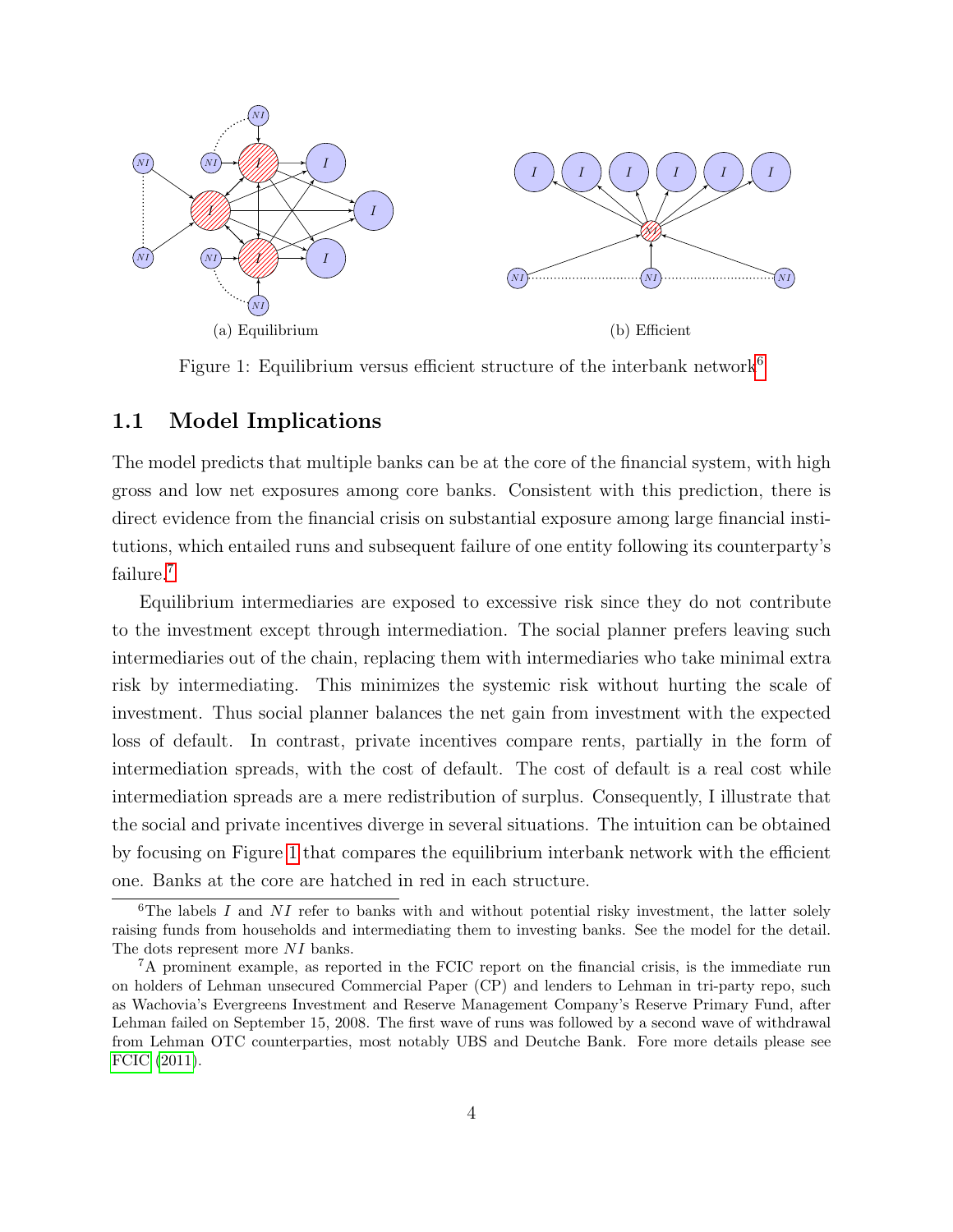One can also interpret the implications of the model in terms of *contagion*. In the model, investment and funding opportunities arise at different banks, which requires funding to be channeled from banks with liquidity surplus to the ones with investment opportunities. This decentralized distribution of resources and investment opportunities gives rise to endogenous interbank intermediation. Moreover, the return to risky investment is not contractible, so all the bank liabilities are in the form of debt, which leads to failure if obligations are not met. As a result, lenders and intermediators are exposed to counterparty risk. Because investment is positive NPV, there is an optimal level of contagion, due to counterparty risk exposure, in order to provide funding for the projects. In other words, even the financial structure chosen by a social planner involves a certain level of contagion when risky investment fails. The important prediction of the model is that the equilibrium interbank network involves *excessive* contagion, more than what is necessary to support the optimal level of investment.

The core-periphery structure implies that many banks are connected to each other only indirectly, a similar notion to weak ties as defined in [Granovetter](#page-62-4) [\(1973\)](#page-62-4). In the context of the model, the weak ties are intermediator's borrowing and lending relationships. As these relationships are associated with rents, every bank prefers to have many weak ties. In equilibrium, banks who are able to pledge the highest return to their investors have many weak ties and are in the core.

The model not only provides predictions on the global structure of the interbank network, but also has implications about the bilateral interbank rates. Consistent with findings of [Di Maggio et al.](#page-61-0) [\(2015\)](#page-61-0) who empirically study the inter-dealer market for corporate bonds, my model predicts that core dealers charge higher average prices to the peripheral dealers than to other core ones. I also explore diversification incentives of banks in equilibrium, which uncovers a different channel for inefficiency, due to under-provision of insurance in the network (similar to [Zawadowski](#page-65-0) [\(2013\)](#page-65-0)).

Finally, I use the model to shed light on several policies related to the architecture of the financial networks. The model provides a framework to assess bailouts, as well as policy proposals to impose a cap on the number of counterparties and swaps. Moreover, it provides a new rationale for introduction of a Central Clearing Party (CCP) (section [6\)](#page-33-0).

### 1.2 Literature Review

As a model of interbank networks, my paper is closely related to application of networks in economics (three early seminal papers are [Jackson and Wolinsky](#page-63-0) [\(1996\)](#page-63-0), [Bala and Goyal](#page-59-2) [\(2000\)](#page-59-2) and [Aumann and Myerson](#page-59-3) [\(1988\)](#page-59-3)). [Jackson](#page-63-1) [\(2005\)](#page-63-1), [Jackson](#page-63-2) [\(2010\)](#page-63-2) and [Allen and](#page-58-3)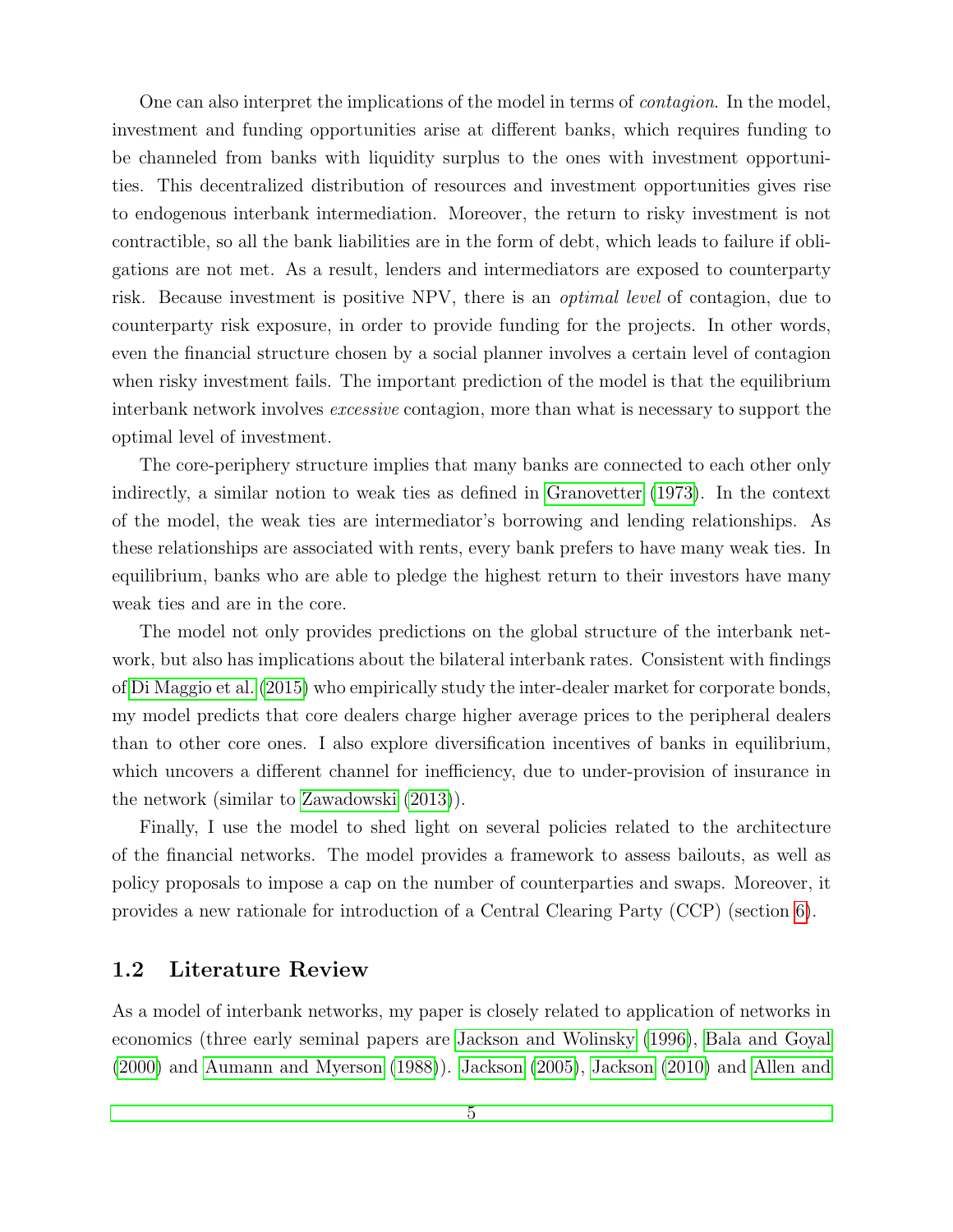[Babus](#page-58-3) [\(2009\)](#page-58-3) provide excellent reviews of the existing work.

There is also a fast growing literature on contagion and systemic risk in financial networks, started by the seminal work of [Allen and Gale](#page-58-4) [\(2000\)](#page-58-4) who studies the propagation of negative shocks in simple financial networks. A large part of this literature either focuses on properties of large networks, or take the structure of the network as given.<sup>[8](#page-5-0)</sup> More recent work in this area focuses on strategic link formation among financial institutions.<sup>[9](#page-5-1)</sup> [Ace](#page-58-5)[moglu et al.](#page-58-5) [\(2014\)](#page-58-5), by locating banks on a ring, predicts that the equilibrium network can exhibit both under and over connection. [Zawadowski](#page-65-0) [\(2013\)](#page-65-0) uses the same ring network to provide a rational for under-insurance due to the high market price of insurance. Related to this literature is [Kiyotaki and Moore](#page-63-3) [\(1997\)](#page-63-3), who is one of the first papers that look at the formation of credit networks. Although the modeling assumptions of this paper are more closely related to supply chain networks, the implications for contagion and under-insurance can be interpreted in the context of financial networks.

Most relevant to my paper are [Hojman and Szeidl](#page-62-5) [\(2006\)](#page-62-5), [Hojman and Szeidl](#page-62-6) [\(2008\)](#page-62-6) and [Babus](#page-59-4) [\(2012\)](#page-59-4), which predict minimally connected star equilibrium structures, based on costly link formation.[10](#page-5-2) Moreover, unlike mine, these papers focus on undirected networks which is less suitable to model interbank, often asymmetric, relationships. My model contributes to this literature by providing rich predictions consistent with stylized facts about global structure of interbank networks missing from the previous work, and does that by underpinning a microfoundation for endogenous cost and benefit of interbank relationships.

There is also an emerging literature on bargaining and intermediation in (financial) networks [\(Gale and Kariv](#page-62-2) [\(2007\)](#page-62-2), [Manea](#page-63-4) [\(2013\)](#page-63-4), [Gofman](#page-62-7) [\(2011\)](#page-62-7) and [Babus](#page-59-4) [\(2012\)](#page-59-4)). In all of these models except [Babus](#page-59-4) [\(2012\)](#page-59-4) intermediaries are determined exogenously. In my model, certain agents endogenously assume the role of intermediaries, which can lead to welfare losses in equilibrium.

Finally, my paper is also related to the literature which studies the role of banks as intermediaries, their balance sheet structure and issues related to insolvency.[11](#page-5-3) In this literature, banks are intermediaries between investors and entrepreneurs. I add to this

<span id="page-5-0"></span><sup>8</sup>See [Acemoglu et al.](#page-58-6) [\(2015\)](#page-58-6), [Eisenberg and Noe](#page-61-2) [\(2001\)](#page-61-2), [Elliott et al.](#page-61-3) [\(2012\)](#page-61-3), [Gofman](#page-62-7) [\(2011\)](#page-62-7), [Gai and](#page-62-8) [Kapadia](#page-62-8) [\(2010\)](#page-62-8) and [Caballero and Simsek](#page-60-3) [\(2013\)](#page-60-3).

<span id="page-5-1"></span><sup>&</sup>lt;sup>9</sup>See [Acemoglu et al.](#page-58-5)  $(2014)$ , [Blume et al.](#page-59-5)  $(2011)$ , [Babus](#page-59-6)  $(2013)$ , [Allen et al.](#page-58-7)  $(2012)$ , [Moore](#page-63-5)  $(2011)$ , [Rotemberg](#page-64-3) [\(2008\)](#page-64-3), [Zawadowski](#page-65-1) [\(2011\)](#page-65-1), [Zawadowski](#page-65-0) [\(2013\)](#page-65-0)[,Bluhm et al.](#page-59-7) [\(2013\)](#page-59-7) and [Cabrales et al.](#page-60-4) [\(2012\)](#page-60-4). <sup>10</sup>[Babus](#page-59-4) [\(2012\)](#page-59-4) can have an equilibrium which is an interlinked star network as well.

<span id="page-5-3"></span><span id="page-5-2"></span><sup>11</sup>An incomplete list includes [Diamond](#page-61-4) [\(1984\)](#page-61-4), [Rochet and Tirole](#page-64-4) [\(1996\)](#page-64-4), [Kiyotaki and Moore](#page-63-3) [\(1997\)](#page-63-3), [Moore](#page-63-5) [\(2011\)](#page-63-5), [Lagunoff and Schreft](#page-63-6) [\(2001\)](#page-63-6), [Leitner](#page-63-7) [\(2005\)](#page-63-7), [Cifuentes et al.](#page-60-5) [\(2005\)](#page-60-5), [Dang et al.](#page-61-5) [\(2010\)](#page-61-5), [Dasgupta](#page-61-6) [\(2004\)](#page-61-6), [Acharya et al.](#page-58-8) [\(2012\)](#page-58-8), [Acharya and Yorulmazer](#page-58-9) [\(2008\)](#page-58-9) [Bhattacharya and Gale](#page-59-8) [\(1987\)](#page-59-8), [Bolton and Scharfstein](#page-60-6) [\(1996\)](#page-60-6), [Diamond and Rajan](#page-61-7) [\(2005\)](#page-61-7), [Farhi and Tirole](#page-61-8) [\(2013\)](#page-61-8) and [Gorton and Metrick](#page-62-9) [\(2012\)](#page-62-9).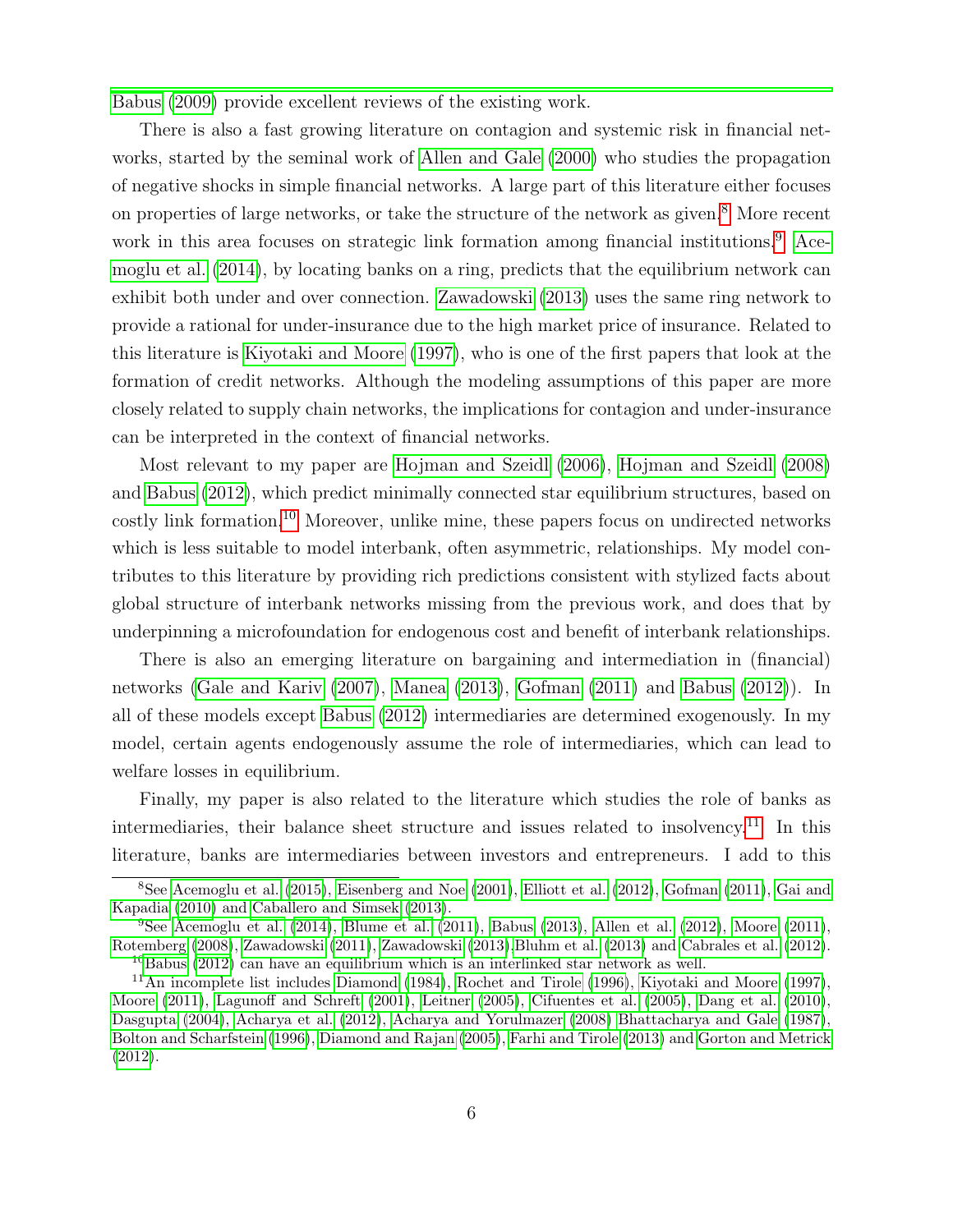literature by specifically modeling the role of banks as intermediaries among each other, and study the corresponding implications for the structure and efficiency of financial sector, as well as systemic risk.

The rest of the paper is organized as follows. Section [2](#page-6-0) lays out the basic environment. Section [3](#page-8-0) provides a simplified version of the economy with four banks and solves for the equilibrium and constraint efficient structure. Section [4](#page-16-0) specifies the detail of the lending contracts for general network structures. Section [5](#page-23-0) provides the general results. Section [6](#page-33-0) discusses policy implications of the model. Section [7](#page-35-0) concludes.

# <span id="page-6-0"></span>2 Model

The model has three periods,  $t = 0, 1, 2$ , and one good, which I refer to as funding. There are two types of agents: banks and households. There are  $K$  banks in the economy: banks that randomly get risky investment opportunities (type  $I$ ) and banks that do not (type NI). Let I and NI denote the set of I and NI banks, respectively, and let  $\mathbb{N} = \mathbb{I} \cup \mathbb{N}$ . There are  $k_I$  banks of type I and  $k_{NI}$  banks of type NI. Throughout the paper assume  $k_{NI} \geq k_I$ .

The financial system consists of banks and their bilateral exposures. The bilateral exposures represent lending and borrowing relationships among banks. Note that bilateral exposures among banks are quite complex in reality. Banks can be exposed to each other through multiple channels: secured and unsecured lending, derivative contracts, and similar asset holding. For the purpose of this paper, I will restrict interbank relationships to exposures through debt contracts (lending). Bank  $i$  who lends to bank  $j$  through a debt contract is exposed to bank j since if bank j fails, it will not be able to pay bank i back, which affects the balance sheet of bank  $i$  and might cause  $i$  to fail.

The investment opportunity is a risky asset. Each bank I receives the opportunity to invest in the risky asset with probability q, which is iid across all I banks. Let  $\tilde{\mathbb{I}}_R$  denote the random variable corresponding to the subset of  $\mathbb I$  that receive the opportunity, and let  $\mathbb{I}_R$  be the realization of such subset. <sup>[12](#page-6-1)</sup>

Let  $\tilde{R}_i \in [0, \bar{R}]$  denote the (per-unit) random return of bank *i*'s investment in the risky asset, which is iid across banks.<sup>[13](#page-6-2)</sup> The investment is linearly scalable. I assume the support of the asset return distribution has two mass points: the project succeeds with probability

<span id="page-6-1"></span><sup>&</sup>lt;sup>12</sup>Throughout the paper, I will use the following convention:  $\tilde{x}$  denotes a random variable, and x denotes the realization of that random variable.

<span id="page-6-2"></span><sup>&</sup>lt;sup>13</sup>iid assumption leads to maximum room for diversification. I will later discuss how changing this assumption to having correlated project returns strengthens my results.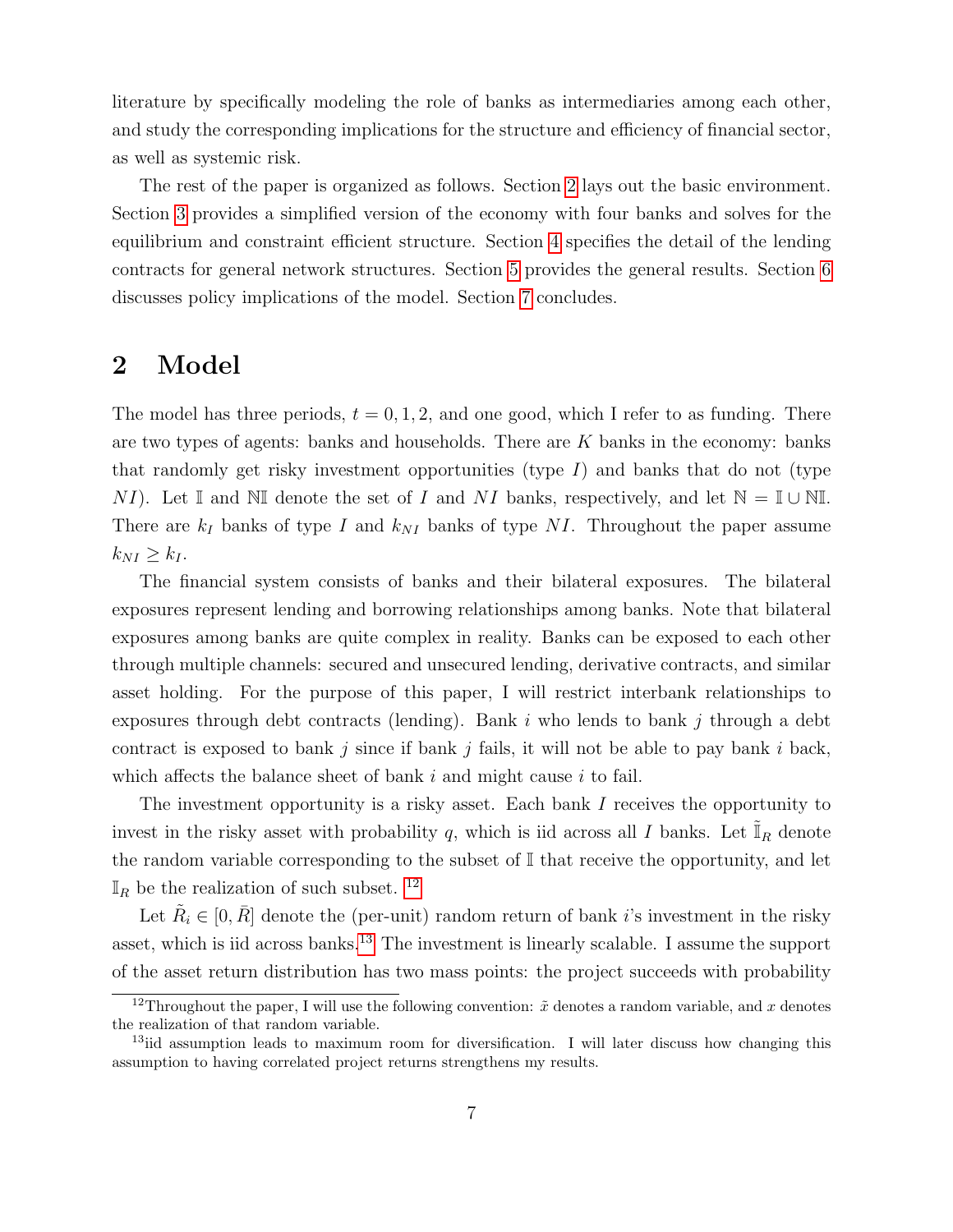p and returns R, and fails with probability  $1 - p$  and returns  $0:^{14}$  $0:^{14}$  $0:^{14}$ 

$$
\tilde{R}_i = \begin{cases}\nR & \text{with probability } p \\
0 & \text{otherwise.} \n\end{cases}
$$

Besides the risky investment opportunity, each bank  $i$  (of type I or NI) has a value  $V_i$ , which is the value of the other businesses, assets, and services the bank provides. If the bank fails for any reason, this value is lost.<sup>[15](#page-7-1)[16](#page-7-2)</sup> For simplicity, I will assume  $V_i = V_I$  for every  $i \in \mathbb{I}$  and  $V_j = V_{NI}$  for every  $j \in \mathbb{N} \mathbb{I}$ .

Bankers do not have any wealth. They can raise funding from two sources in the form of debt. At  $t = 0$ , each bank  $NI<sub>j</sub>$  raises resources from a continuum of households  $hh<sub>j</sub>$ , of measure one. Each household is endowed with one unit of funding. Because each set of households is a continuum, they are competitive and they lend their endowment to their corresponding bank if they break even. [17](#page-7-3)[18](#page-7-4) Second, a bank can borrow from other banks at  $t = 1$ . To do so, at  $t = 0$ , it must have established a *potential borrowing relationship* with them.

I model the financial system as a network. The financial network is a directed graph  $G = (\mathbb{N}, E)$ , where  $\mathbb{N} = \{1, 2, \cdots, K\}$  is the set of nodes and  $E = \{e_{ij}\}_{i,j \in V}$  is the set of edges. Each node is a bank, and edge  $e_{ij} \in E$  is a potential lending relationship from bank i to bank j.  $e_{ij} \in E$  only if at  $t = 1$  funding is lent along this potential lending relationship with non zero probability. Otherwise  $e_{ij}$  is removed from  $E$ .

Each bank chooses its potential borrowing and lending relationships, that is, links over which he can borrow or lend, to maximize its expected profit net of failure cost.

The timing of the model is as follows: At  $t = 0$ , the banks saise funding from households and the potential lending and borrowing relationships are formed. A link  $e_{ij}$  means bank j can borrow from i in the period that follows. At  $t = 1$ , investment opportunities are realized and actual lending happens only along (some of) the links formed at  $t = 0$ . At  $t = 2$  random returns are realized, and banks that are not able to pay back their creditors

<span id="page-7-1"></span><span id="page-7-0"></span><sup>&</sup>lt;sup>14</sup>The binomial nature of project return is purely for simplicity and is inconsequential for the results.

<sup>&</sup>lt;sup>15</sup>This value accrues to the banker himself. This model is isomorphic to one with bankruptcy costs that are borne by the bankers in the event of failure.

<span id="page-7-2"></span><sup>&</sup>lt;sup>16</sup>[James](#page-63-8) [\(1991\)](#page-63-8) finds that losses due to bank failure are substantial, losses on assets and direct expenses averaging 30% and 10% of the failed bank's assets, respectively.

<span id="page-7-3"></span> $171$  assume only NI banks raise funding from households to get stark normative predictions. The positive predictions are invariant to whether  $I$  banks also raise funding from households. The normative results remain the same under appropriate parameter restrictions. I will elaborate further on this in section [5.1.](#page-27-0)

<span id="page-7-4"></span><sup>&</sup>lt;sup>18</sup>Households breaking even (i.e., zero rate of return) is a normalization. Any constant positive rate of return would work as well.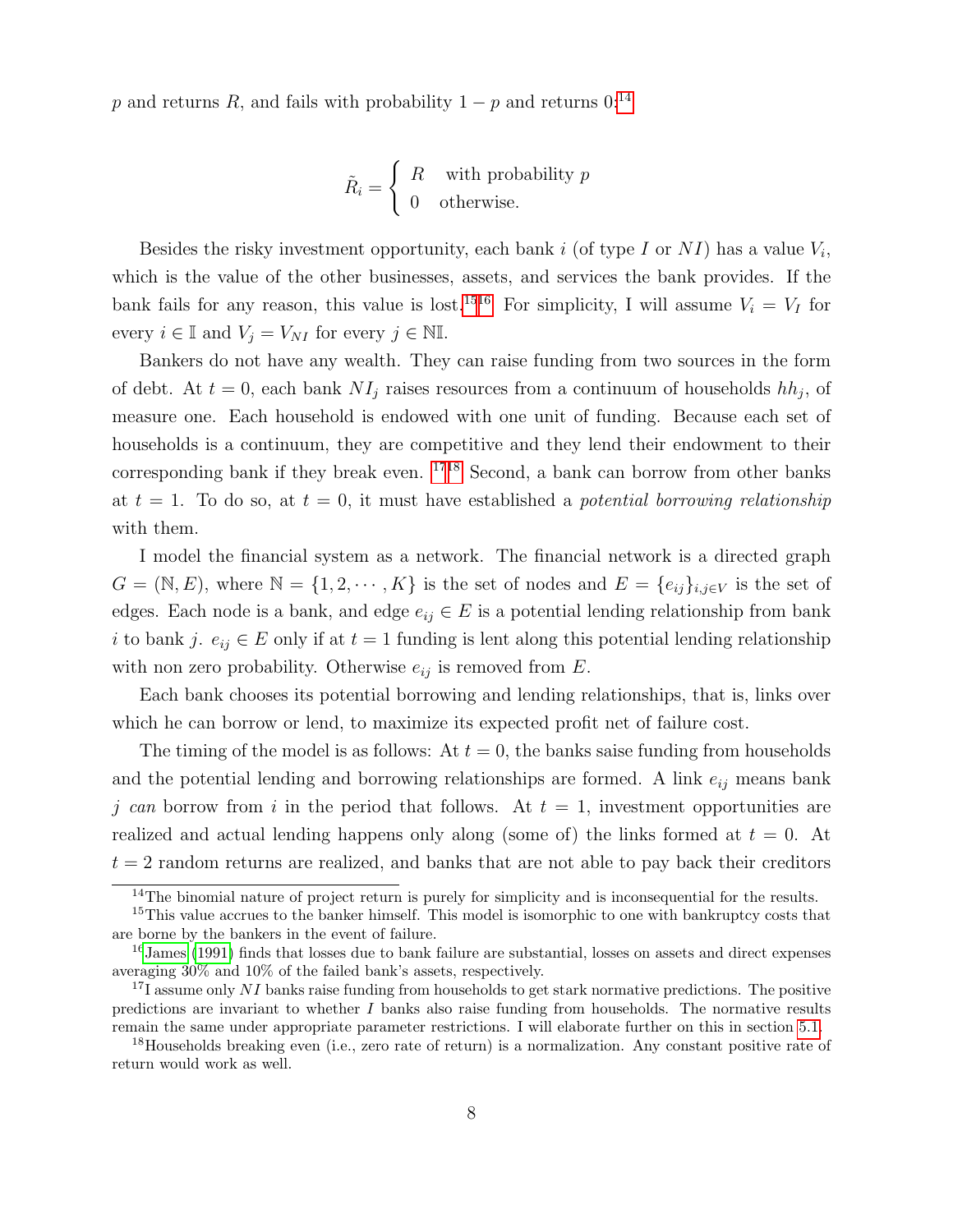fail. Holding precautionary liquidity is ruled out, so banks lend or invest as much resources as they are able to raise.

# <span id="page-8-0"></span>3 Economy with Four Banks

Starting with a simplified version of the model before formal description of the contracts is useful. Here I characterize all the equilibria in an economy with four banks, which illustrates the main forces of the model. In section [4](#page-16-0) I will provide a description of the contracts under which the same intuition carries over to the general case.

Assume there are two I and two NI banks,  $\mathbb{I} = \{I_1, I_2\}$  and  $\mathbb{NI} = \{NI_1, NI_2\}$ . Recall that each NI bank raises one unit from a continuum of households, while I banks do not raise any outside funding. As a result, each bank I needs to secure funding on the interbank market at  $t = 0$  to be able to invest in its project later, at  $t = 1$ , if it gets an investment opportunity.

As explained in the previous section, to borrow on the interbank market at date  $t = 1$ , banks need to enter potential agreements at  $t = 0$ . Potential agreements are similar to credit lines, except that they do not have a limit. I will use the two terms interchangeably. Each agreement (established at  $t = 0$ ) is a promise by the lender to deliver at least one unit (at  $t = 1$ ) if the borrower receives an investment opportunity, or if the borrower has a credit line to another bank that has received an investment opportunity.

**Definition 1.** [Eligibility] Any potential borrower who has a direct or indirect access to a realized investment opportunity is eligible to draw on his credit line.

With some abuse of language, I will use *eligible* for potential relationships as well. I assume a bank cannot default on its eligible promises, i.e., for any realization of investment opportunities, a potential lender must have sufficient funds to lend each eligible potential borrower one unit.

For a concrete example, consider Figure [2:](#page-9-0) in [2a,](#page-9-1)  $NI_1$  has the unit it has raised from households, but no other source of funding. In particular, credit line  $NI_2 \to NI_1$  does not exist. Moreover,  $NI_1$  has a credit line to each I bank, so both  $NI_1 \rightarrow I_1$  and  $NI_1 \rightarrow I_2$ exist. In [2b,](#page-9-2)  $NI_1$  has two units pledged to it, one from households and one through credit line  $NI_2 \to NI_1$ . Now consider the  $t = 1$  state where both I banks receive investment opportunities. In both structures,  $NI_1$  has promised one unit to each I bank. However, in [2a,](#page-9-1) it will not be able to keep its promise. [2a](#page-9-1) is not a feasible structure, and is ruled out. This restriction is formalized in the following assumption.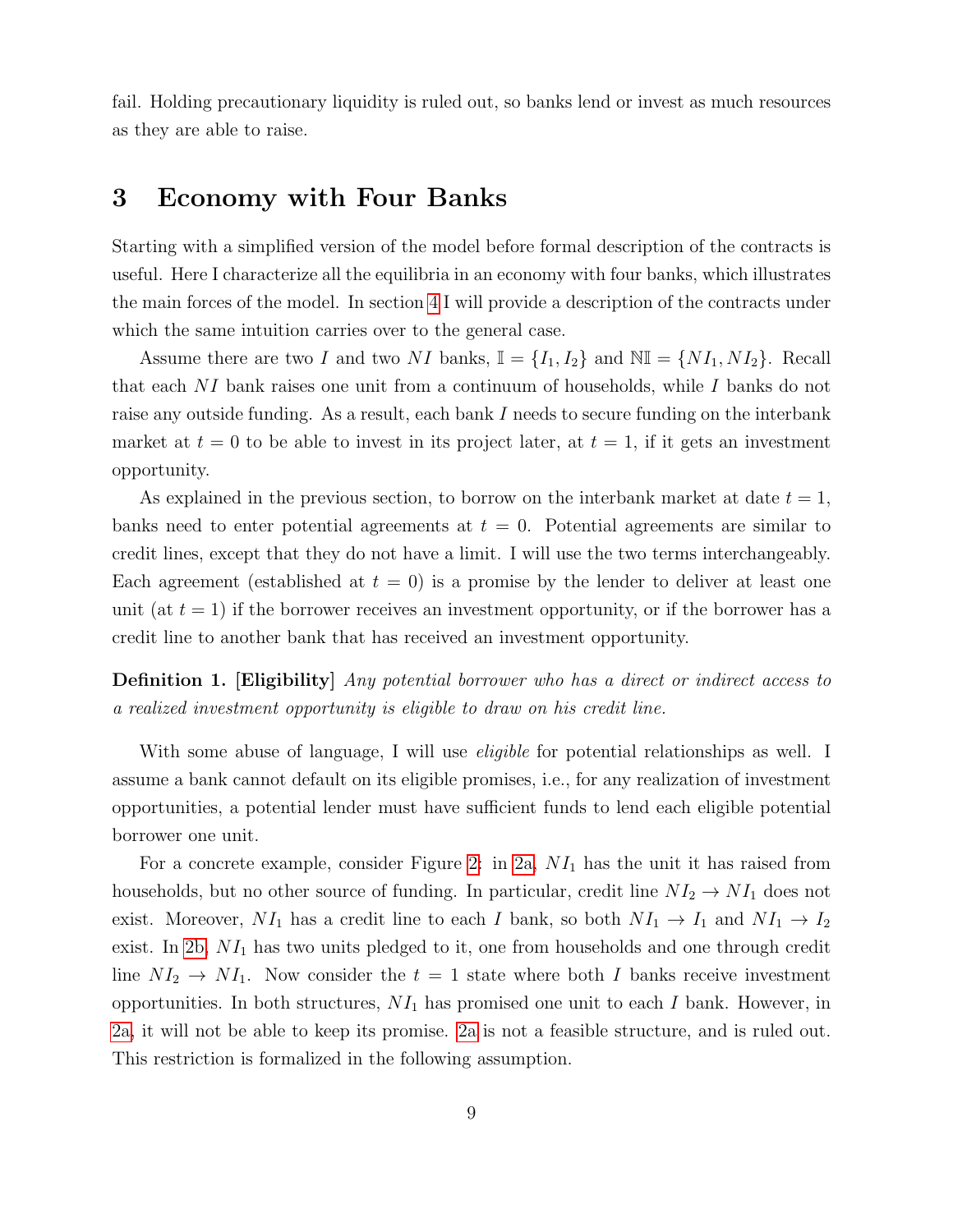<span id="page-9-0"></span>

<span id="page-9-2"></span><span id="page-9-1"></span>Figure 2: Two possible sets of potential relationships between two NI banks and two I banks.

<span id="page-9-5"></span>Assumption 1. [Feasibility] Each realized lending has a minimum size, normalized to one unit. Each potential lender must satisfy his eligible potential lending promises.

This assumption implies an opportunity cost for forming potential lending relationships, and puts an endogenous limit on the number of potential relationships a bank can establish. At  $t = 0$  a bank can enter into as many potential lending relationships as he chooses, as long as, for each realization of uncertainty at  $t = 1$ , he is able to raise sufficient funding either from households  $(t = 0)$  or on the interbank market  $(t = 1)$ , through his potential borrowing contracts, to service them.[19](#page-9-3)

There is an exogenous division of expected net surplus that allocates a strictly positive share to every bank involved in an intermediation chain, for each realization of investment opportunities. When bank i raises funding from households and lends directly to bank j who makes the investment  $(i \rightarrow j)$ , j and i receive in expectation a share  $1 - \alpha$  and  $\alpha$ of expected net surplus of the project, respectively. Alternatively, if  $i$  raises the funding, lends to k who in turn lends to j who invests  $(i \rightarrow k \rightarrow j)$ , then j, k, and i receive  $1 - \alpha$ ,  $\alpha(1-\alpha)$ , and  $\alpha^2$  shares, respectively.<sup>[20](#page-9-4)</sup>

All the contracts are bilateral. The final return of the project at  $t = 2$  is not contractible, so all the contracts are in the form of debt. However, the contract can be written contingent on all date  $t = 0$  and  $t = 1$  outcomes, specifically on the network structure, as well as the realization of investment opportunities. So bilateral contracts are *contingent debt* in which the face value of debt is set such that given the network and the realization of investment

<span id="page-9-3"></span><sup>&</sup>lt;sup>19</sup>This assumption can be justified by an appropriately chosen upfront fixed or declining cost of link formation. The cost should be such that with  $j$  units of available funds, the expected marginal gains from  $j+1^{\text{th}}$  potential lending relationship is below the cost, while it covers the cost with  $j+1$  units. However, the motivation for this assumption is not to capture a fixed cost.

<span id="page-9-4"></span><sup>&</sup>lt;sup>20</sup>Multiple papers provide evidence for existance of intermediation rents. Examples includes [Di Maggio](#page-61-0) [et al.](#page-61-0) [\(2015\)](#page-61-0) and Li and Schürhoff [\(2014\)](#page-63-9) who document intermediation spreads charged by dealers in the dealer network for corporate bonds and municipal bonds, respectively.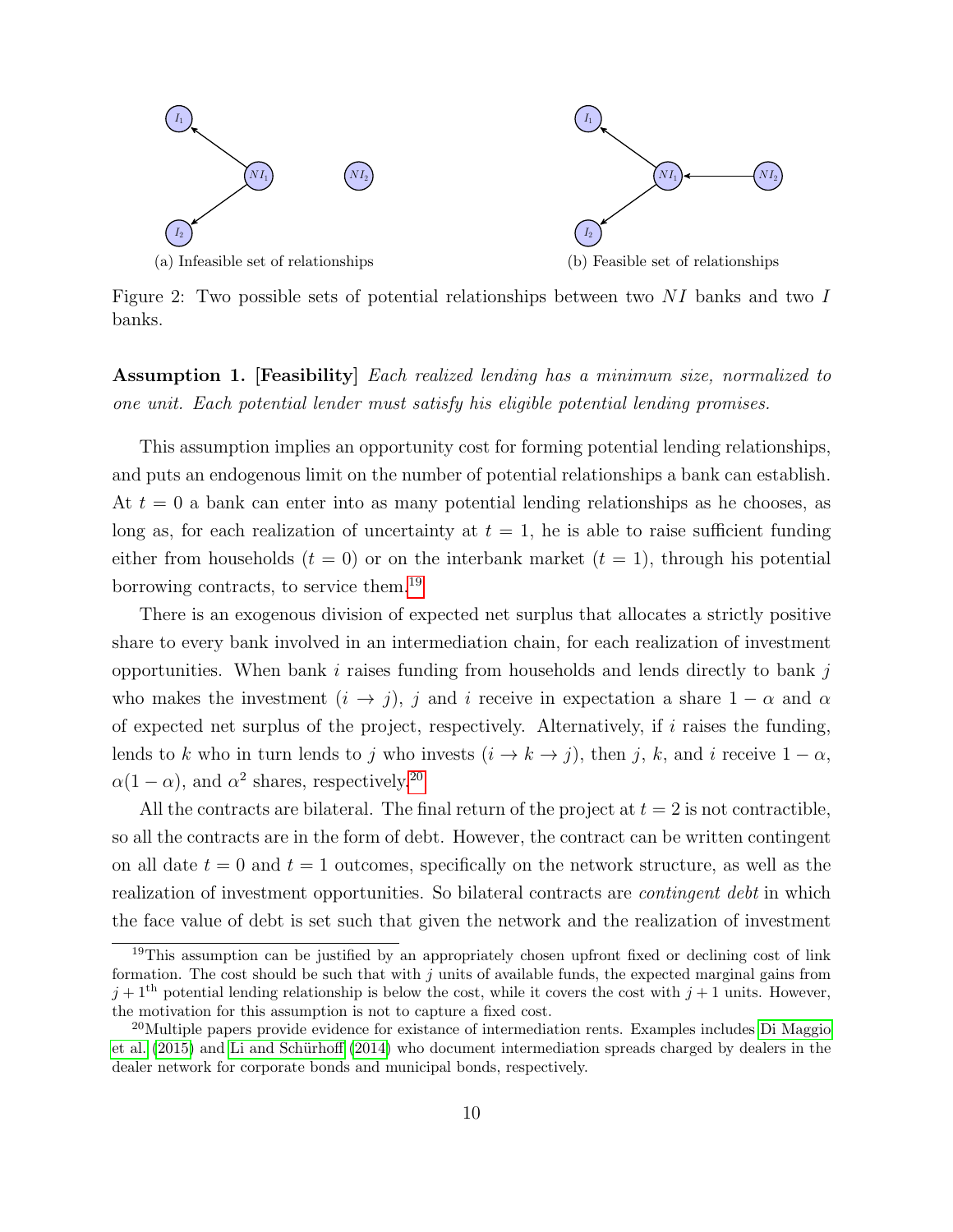opportunities, each bank along the intermediation chain receives its appropriate share, as described above.

A direct lending relationship between an I and  $NI$  is socially desirable if

<span id="page-10-2"></span>(1) 
$$
pR - 1 > (1 - p)(V_I + V_{NI}).
$$

That is, the net expected return from the project should cover the expected cost, which is the expected loss of outside value of the two banks, because both the lender and borrower fail if the project fails (borrower cannot pay the lender and lender cannot pay the households from which he borrowed). The participation constraints for the lender and borrower are the following, respectively:

<span id="page-10-1"></span><span id="page-10-0"></span>(2) 
$$
(1 - \alpha)(pR - 1) > (1 - p)V_I
$$

$$
\alpha(pR - 1) > (1 - p)V_{NI}.
$$

Note that [2](#page-10-0) and [3](#page-10-1) imply [1.](#page-10-2) I also assume that lending via one intermediator is viable.

<span id="page-10-3"></span>
$$
\alpha^2(pR-1) > (1-p)V_{NI}
$$

Throughout the paper, for more general rules for division of surplus, I assume conditions analogous to [2,](#page-10-0) [3](#page-10-1) and [4](#page-10-3) are satisfied, so that direct single lending-borrowing as well one-hop intermediated lending-borrowing is individually rational for all parties.<sup>[21](#page-10-4)</sup>

As noted above, with only two banks individual rationality is sufficient for efficiency, but not necessary. As a result, with only one lender and one borrower, equilibrium can only exhibit under-investment, in the form of under-lending.<sup>[22](#page-10-5)</sup> Remarkably, I will show that with more banks and the possibility of multiple investment opportunities, the equilibrium involves over-lending among a certain group of banks.

I analyze the model under the following assumption, and later relax it in section [5.2.](#page-29-0)

<span id="page-10-6"></span>Assumption 2. If a bank i has potential lending relationships to multiple I banks with realized investment opportunities, all of its funding is allocated randomly with equal probability to exactly one of them. An I bank that receives an investment opportunity invests all of its funds in its own project.

I make the above assumption for two reasons: first, it simplifies the exposition. More

<span id="page-10-5"></span><span id="page-10-4"></span> $21$ The exact parametric restriction would depend on the rule for division of surplus.

<sup>22</sup>Or equivalently, under-exposure to banks that have investment opportunities. This is similar to trade break down due to high outside options, as in [Gofman](#page-62-7) [\(2011\)](#page-62-7).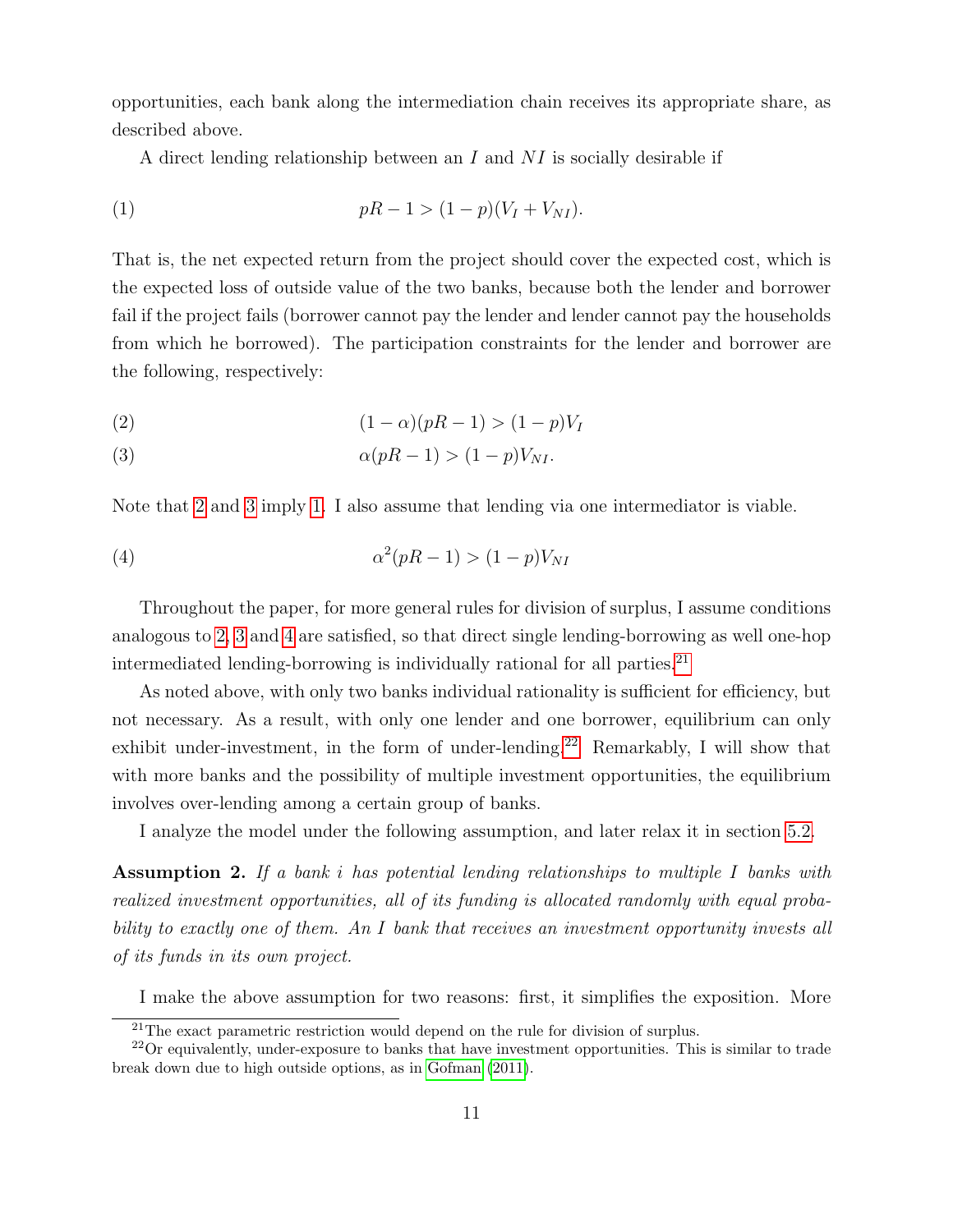importantly, it allows me to analyze pure intermediation and diversification separately, as explained next.

Consider a bank with sufficient funds. He has an incentive to establish potential relationships to multiple banks with potential investment opportunities, in order to channel funds to different points of the financial system where investment opportunities arise, increase the scale of investment, and capture profits. In other words, banks have an incentive to intermediate as often as possible through having many potential relationship, and this incentive is not affected by the degree of correlation across success of different investment opportunities.

Alternatively, a bank can *diversify* his portfolio by investing in multiple projects, through lending to multiple banks with realized investment opportunities, to whom he had already established potential lending relationships. As such, depending on the parameters, even if only some of the projects are successful, the lender bank would be able to service all of his liabilities and avoid default. As a result, a bank with sufficient funds has incentives to establish potential lending relationships to multiple banks in order to benefit from diversification when many of them have (direct or indirect) access to different realized investment opportunities simultaneously. The more correlated the projects' success across different banks are, diversification incentives are weaker as the gains to diversification deteriorates.

Assumption [2](#page-10-6) disables diversification, as defined above, and allows me to focus on intermediation. Since diversification is relatively well-studied in a number of different contexts, I choose to abstract away from it in order to focus on the novel point of the model. I will re-introduce diversification in section [5.2](#page-29-0) and show how it interacts with the main intermediation mechanism introduced in this paper.<sup>[23](#page-11-0)</sup>

### <span id="page-11-2"></span>3.1 Equilibrium

I borrow the equilibrium concept, group stability, from the matching literature, as defined in [Roth and Sotomayor](#page-64-5) [\(1990\)](#page-64-5). It is a generalization of pairwise stability defined in [Jackson](#page-63-0) [and Wolinsky](#page-63-0) [\(1996\)](#page-63-0), generalized to allow for any number of banks to participate in the deviation.<sup>[24](#page-11-1)</sup>

<span id="page-11-0"></span><sup>&</sup>lt;sup>23</sup>Random allocation of all funds is not sufficient to kill diversification at an I bank because I banks can have cross-lendings. I need to make an assumption that implies each  $I$  bank is involved in at most one project, which is achieved through the second clause of the above assumption.

<span id="page-11-1"></span> $^{24}$ Two points are worth mentioning here: first, a subtlety exists in adopting a concept from matching to my framework. In most matching models, the utility of each agent is only own-match dependent and does not depend on the rest of the matching. However, in my model, utility of the blocking coalition can depend on the rest of the network, so what banks outside the coalition do matters. I assume they don't change their actions. This equilibrium concept is different from the one in which the blocking coalition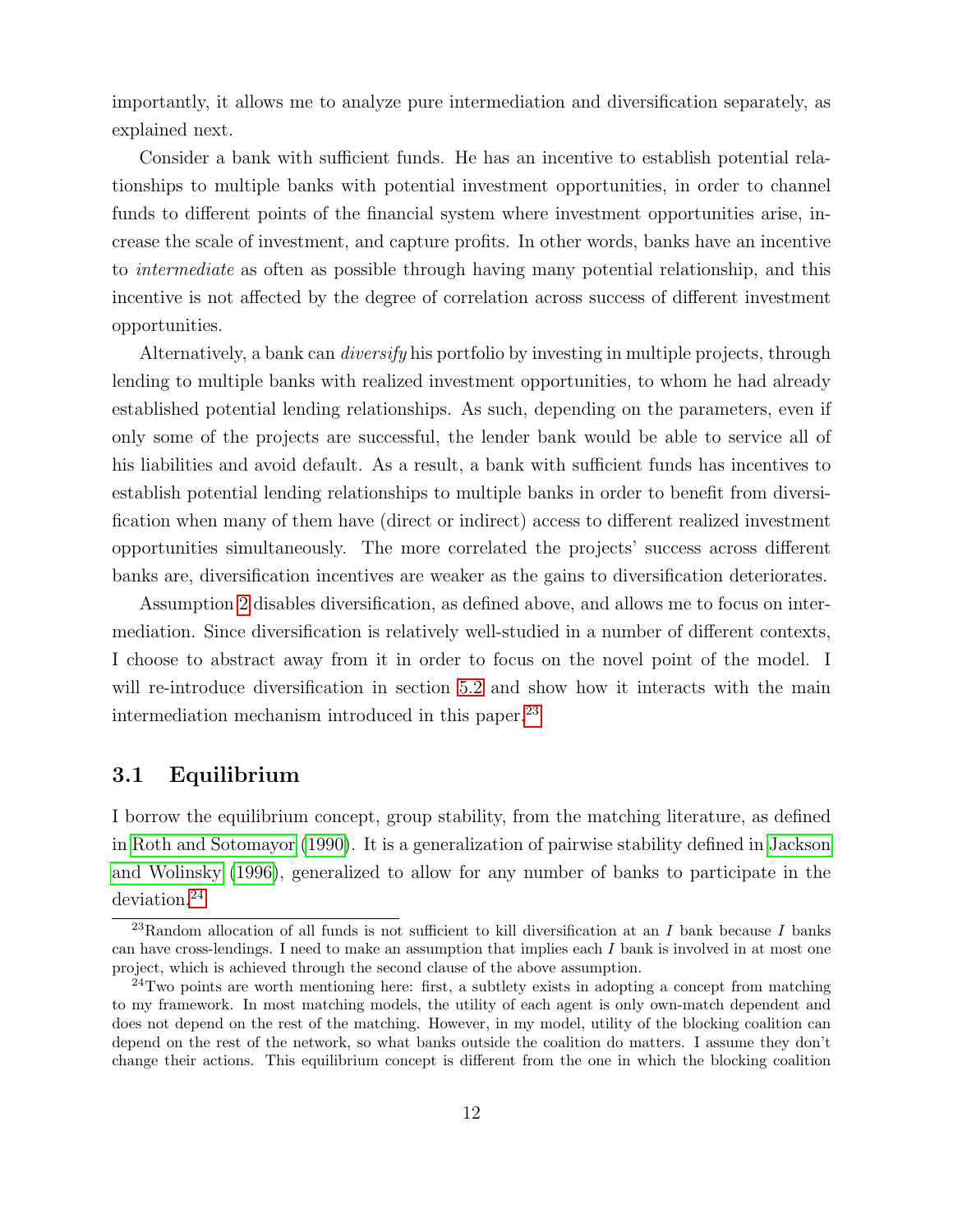**Definition 2.** A network structure  $G$  is blocked by a coalition  $B$  of banks if there exists another (feasible, individually rational) network structure  $G'$  and a coalition  $B$  such that

- (a) G' can be reached from G by a set of bilateral deviations by  $b, b' \in B$  and unilateral deviations by  $b \in B$ .
- (b) Every bank  $b \in B$  is strictly better off in G' than in G.<sup>[25](#page-12-0)</sup>

Definition 3. A group stable network is one that is not blocked by any coalition of banks.

Note that I have adapted the possible group deviations to the structure of my model. The only viable group deviations are those in which the resulting network  $G'$  is feasible, and every  $e_{ij} \in G'$  is traversed with positive probability at  $t = 1$ . If  $\exists e_{ij} \in G'$  such that lending over  $e_{ij}$  always violates either the lender or borrower individual rationality, and never happens in equilibrium, then  $e_{ij}$  is removed from  $G'$  and the corresponding B is not a blocking deviation.

Before moving to equilibrium characterization, consider the following two lending arrangements: in the first arrangement bank i lends one unit, at face value  $D$ , directly to j who invests the unit. In the second arrangement i lends the one unit to k at face value  $D_1$ , who in turns lends the unit, at face value  $D_2$ , to j who invests the unit.

$$
D_1 = \frac{\alpha^2(pR - 1) + 1}{p} < D_2 = D = \frac{\alpha(pR - 1) + 1}{p}
$$

 $D_2 - D_1$  represents the *intermediation spread*. Simply put, the face value of debt is set to ensure that in expectation, each party (including the intermediator) receives its share of expected net surplus. However, that inability to repay debt obligation entails costly default, i.e. rents come at a cost.

Now consider the network structures in Figure [3,](#page-13-0) which are the possible equilibria of the economy with four banks. To study the individual incentives in equilibrium, let us focus on two specific equilibria in Figure [3,](#page-13-0) namely, [3a](#page-13-1) and [3d.](#page-13-2) Intuitively, the main difference among the two structures [3a](#page-13-1) and [3d](#page-13-2) is the following: in [3d,](#page-13-2) regardless of which bank(s) have the investment opportunity, all the banks are involved as either investor, intermediator, or final lender in every investment, whereas in [3a,](#page-13-1) if only one I invests, the other I bank is

goes to autarky, which is referred to as the  $\beta$ -core in the network literature.

Second, the reason I use this more complex equilibrium concept is that it is better suited to think about the core mechanism of the model. Interbank intermediation generically involves more than two banks, so pairwise stability is not the appropriate notion for addressing the relevant deviations.

<span id="page-12-0"></span><sup>&</sup>lt;sup>25</sup>The strict notion is equivalent to weak notion with an  $\epsilon \to 0$  cost of deviation.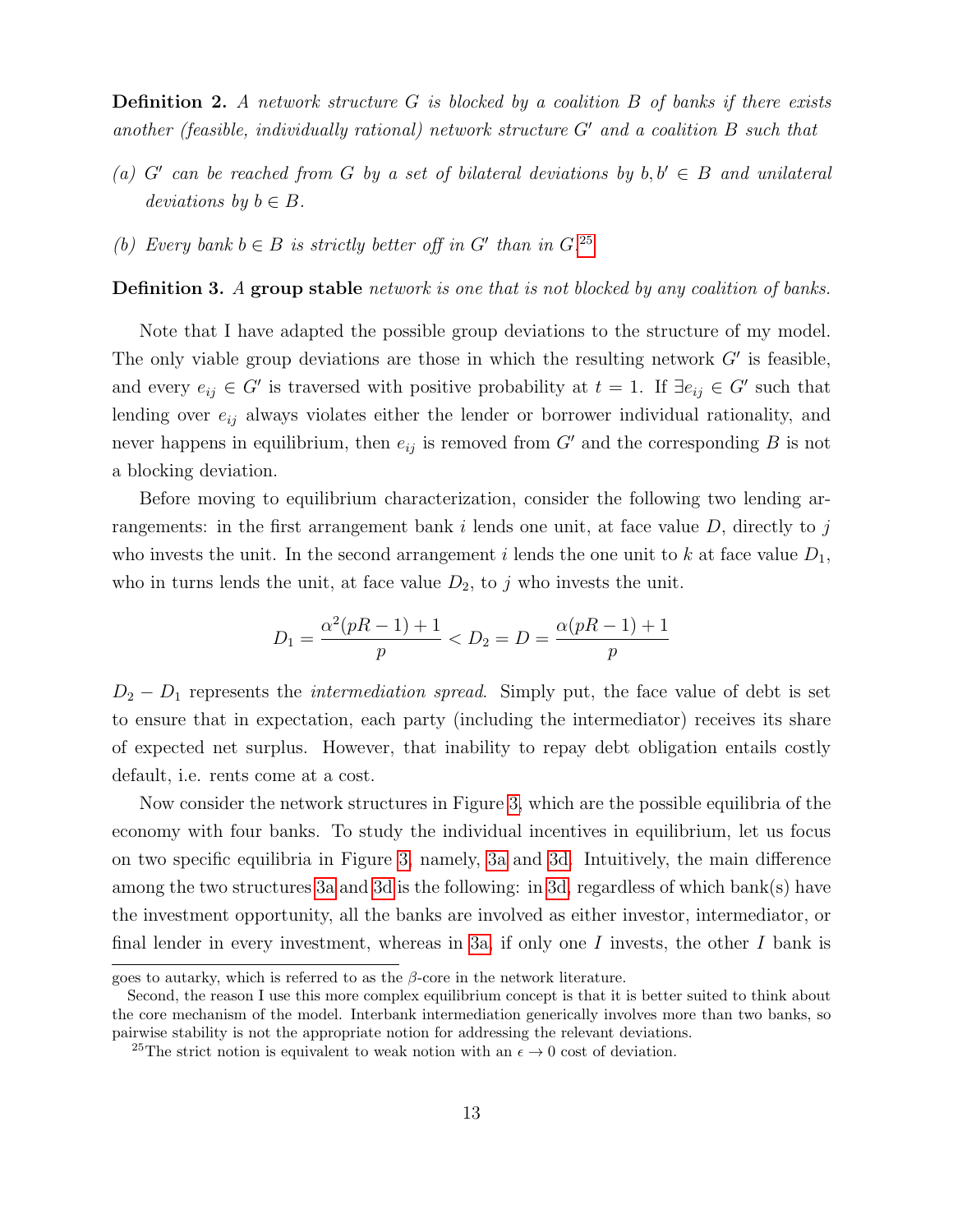<span id="page-13-0"></span>

<span id="page-13-5"></span><span id="page-13-4"></span><span id="page-13-3"></span><span id="page-13-2"></span>Figure 3: Possible equilibria for an economy with two  $I$  and two  $NI$  banks

<span id="page-13-1"></span>not exposed to the risk of investment failure. With constant return to scale, the expected return in a financial structure only depends on the scale of investment and not on how it is distributed among investors. Because in both [3a](#page-13-1) and [3d,](#page-13-2) both units are always invested, the net expected return of the risky investment is the same and the two structures only differ in cost of default, which I argued is lower in [3a.](#page-13-1)

Assume we are in [3a](#page-13-1) and consider the joint deviation by  $\{I_1, I_2, NI_2\}$  leading to [3d,](#page-13-2) as depicted in [4.](#page-14-0) Observe that when only  $I_2$  receives the investment opportunity,  $I_1$  serves as the intermediator for  $NI_1$  and captures the intermediation rents. However, it fails if  $I_2$ fails. So the incremental cost of default in [3d](#page-13-2) (compared to [3a\)](#page-13-1) is born by I banks, that is, precisely the banks that can choose to be out of the chain of intermediation (as in [3a\)](#page-13-1). However, if the intermediation spread  $(D_2 - D_1)$  is high enough, I banks would want to deviate from [3a](#page-13-1) to [3d](#page-13-2) in order to earn the spread. In other words, I banks intentionally choose to expose themselves to this incremental cost, which is counterintuitive. The insight is that the financial system contains rents that can be captured only through voluntary exposure to counterpart risk, and if these rents are high enough, banks would choose to incur the additional risk in order to capture them.

Finally,  $NI_2$  must benefit from joining the coalition. Each bank chooses to lend to counterparties that offer the highest rate of return. Given that intermediation spreads exists, being "close" to the banks who invest translates into higher returns, and in [3a,](#page-13-1)  $NI_2$ is always far from the banks who invest. As a result,  $NI<sub>2</sub>$  it also has an incentive to join a deviation which leads to a structure in which it sometimes avoid paying intermediation spread.

In sum, if the ratio of intermediation rent associated with one unit of funding, relative to expected cost of default, is higher than a certain threshold, [3a](#page-13-1) ceases to be an equilibrium and [3d](#page-13-2) becomes an equilibrium instead.

Alternatively, assume we are in [3e.](#page-13-3) Now whenever  $I_1$  does not get an investment opportunity but  $I_2$  does,  $I_1$  receives an intermediation spread for two units, whereas his cost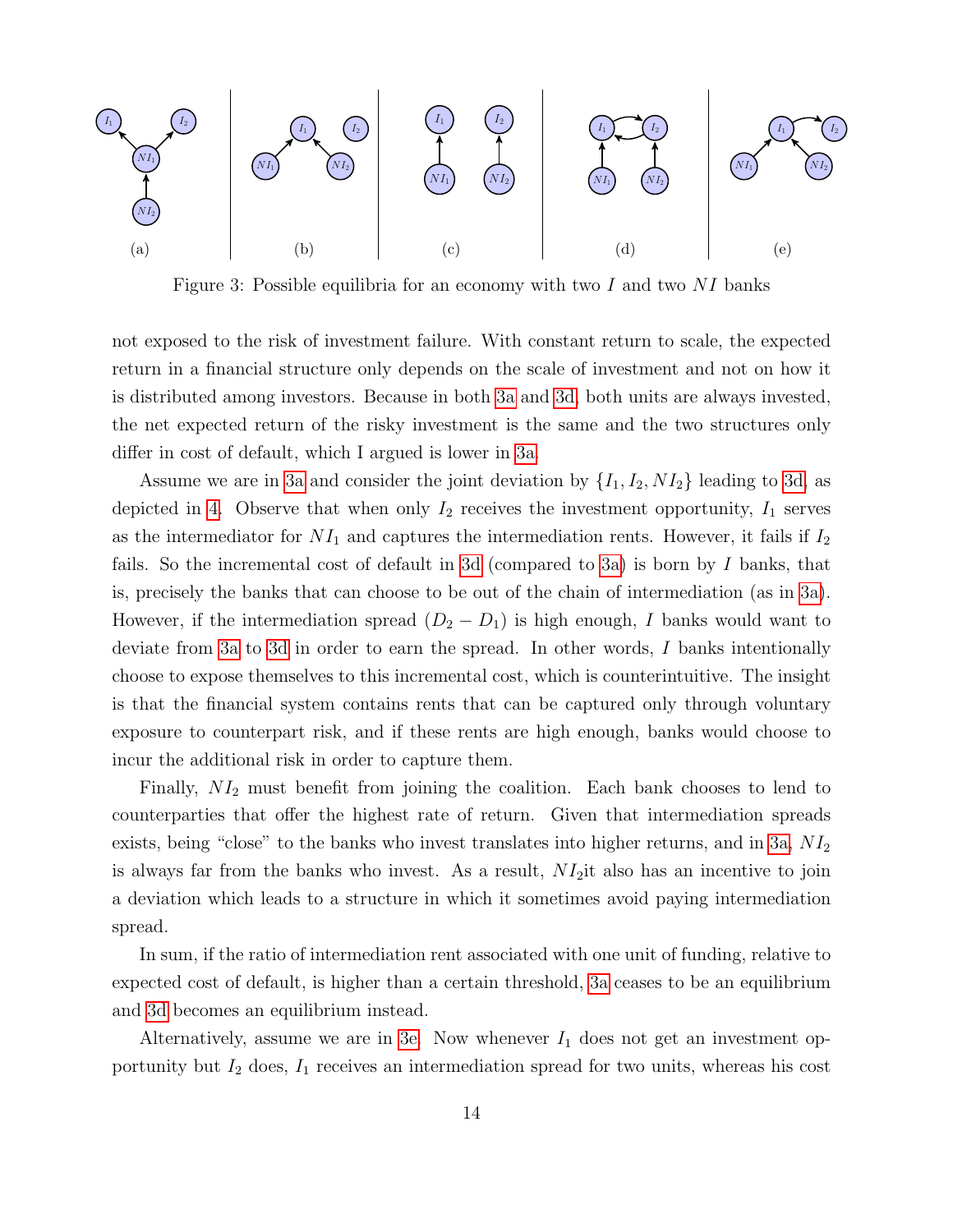<span id="page-14-0"></span>

Figure 4: Joint deviation by  $\{I_1, I_2, NI_2\}$  leading from structure [3a](#page-13-1) to [3d.](#page-13-2)

of default stays the same as in [3d.](#page-13-2) So the per-unit intermediation rent he would require to maintain the link  $e_{I_1I_2}$  is lower compared to [3d.](#page-13-2) Nevertheless, if the intermediation rents are too low,  $I_1$  would unilaterally deviate and stop lending to  $I_2$ , and [3e](#page-13-3) would not be an equilibrium anymore.

Formally, let  $X = pR - 1$  be the net expected return of one unit investment in the project. Also, let  $\kappa = \frac{\alpha(1-\alpha)X}{(1-\alpha)Y}$  $\frac{\ln(1-\alpha)X}{(1-p)V_I}$ , which is the ratio of the intermediation spread per unit intermediated over the expected cost of default due to intermediation for an I bank. Note that the participation constraints imply  $\kappa > \tilde{\kappa} = \max\{\alpha, (1-\alpha)\frac{V_{NI}}{V_{II}}\}$  $\frac{\sqrt{NI}}{V_I}$ , which is the range that I focus on in this paper. Finally, let  $\bar{\kappa} = 1 + \frac{q}{2(1-q)} > 1$ , and  $\underline{\kappa} = \frac{(1-q)(1-\alpha)}{\alpha(\alpha(2-q)-1)}$  $\alpha(\alpha(2-q)-1)$  $V_{NI}$  $\frac{\sqrt{NI}}{V_I}$ . The next proposition characterizes the range of parameters for which each financial structure is an equilibrium.

<span id="page-14-3"></span>**Proposition 1.** For every set of parameter values  $(q, p, R, \alpha, V_I, V_{NI})$ , the following conditions characterize all the equilibria:

- (a) [3a](#page-13-1) is an equilibrium when  $\kappa \leq \bar{\kappa}$ ,
- (b) [3b](#page-13-4) and [3c](#page-13-5) are an equilibrium when  $\kappa \leq \frac{1}{2}$  $\frac{1}{2}$ , [26](#page-14-1)
- (c) [3d](#page-13-2) is an equilibrium when  $\kappa \geq 1$ ,
- (d) [3e](#page-13-3) is an equilibrium when  $\kappa \geq \frac{1}{2}$  $\frac{1}{2}$ .

Figure [5](#page-15-0) depicts the range of equilibria as a function of  $\kappa^{27}$  $\kappa^{27}$  $\kappa^{27}$ 

Which network is constraint efficient, i.e. maximizes the total surplus subject to feasibility and individual rationality? Under [\(1\)](#page-10-2), maximizing scale of investment is efficient

<span id="page-14-1"></span><sup>&</sup>lt;sup>26</sup>The range for [3c](#page-13-5) depends on q. There is a  $\bar{q} > \frac{1}{2}$ , where for  $q < \bar{q}$  it is  $\kappa \leq \frac{1}{2}$  and for  $q > \bar{q}$  it is  $\kappa \leq 1$ . I focus on the former, because it corresponds to the case where banks do not get a project too often.

<span id="page-14-2"></span><sup>27</sup>Depending on choice of parameters the region of [3b](#page-13-4) and [3c](#page-13-5) might not exist.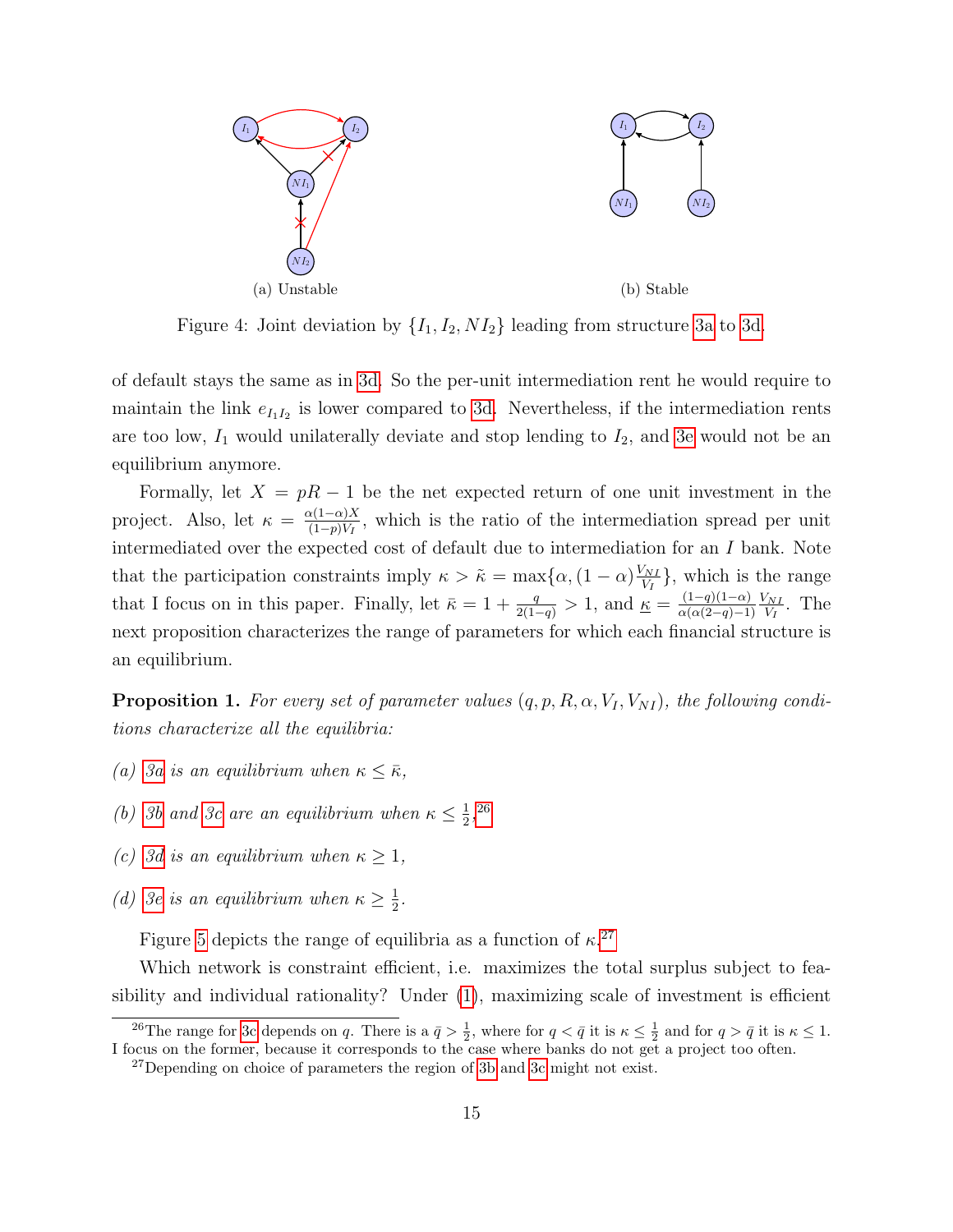<span id="page-15-0"></span>

Figure 5: Equilibria of the economy with four banks as a function of  $\kappa$ , the ratio of perunit intermediation spread over the expected cost of default for  $I$ . The green equilibrium is efficient. The two red ones are inefficient due to overconnection, and the black one is inefficient due to underconnection. The range for 4c assumes  $q < \bar{q}$ , where  $\bar{q} > \frac{1}{2}$  as defined in the text.

because the return on the asset exhibits constant return to scale. So the social planner's problem reduces to minimizing expected loss of default due to failure of project(s). Note that when a project fails, contagion also occurs: I will not be able to pay its lenders back, and based on the lenders' portfolios, they sometimes fail as well. Consequently, the solution to the social planner's problem is to have one  $NI$  bank be the intermediary, borrow from the other  $NI$ , and lend to both Is [\(3a\)](#page-13-1).

This result is quite intuitive: the social planner's objective is to maximize total net return from the projects minus the expected loss, and he does not care about the division of surplus. Assume  $NI_1$  is the NI bank chosen as the "intermediator." Given that maximizing the scale of invest requires that  $NI_1$  lends to  $I_1$  and  $I_2$  when either of them has an investment opportunity, it can as well intermediate the funding raised by  $NI_2$ , and this intermediation does not expose  $NI_1$  to any extra risk. As such, the scale of investment is maximized and the cost in the event of failure is minimized. A similar intuition goes through in the general case.

Knowing the efficient network provides more insight on the structure of the equilibria depicted in [3.](#page-13-0) Note that there are multiple equilibria. If  $\kappa < \bar{\kappa}$  efficient and inefficient equilibria coexist. Otherwise, both equilibria are inefficient.

Region  $1 \lt \kappa \lt \bar{\kappa}$  is interesting: in this region, there is an inefficient equilibrium in which the banks with risky investment opportunities are in fact willing to decrease their (inefficient) exposure to counterparty risk and deviate to a more efficient equilibrium. However, they are not able to convince their lender banks to agree to a lower rate and keep funding them, so they are  $stuck$  in the bad, high-risk equilibrium.

Now consider the financial networks [3b](#page-13-4) and [3c.](#page-13-5) They have the same feature of under-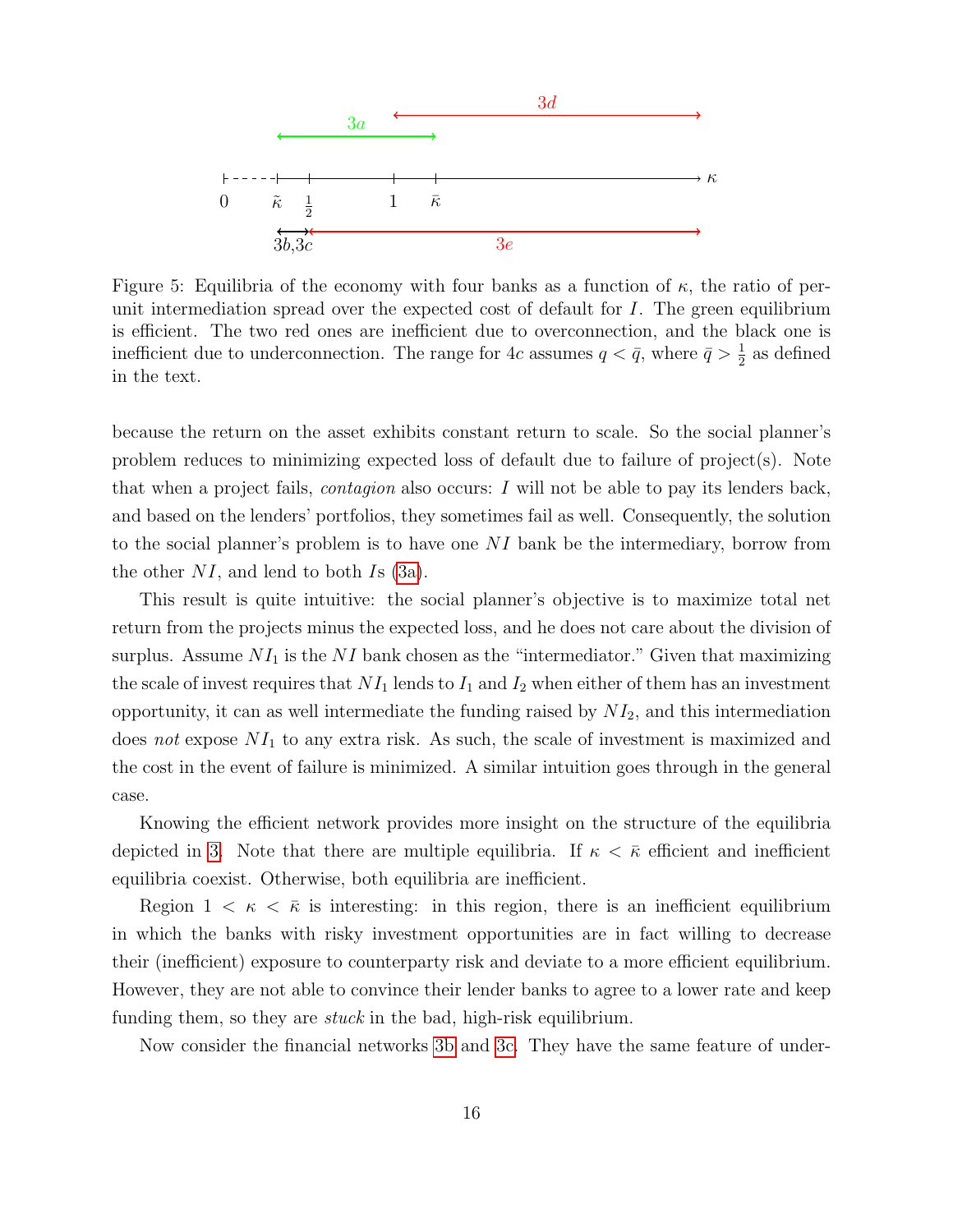investment due to under-lending. In [3b](#page-13-4) if intermediation spreads are high enough to cover the expected cost of exposure to counterpart risk borne by the well-funded I bank (here, bank  $I_1$ ),  $I_1$  and  $I_2$  will deviate by adding  $e_{I_1I_2}$ , and the economy switches from one inefficient equilibrium to the other. This scenario happens if  $\kappa \geq \frac{1}{2}$  $\frac{1}{2}$ . Let  $\bar{q} = \left(2 - \frac{(1-p)V_I}{(1-\alpha)(pR-1)}\right)^{-1} > \frac{1}{2}$  $\frac{1}{2}$ . When  $q < \bar{q}$  same happens in [3c,](#page-13-5) only  $NI_2$  is also part of the deviating coalition.<sup>[28](#page-16-1)</sup> Another perceivable joint deviation would to [3a,](#page-13-1) if being intermediated does not dramatically decrease the rate the lender receives (weighted by how often it gets it). Such deviation would be possible for  $\kappa > \underline{\kappa}$  if  $\alpha > \frac{1}{2-q}$ . I show that this never happens. In other words, to get a range where the efficient structure [3a](#page-13-1) is unique, there must be a non empty range  $(\underline{\kappa}, \frac{1}{2})$  $(\frac{1}{2})$ , where  $\tilde{\kappa} \leq \underline{\kappa}$  and  $\frac{1}{2-q} < \alpha$ . This never happens since  $\frac{1}{2-q} > \frac{1}{2}$  $\frac{1}{2}$ , so whenever  $\tilde{\kappa} \leq \frac{1}{2}$  $\frac{1}{2}$ ,  $k \leq 0$ . There are always multiple equilibira: for low intermediation rents there are both efficient and inefficient equilibria, and when the intermediation rents become sufficiently large,  $\kappa > \bar{\kappa}$ , all the equilibria become inefficient.

Finally, note the role of the particular division of surplus used here: given that a borrower (final and intermediate) does not care about the source of the funding. For him, keeping constant the expected net surplus in other states where he does not intermediate, the only gain to a change in the intermediation chain is if he becomes an intermediary and is able to absorb intermediation rent.

# <span id="page-16-0"></span>4 General Specification

Because few constraints are imposed on the structure of the interbank network, complex structures can form. In particular, multiple intermediation chains might exist between two banks. As a result, I need a rich set of contracts to specify how the funds flow in the network given a network structure and a realization of investment opportunities.

### <span id="page-16-2"></span>4.1 Lending Contracts

Lending contracts are formed before banks receive their investment opportunities.  $e_{ij}$  represents bank i's potential lending relationship to bank j, subject to a generalized notion of feasibility explained shortly. In this sense, lending contracts are conditional credit lines.

There is perfect information: every bank knows the set I and NI, the structure of the formed lending contracts, the realization of the investment opportunities and the realization of final returns. However, as mentioned earlier, markets are incomplete: first, the realization

<span id="page-16-1"></span><sup>&</sup>lt;sup>28</sup>Otherwise [3c](#page-13-5) is an equilibrium for  $\kappa < 1$ .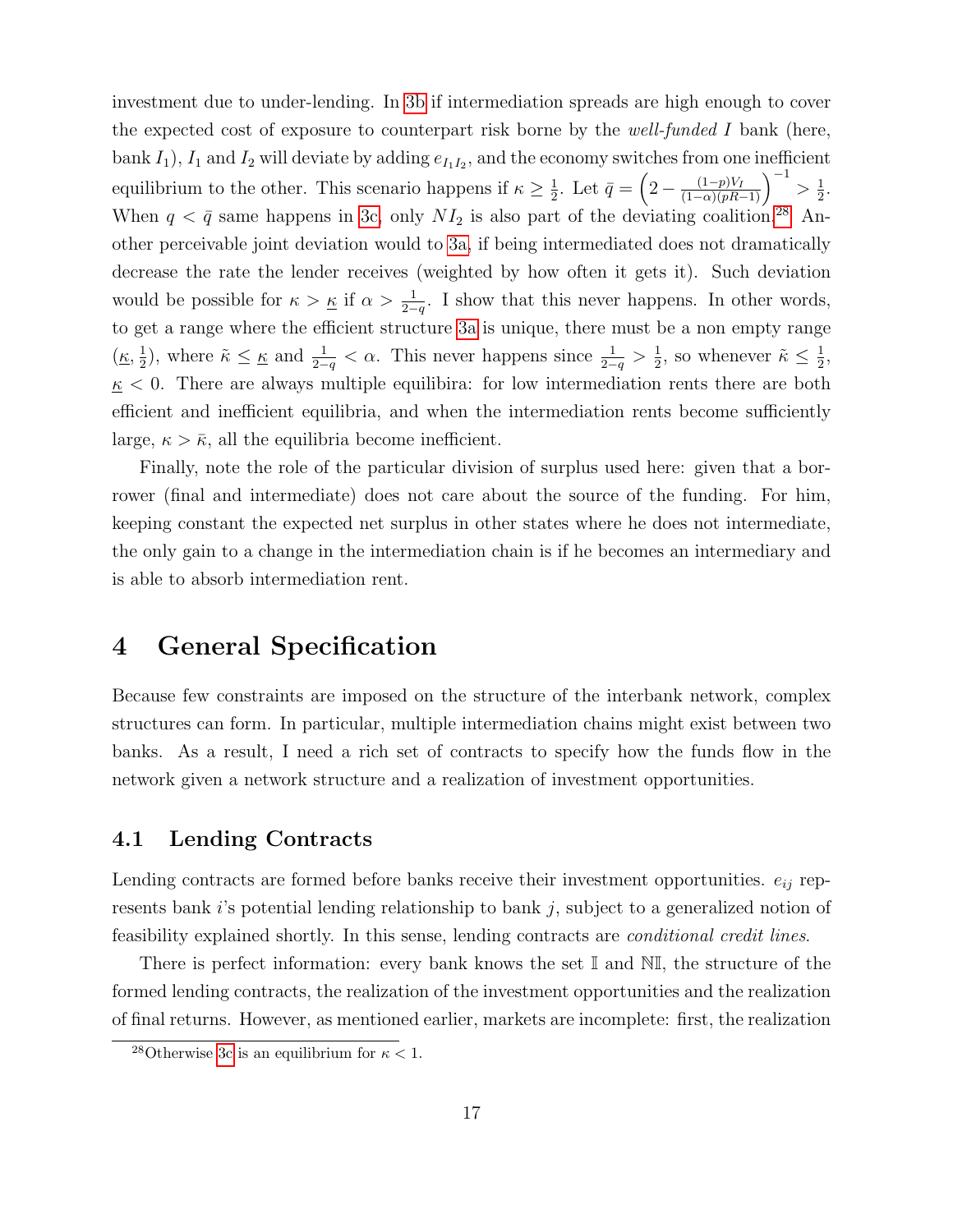of returns are not contractible, so all the contracts are of the form of debt. Second, the potential lending contracts are formed before investment opportunities are realized.

Given that the only restriction on lending relationships is [1,](#page-9-5) financial network G can be quite complex. The following definitions are useful to explain the contracts.

**Definition 4.** Given financial network  $G$ , a "path" from bank i to bank j is a sequence of banks  $\{i_1, \dots, i_m\}$  such that  $e_{i_d i_{d+1}} \in E$  for  $\forall d = 1, \dots, m-1$ .

A "cycle" is a closed path; that is,  $i_m = i_1$ .

A "leaf" bank is a bank that only lends to other banks and does not borrow.

Bank i is "connected" to bank j if a path exists from bank i to bank j.

For every unit of money raised from households at bank i, invested by bank j, and intermediated through a number of intermediaries  $\{i_1, \dots, i_m\}$ , the sequence of banks involved  $\{i, i_1, \dots, i_m, j\}$  (or any subsequence of it) is called an "intermediation chain" (or simply a "chain"). Banks  $\{i_1, \dots, i_m\}$  are "intermediators" along the chain.

The "shortest path" from bank i to j,  $SP(i, j)$ , is the (set of) path(s) that involves the minimum number of intermediaries. With some abuse of notation, I use  $SP(i, \mathbb{J})$  to denote the collection of shortest paths of i to every bank  $j \in \mathbb{J}$ ,  $SP(i, \mathbb{J}) = \{SP(i, j)\}_{j \in \mathbb{J}}$ .

The "distance" from bank i to j is the number of edges along the shortest path between i and j, denoted by  $dist(i, j)$ .

Banks are not competitive. For each set of investment opportunities,  $\mathbb{I}_R$ , and set of lending contracts,  $E$ , a subset of potential lendings will be realized. There is a fixed distribution of expected total surplus over all the banks involved in raising, intermediating, and investing the funds, denoted by  $\mathcal{L}(G,\mathbb{I}_R)$ , which is a primitive of the model. With a slight abuse of notation, let  $\mathcal{L}(i; G, \mathbb{I}_R)$  denote the share of bank i.

 $\mathcal{L}$ .) satisfies the following (sufficient but not necessary) properties. First, the rule is anonymous, and the net expected surplus from each unit of investment is divided only among the banks in the corresponding intermediation chain, as a function of length of the chain and bank position. Second, for every unit of funds, every member of the corresponding intermediation chain receives strictly positive shares of net surplus generated by that unit. Third, eliminating an intermediator from an intermediation chain weakly increase the share of every other bank along the chain, and strictly increases the share of the initial lender. Moreover, renegotiation and side payments are ruled out.<sup>[29](#page-17-0)</sup>

<span id="page-17-0"></span><sup>&</sup>lt;sup>29</sup>The model rules out the possibility that after investment opportunities arrive, banks change their lending decisions. The current static model is a reduced form model for a dynamic game, to be explained shortly. When funding and investment opportunities arrive at different times, and the cost of finding, verifying, and matching with borrowers is sufficiently high, a lender prefers to be intermediated through its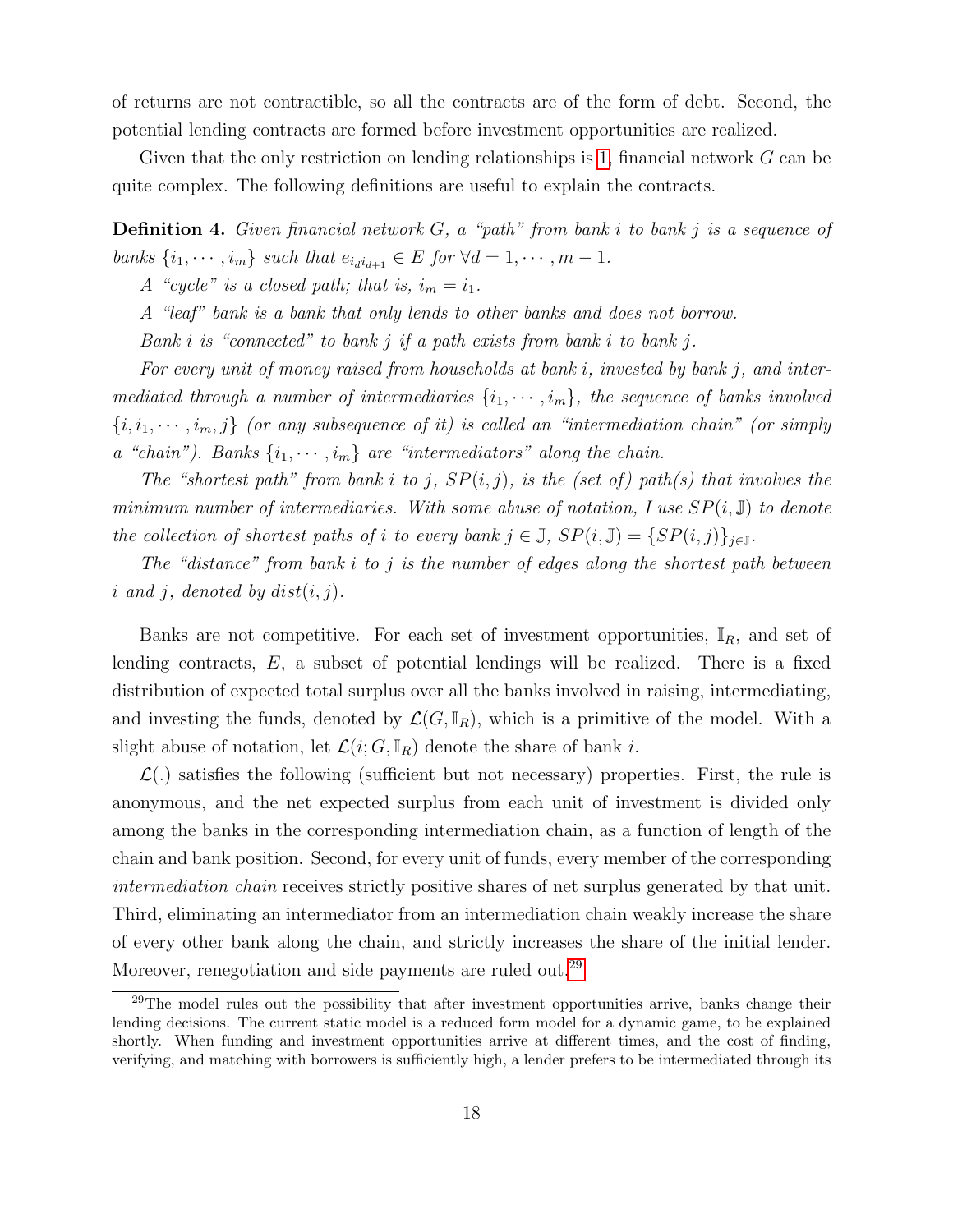Let  $B(i;G) = \{j|e_{ij} \text{ exists}\}\$  and  $C(i;G) = \{j|e_{ji} \text{ exists}\}\$  denote the set of relationship borrowers and relationship creditors (lenders) of bank i in interbank network  $G$ , respectively. Note that for every realization of  $\mathbb{I}_R$ , i can be connected to each  $I \in \mathbb{I}_R$  through multiple intermediation chains of different lengths. So we need to generalize the concept of eligible potential borrower from section [3.](#page-8-0)

Definition 5. [Eligibility Revisited] Given the interbank network and each realization of investment opportunities, each borrower of i that is on at least one of i's shortest paths to the set of banks with realized investment opportunities receives at least one unit from i.

<span id="page-18-1"></span>(5)  $\forall \mathbb{I}_R, \forall j \in B(i;G) \text{ if } \exists I \in \mathbb{I}_R \text{ s.t. } j \in SP(i, I) \Rightarrow i \text{ } leads \text{ } j \text{ } at \text{ } least \text{ } one \text{ } unit.$ 

The financial network has to satisfy feasibility defined in assumption [1,](#page-9-5) incorporating the above more general notion of eligibility.[30](#page-18-0)

This notion of eligibility ensures that in the interim period, if i's fund is (directly or indirectly) lent to  $I \in \mathbb{I}_R$ , it is intermediated through i's shortest path to I; that is, minimum intermediation rents are paid. The intuition is that when bank  $i$  can lend to a bank with an investment opportunity through multiple intermediaton paths, at  $t = 1$ , it chooses the option that provides it with the highest possible rate. What the lender is not able to do in the interim period is to add a new lending. After the investment opportunities are realized, if i wants to be able to borrow from j, link  $e_{ji}$  needs to exist in G. Moreover, only lending contracts along the shortest paths are realized at  $t = 1$ .

Intermediator  $j \in SP(i, \mathbb{I}_R)$ , who receives the unit raised at i, must lend the unit along (one of the)  $SP(i, \mathbb{I}_R)$  paths on which it lies. Within  $SP(i, \mathbb{I}_R)$ , j has discretion to allocate  $i$ 's unit so that j satisfies the minimum size constraint over all its realized lendings. The unit  $j$  has raised from outsiders receives equal treatment. Starting from leaf banks, at every bank, units are lent accordingly to satisfy the minimum size constraint. Any excess unit is divided equally among all the corresponding shortest paths. The process is done recursively starting from the leaf nodes until either all the units are allocated to investment

current connections to a bank that has an investment opportunity, as opposed to searching and switching every period. Moreover, long term relationships among banks is frequently documented, as in [Afonso et al.](#page-58-2) [\(2011\)](#page-58-2) and [Di Maggio et al.](#page-61-0) [\(2015\)](#page-61-0). In this sense, renegotiation is not a big issue. In addition, because investment happens at  $t = 1$  and non-contractible return is realized at  $t = 2$ , the borrower cannot commit to pay the lender a side payment above and beyond the face value of debt enforceable by the contract. Note that in the period during which actual lending happens, no extra funding is available to make an early side payment. As a result, ruling out side payments is also a reasonable assumption.

<span id="page-18-0"></span><sup>&</sup>lt;sup>30</sup>The existence of link  $e_{ij}$  does not necessarily mean at least one unit of funds is pledged to j for every realization of investment opportunities to whome j is connected, because the shortest path of i to some of I banks might not go through  $i$ .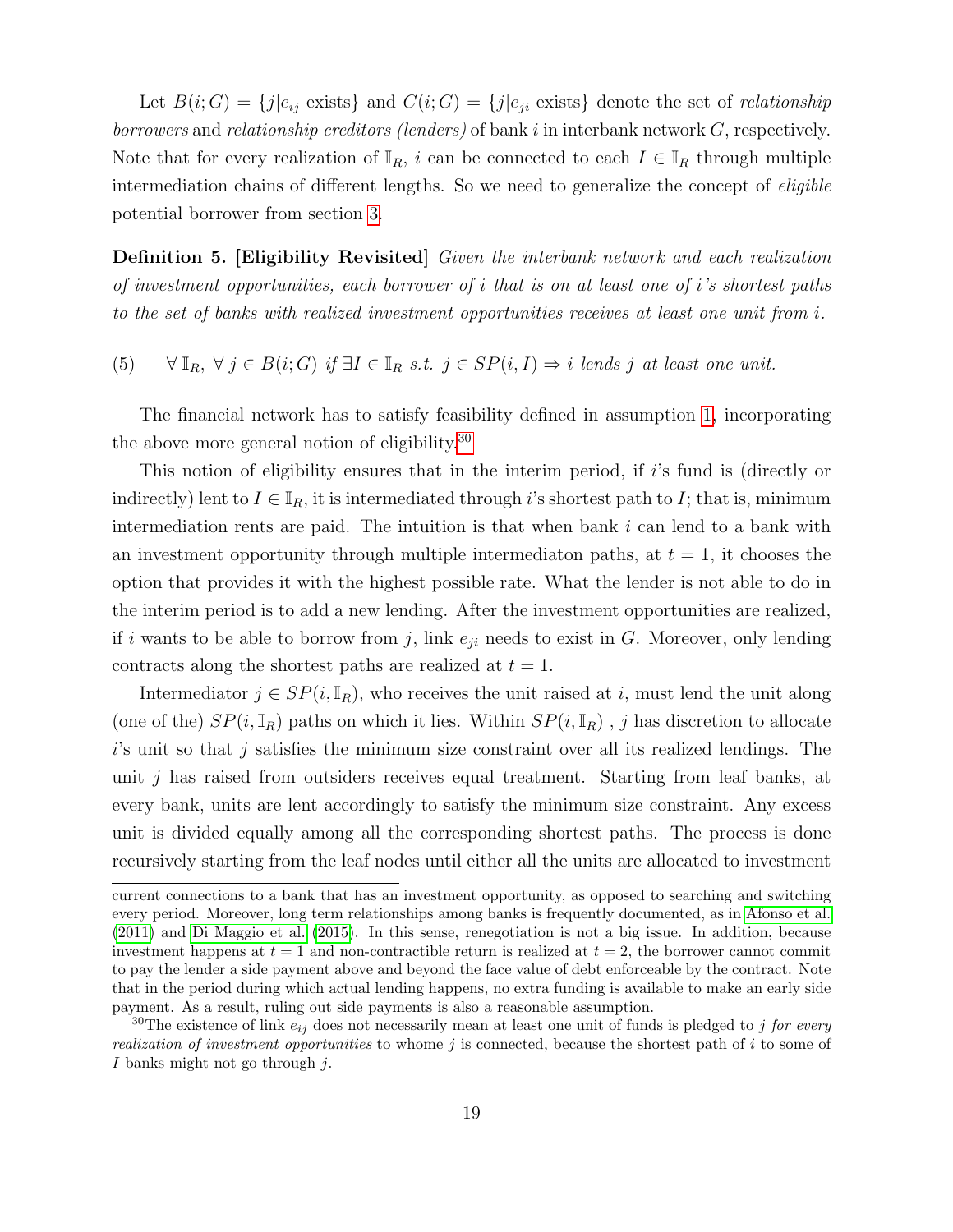opportunities, or no credit line exists along which a unit can be lent.[31](#page-19-0)

Finally, the face value of the debt is contingent on the network  $G$  as well as the realization of  $\mathbb{I}_R$ , which means it is contingent on all the realized lendings. It is set such that in expectation (over realizations of random returns  $\{\tilde{R}_k\}_{k\in\mathbb{I}_R}$ ), each bank *i* receives  $\mathcal{L}(i; G, \mathbb{I}_R).^{32}$  $\mathcal{L}(i; G, \mathbb{I}_R).^{32}$  $\mathcal{L}(i; G, \mathbb{I}_R).^{32}$ 

Recall that the set of lending commitments along with the banks themselves constitute G. This particular choice of G warrants some explanation, because it does not refer to the realized financial network. This representation captures a reduced form for the dynamic game played among banks, such as the one described in [Moore](#page-63-5) [\(2011\)](#page-63-5). In the full dynamic game of [Moore](#page-63-5) [\(2011\)](#page-63-5) in each period, some banks receive funding and some receive investment opportunities, and lending happens each period.<sup>[33](#page-19-2)</sup> In the subsequent periods, borrower banks find it optimal not to immediately pay back their debt and instead lend their levered-up resources to other banks that have an investment opportunity. The simplification I have made abstracts away from the detailed dynamics. Abstracting away from dynamics of network formation process allows me to instead focus on characterizing the properties of the equilibrium network.

At  $t = 1$ , given the equilibrium network G and each realization of investment opportunities,  $\mathbb{I}_R$ , the contracts determine the number of units lent along each potential lending agreement, as well as the face value of debt corresponding to this realized lending. Let  $m_{ij} = m(i, j; G, \mathbb{I}_R)$  denote the size of the loan from bank i to j, and let  $D_{ji} = D(j, i; G, \mathbb{I}_R)$ denote the per-unit face value corresponding to this loan. Moreover, let  $D_i^h = D(i; G, \mathbb{I}_R)$ be the face value of debt from  $i$  to households.

The first proposition provides bounds on the flow of funds at date  $t = 1$  given the realization of investment opportunities. The following definition is useful for understanding the proposition.

Definition 6. A "cut" is a partition of the nodes of a graph into two disjoint subsets that are joined by at least one edge.

<span id="page-19-0"></span><sup>&</sup>lt;sup>31</sup>This detail can be specified differently without altering the results as long as [5](#page-18-1) is satisfied. The reason is that contracts can be written on what happens at date  $t = 1$ . At  $t = 0$ , banks correctly forecast the expected rates they will be pledged, as well as their expected probability of default given any set of rules and adjust their connections accordingly. This particular choice helps explain the deviations.

<span id="page-19-1"></span> $32I$  have chosen contingent debt to avoid any additional market incompleteness except that each bank can only chooses a (limited) set of counterparties and then has to execute all of its trades through these established counterparties. This structure is consistent with the costly establishment of relationship lending (information, trust, etc.), as well as the observation that hedge funds, even large ones, typically maintained only one or two prime brokerage relationships and did not frequently switch. [\(https://www.wellsfargo.com/downloads/pdf/com/securities/hedge-fund-risk.pdf\)](https://www.wellsfargo.com/downloads/pdf/com/securities/hedge-fund-risk.pdf).

<span id="page-19-2"></span><sup>33</sup>[Moore](#page-63-5) [\(2011\)](#page-63-5) assumes a bank cannot invest in its own project.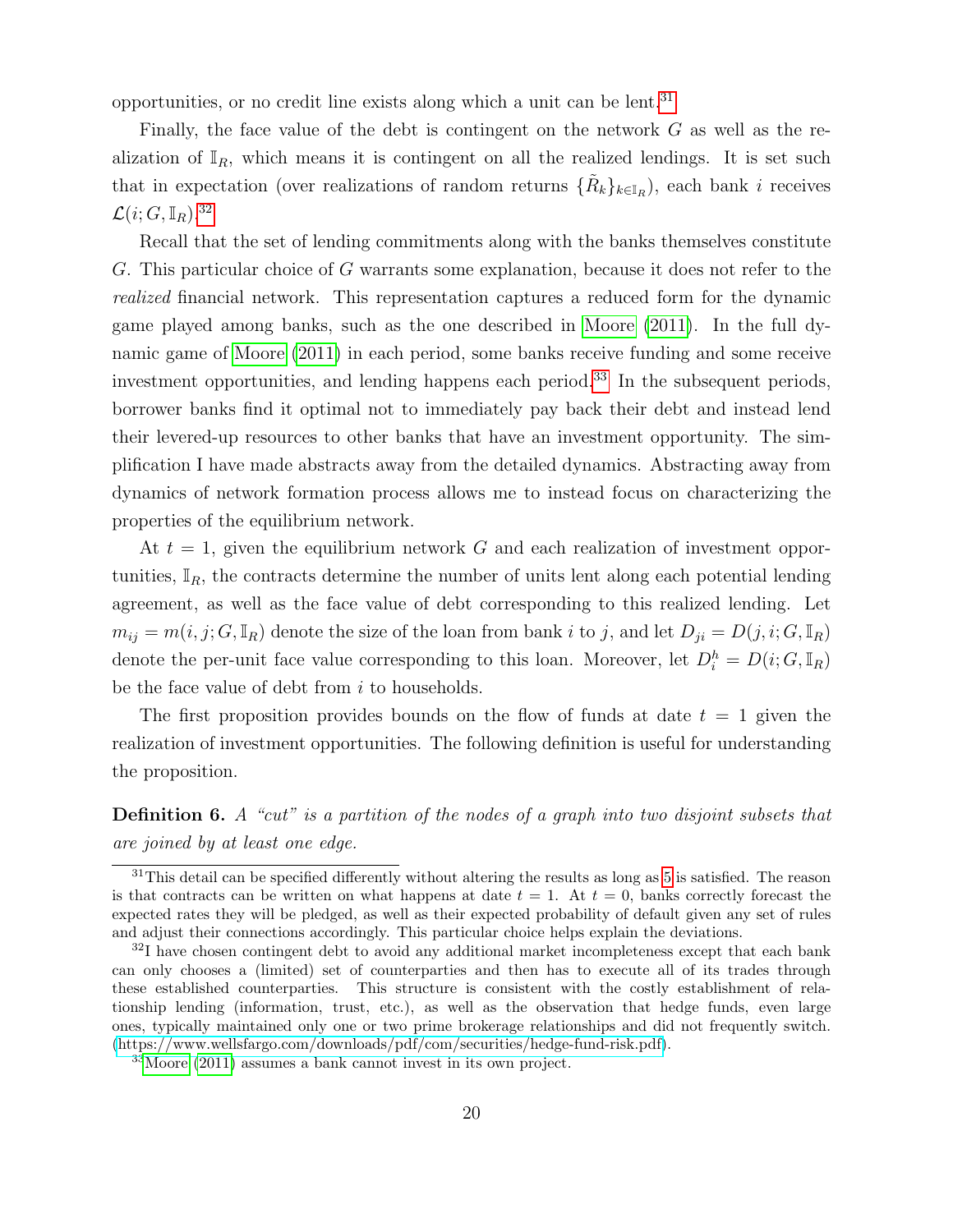The "cut-set" of the cut is the set of edges whose end points are in different subsets of the partition. Edges are said to be "crossing" the cut if they are in its cut-set.

In a flow network, an "s-t cut" is a cut that requires the source and the sink to be in different subsets, and its cut-set only consists of edges going from the source's side to the sink's side.

In a weighted graph, the "size" of a cut is the sum of the weights of the edges crossing the cut.

Now construct the following auxiliary graph  $\hat{G}$  from  $G$ , given the realization of  $\mathbb{I}_R$ : remove all edges among  $I$  banks. Moreover, remove  $\mathbb{I} \setminus \mathbb{I}_R$  and all the remaining edges incident on them from G. Define the weight of edge  $e_{ij}$  to be  $m_{ij}$ . Finally, reverse the direction of all edges. I say  $i_1$  is  $i_2$ 's parent if  $e_{i_1 i_2}$  exists in  $\hat{G}$ .

<span id="page-20-1"></span>**Proposition 2.** For every subset  $\mathbb{I}_R \subset \mathbb{I}_R$ , let  $\mathbb{I}_R$  be the source(s) and let (different subsets of) leaf bank(s) be the sink(s). Consider each s-t cut  $C(\hat{I}_R)$  with the following property: if b is on the source side of the cut, all parents of b are also on the source side. Let  $Size(C)$ denote the size of the cut; that is,  $Size(C) = \sum_{e_{ij} \in C} m_{ij}$ ; and  $X_S(C)$  denote the number of banks on the sink side of the cut. Moreover, let  $C_o(\hat{I}_R)$  be the cut with the above property that only has  $\mathbb{I}_R$  on the source side of the cut. Finally, let Count(C) be the number of edges in the cut set,  $Count(C) = \sum_{e_{ij} \in C} 1$ .

$$
\begin{cases} \text{Size}(C) \le X_S(C) & \forall \hat{\mathbb{I}}_R \ \forall C(\hat{\mathbb{I}}_R) \\ \text{Count}(C_o) \le \text{Size}(C_o) & \forall \hat{\mathbb{I}}_R \end{cases}
$$

where the first inequality hold with equality when  $C$  is such that only leaf nodes are on the sink side.

The main intuition is that each bank in  $\mathbb{I}_R$  is entitled to at least one unit from each of its lenders, which gives the lower bound. These lenders will then draw their credit lines from their own lenders, and so on. As a result, the amount of money that flows into each set of banks cannot be more than the amount of money that their lenders (direct and indirect) have. Note that these bounds do not necessarily uniquely determine each  $m_{ij}$ .<sup>[34](#page-20-0)</sup>

At  $t = 2$ , given any realization of project returns  $\{R_k\}_{k\in\mathbb{I}_R}$ , the borrower may or may not be able to pay lenders back in full. Let  $d_{ji} = d(j, i; G, \mathbb{I}_R, \{R_k\}_{k \in \mathbb{I}_R})$  and  $d_j^h =$  $d(j; G, \mathbb{I}_R, \{R_k\}_{k\in\mathbb{I}_R})$  denote the per-unit repayment bank j makes to lender bank i and

<span id="page-20-0"></span><sup>&</sup>lt;sup>34</sup>Recall that extra funds are randomly allocated over corresponding shortest paths. The reason is exactly to resolve the above indeterminacy in a way that is not consequential to results, but allows me to abstract away from bank choices when the flow of funds is not uniquely determined.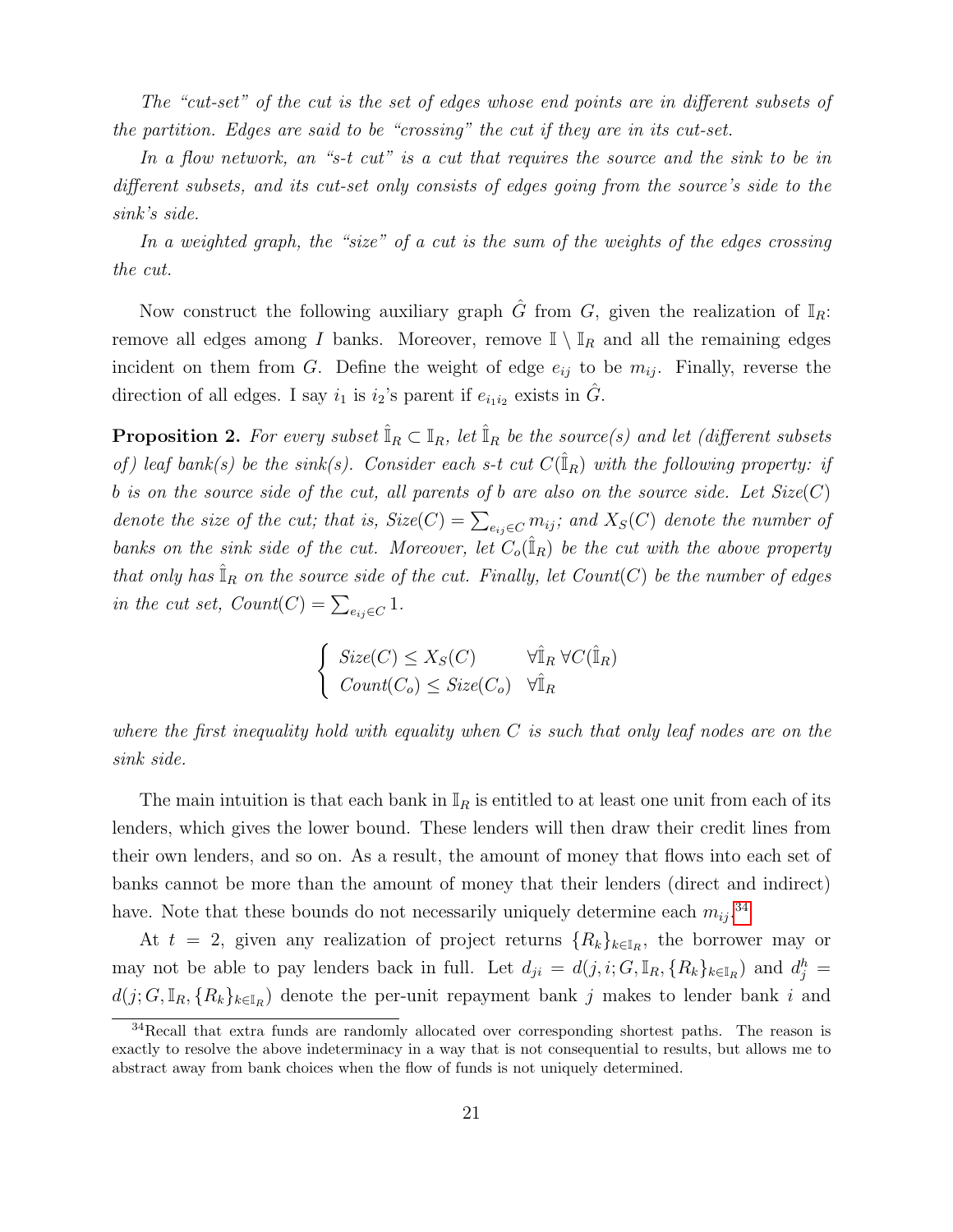households, respectively. As a convention,  $D_j^h = d_j^h = 0$  if j has not borrowed from households. By construction,  $d_{ji} \in [0, D_{ji}]$ . Finally, let  $L(i; G, \mathbb{I}_R, \{R_k\}_{k \in \mathbb{I}_R})$  and  $A(i; G, \mathbb{I}_R, \{R_k\}_{k \in \mathbb{I}_R})$ denote the total liabilities and assets of bank  $i$  at date 2 when all the uncertainty is resolved:

$$
L_i = L(i; G, \mathbb{I}_R, \{R_k\}_{k \in \mathbb{I}_R}) = \sum_{j \in \mathbb{N}} m_{ji} d_{ij} + s_i d_i^h
$$
  

$$
A_i = A(i; G, \mathbb{I}_R, \{R_k\}_{k \in \mathbb{I}_R}) = \mathbb{1}[i \in \mathbb{I}_R] \Big( \tilde{R}_i \big( \sum_{j \in \mathbb{N}} (m_{ji} - m_{ij}) \big) \Big) + \sum_{j \in \mathbb{N}} m_{ij} d_{ji},
$$

where  $\mathbb{1}[i \in \mathbb{I}_R]$  is the indicator function that takes value one if i has access to an investment opportunity. Consequently, the per-unit (partial) repayment from  $j$  to  $i$  in each state of the world can be written as

<span id="page-21-1"></span>(6) 
$$
d_{ji}(j, i; G, \mathbb{I}_R, \{R_k\}_{k \in \mathbb{I}_R}) = \max\left\{0, \min\{D_{ji}, D_{ji}\frac{A_j}{L_j}\}\right\},\
$$

and a similar expression holds for  $d_j^h$ . The above expression simply means that if a borrower does not have sufficient funds to repay its lenders, each lender will be paid back pro-rata, and there is limited liability.[35](#page-21-0)

Given the solution to the system of (partial) debt repayments at  $t = 2$ , specified by [\(6\)](#page-21-1), using backward induction, the face value of each debt contract at date  $t = 1$  is set such that in expectation, each bank i receives its share of surplus according to  $\mathcal{L}(i; G, \mathbb{I}_R)$ . This completes the specification of contracts.

### 4.2 Bank Optimization Problem

Let  $S(i; G, \mathbb{I}_R, \{R_i\}_{i\in\mathbb{I}_R})$  denote the ex-post profit of bank i, which can be written as

$$
S(i; G, \mathbb{I}_R, \{R_k\}_{k \in \mathbb{I}_R}) = A(i; G, \mathbb{I}_R, \{R_k\}_{k \in \mathbb{I}_R}) - L(i; G, \mathbb{I}_R, \{R_k\}_{k \in \mathbb{I}_R}).
$$

Let  $\mathbb{I}[i]$  survives;  $G, \mathbb{I}_R, \{R_k\}_{k\in\mathbb{I}_R}$  be the indicator function that is equal to one if bank i survives at  $t = 2$  and zero otherwise. With this notation, banker i's optimization problem

<span id="page-21-0"></span><sup>&</sup>lt;sup>35</sup>This definition implies that all debt is pari passu. Junior household debt can be interpreted as capital and be used to study the effect of capital requirements.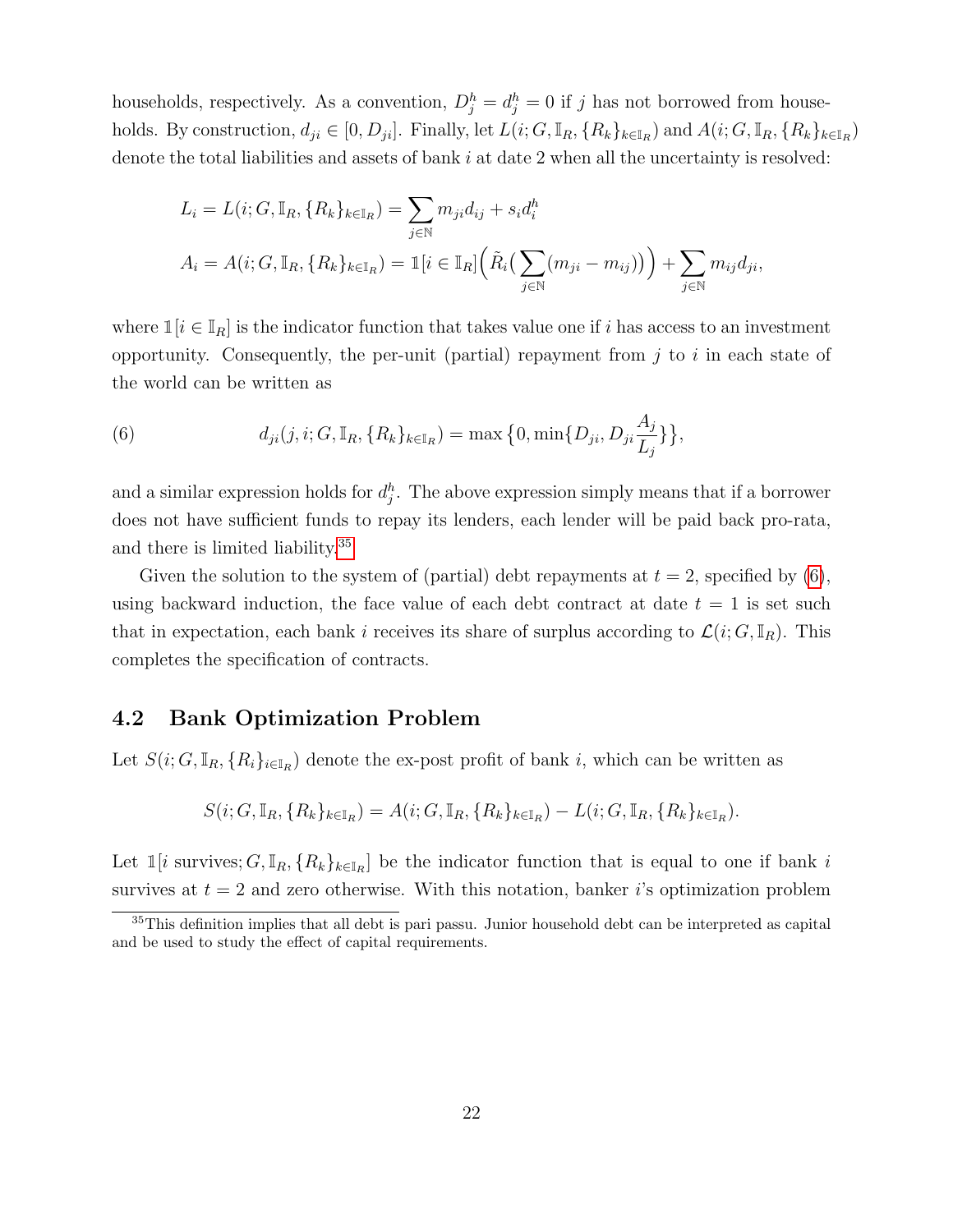at  $t = 0$  can be written as:

<span id="page-22-0"></span>(7) 
$$
\max_{\{e_{im}, e_{mi}\}_{m \in \mathbb{N}, m \neq i}} \mathcal{V}_i(\{e_{im}, e_{mi}\}; G) =
$$

$$
\mathbb{E}\Big[S(i; G, \mathbb{I}_R, \{R_k\}_{k \in \mathbb{I}_R}) + \mathbb{1}[j \text{ survives}; G, \mathbb{I}_R, \{R_k\}_{k \in \mathbb{I}_R}]V_i\Big]
$$
  
s.t. Feasibility (1) ;  
Participation Constraint.

where the expectation is taken over both realization of investment opportunity (at date  $t = 1$ , which determines  $\mathbb{I}_R$ , and realization of project returns (at date  $t = 2$ ),  $\{R_k\}_{k \in \mathbb{I}_R}$ . The choices of other banks are reflected in  $G$ . As I explained in section [3.1,](#page-11-2) the notion of equilibrium here is not pairwise stability of [Jackson and Wolinsky](#page-63-0) [\(1996\)](#page-63-0), which only allows for unilateral (breaking links) or bilateral (adding a link) deviations. Rather, group stability is used, which allows for joint deviations.

Note that  $V_i$  is a constant, so one can write the expectation of the indicator function for bank i survival as a probability function. Let  $P(i; G)$  denote the probability that bank i survives given the financial network G formed at  $t = 0$ :

$$
P(i;G) = \mathbb{E}\Big[\mathbb{1}[i \text{ survives}; G, \mathbb{I}_R, \{R_k\}_{k \in \mathbb{I}_R}]\Big].
$$

With this notation, [\(7\)](#page-22-0) is simplified to:

$$
\max_{\{e_{im}, e_{mi}\}_{m\in\mathbb{N}, m\neq i}} \mathbb{E}\Big[S(i; G, \mathbb{I}_R, \{R_k\}_{k\in\mathbb{I}_R})\Big] + P(i; G)V_i
$$
\ns.t. Feasibility (1) ;  
\n
$$
\text{Participation Constant.}
$$

The intuition for the bank's optimization problem is the following: consider the first term in the above objective function. Because the banking sector is non-competitive and each player gets part of the surplus, each bank would like to use the structure of its connections to extract more rents. Each bank balances the costs and benefits of exposure to more risk via intermediation and chooses the set of lending and borrowing relationships that maximizes its total expected profit.

Note that constant return to scale in identical projects implies that for any given aggregate scale of investment, total expected net surplus is independent of the distribution of investment among banks. As a result, as long as the identity of intermediators does not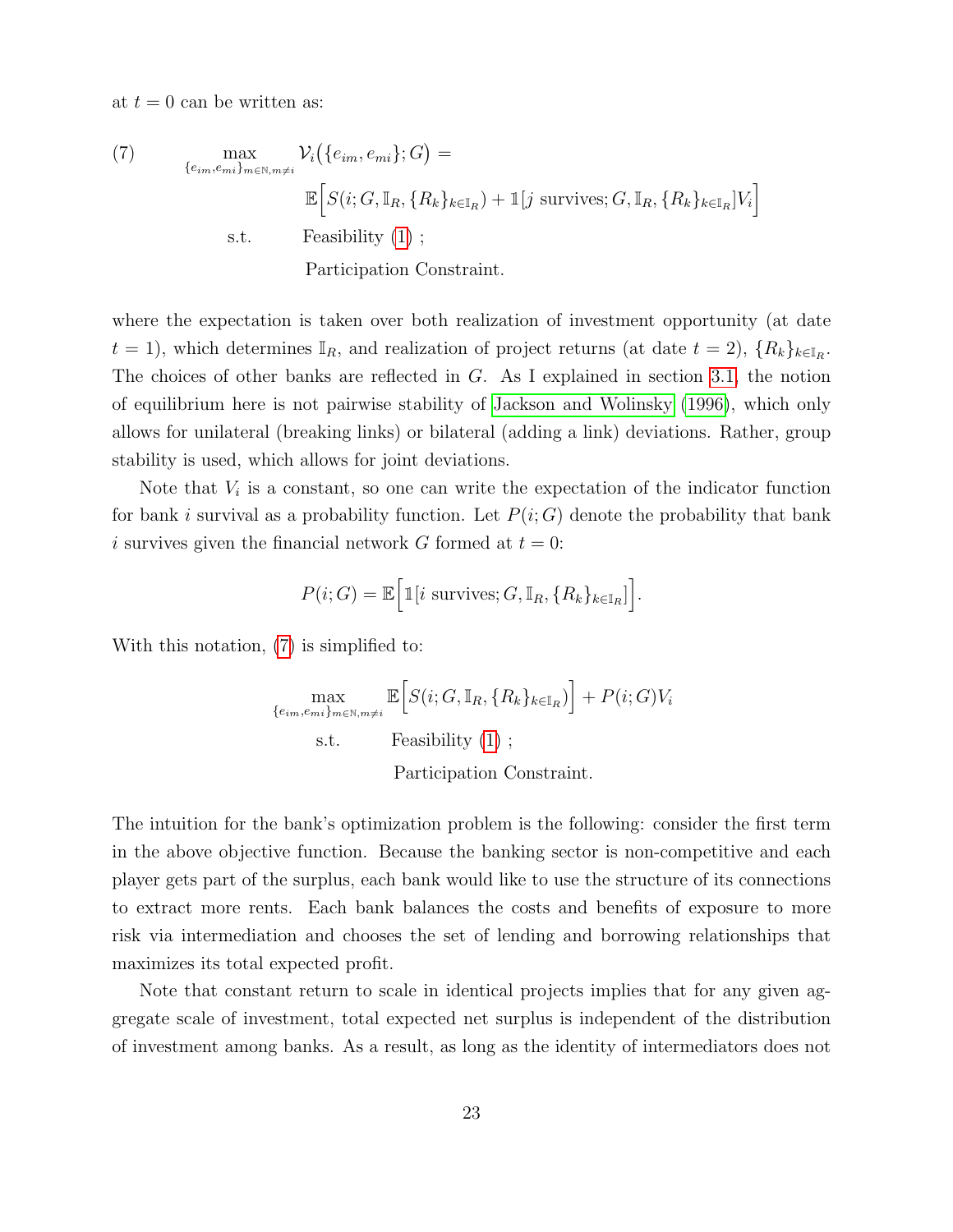change the scale of the project, the rent-seeking activity translates into a change in the division of surplus in favor of intermediators, without any aggregate welfare implications. However, this surplus redistribution is not the only effect of a change in the identity of the intermediator. Intuitively, all banks along the path of intermediation are exposed to the risk of failure if the investment fails, so a change in the set of banks that do the intermediation also changes the cost of default. As a result, the identity and characteristics of the intermediaries does not merely have a redistribution effect.

### 4.3 Lending Structure and Division of Surplus

In this section, I specify a highly tractable rule for surplus division,  $\alpha$ -rule, which is an extension of what I used in section [3.](#page-8-0) I use  $\alpha$ -rule throughout the paper, and show in Theorem [3](#page-26-1) that they hold for any fixed surplus division  $\mathcal L$  that satisfies the properties of section [4.](#page-16-0)

Consider an intermediation chain of infinite length, and one unit of funding intermediated along the chain. The share of net surplus received by each bank along the chain, starting from the final borrower, falls at rate  $\alpha$ , so that the initial lender (who is infinitely far away) receives a negligible share of net surplus and only breaks even. In other words, the initial lender only receives the cost of initial investment. Because the sum of the shares should add up to one, the final borrower receives share  $(1-\alpha)$ , the immediate intermediator receives  $(1 - \alpha)\alpha$ , and the intermediator at distance d receives  $(1 - \alpha)\alpha^d$ . Now suppose the initial lender is at distance  $k$  (instead of being infinitely far away). It receives the cumulative share of all *hypothetical* intermediators at distance k and further, so it gets  $\alpha^k$  share of net surplus plus the cost of initial investment. This particular division implies the lender bears all the cost of intermediation, so the face value of unit of debt payable to each lender can be calculated in a straight-forward manner regardless of the source of each unit.[36](#page-23-1)

# <span id="page-23-0"></span>5 Results

In this section I provide results for general networks. To abstract away from diversification I need a generalized version of [2](#page-10-6) to work with complex networks.<sup>[37](#page-23-2)</sup>

<span id="page-23-1"></span> $36\alpha$ -rule might look too restrictive since it does not incorporate the expected default costs. In section [8.2.3](#page-56-0) I solve the model with α-rule augmented to incorporate expected default costs and show that the same results hold.

<span id="page-23-2"></span><sup>37</sup>This assumption is relaxed in section [5.2.](#page-29-0)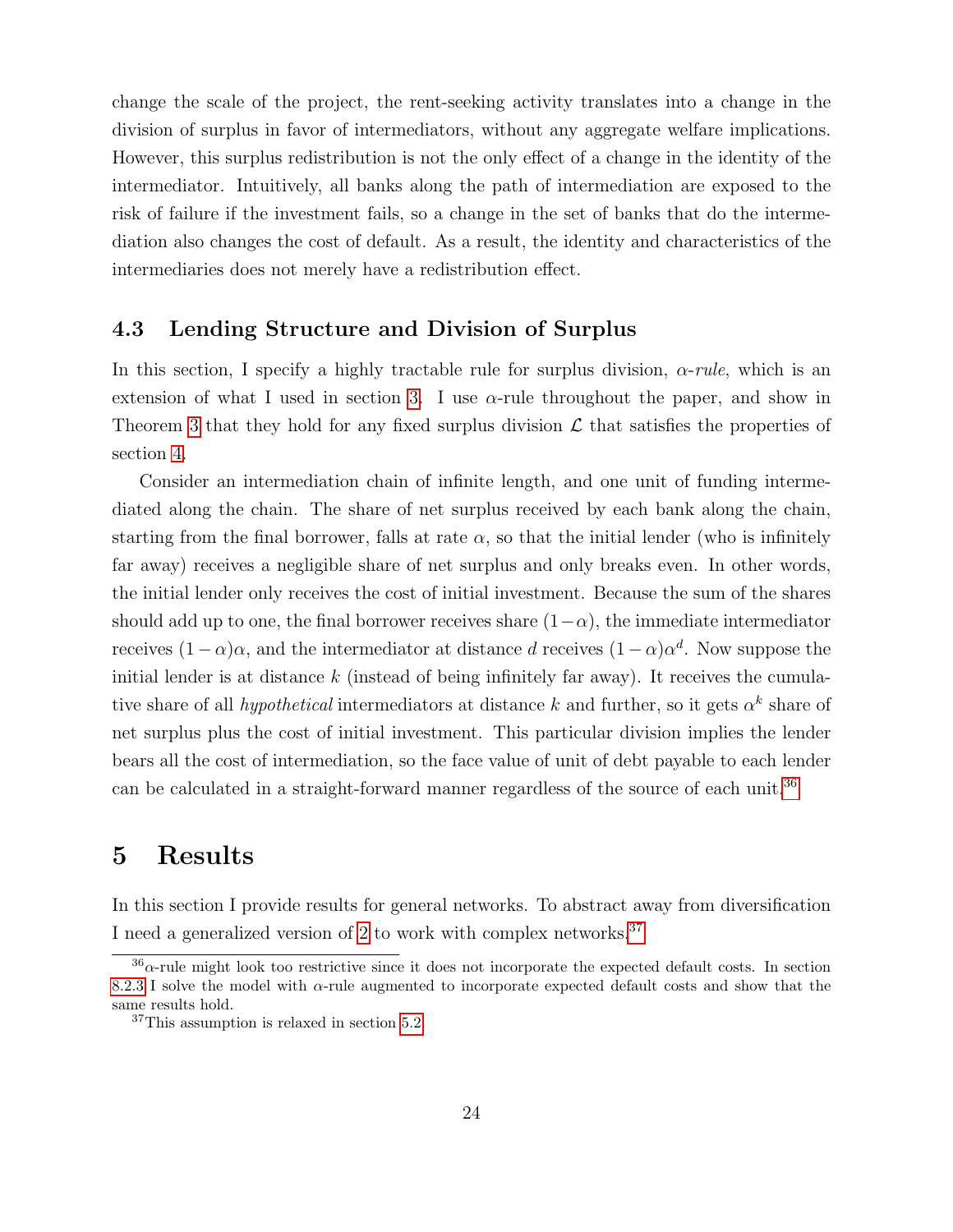<span id="page-24-1"></span>

Figure 6: Equilibrium interbank lending structure with sufficiently many NI banks. The hatched red banks are banks  $I \in \mathbb{C}$  in Theorem [1.](#page-24-0)

<span id="page-24-2"></span>Assumption 3. [Assumption [2](#page-10-6) Revisited] If a bank i owes funds to multiple banks, all of its funding is randomly assigned to exactly one of them such that in expectation, each borrower receives the amount determined by  $\mathcal{L}$ . An I bank that receives an investment opportunity invests all of its funds in its own project.

The first result addresses the length of intermediation chains, and characterizes an endogenous maximum length for any intermediation chain.

<span id="page-24-3"></span>**Lemma 1.** There is no intermediation chain of length more than  $l_{max}$ , such that  $\alpha^{l_{max}}X \geq$  $(1-p)V_{NI}$  and  $\alpha^{l_{max}+1}X < (1-p)V_{NI}$ .

This lemma is intuitive: the share of each bank along the chain falls as the length of the chain grows, whereas the expected cost of default is constant. Under assumption [2,](#page-10-6) each bank j fails if the project at the single I bank to which j has (directly or indirectly) lent fails, so the expected cost of default is  $(1 - p)V_{NI}$ . The trade-off between a benefit that geometrically decreases in distance, and a constant cost, determines the endogenous maximum length of the intermediation chain.

The next theorem presents the main result of the paper.

<span id="page-24-0"></span>**Theorem 1. [Core-Periphery Equilibrium]** Assume  $k_{NI} > k_I$ , and surplus is divided via  $\alpha$ -rule. For  $\kappa > M$ , and a properly chosen constant M, a family of equilibria exists with the following structure: choose a subset  $\mathbb{C} \in \mathbb{I}$ , referred to as "core."  $\mathbb{C}$  is a complete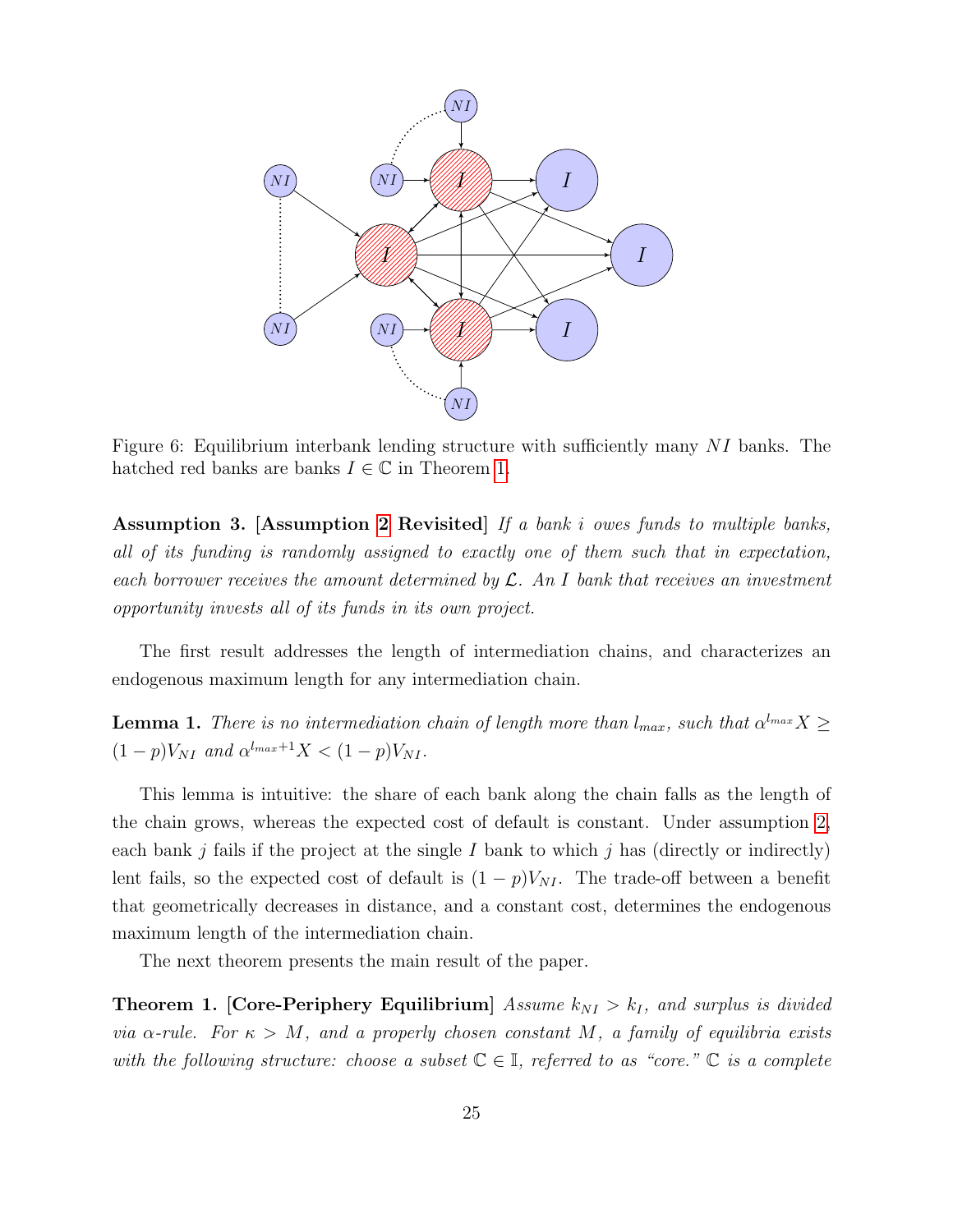digraph. Each NI bank lends to exactly one  $I \in \mathbb{C}$ , such that at least  $k_I N I$  banks lend to each  $I \in \mathbb{C}$ . Every  $I \in \mathbb{C}$  lends to every other I bank, and every  $I \notin \mathbb{C}$  does not lend to any bank. This family of equilibria is inefficient.

Moreover, let  $s = |\mathbb{C}|$  be the size of the set of intermediating I banks. Then there exist a sequence of strictly increasing constants  $\{M_s\}_{s=1,\cdots,k_I}$ ,  $M = M_{k_I}$ , where with  $k_{NI} \geq sk_I$ , the financial structure with core size s is an equilibrium iff  $\kappa > M_s$ .

The above family of equilibria is depicted in Figure [6.](#page-24-1) The main idea of the proof is the following: if the project is profitable enough, I banks will be able to cover their cost of default using the intermediated rents. Moreover, they will be able to connect to every other I bank if they have enough peripheral lenders. On the other hand, each NI bank would want to get as high a return as possible (be as close as possible to an I bank), as well as receive positive returns as often as possible (be connected directly or indirectly to as many I banks as possible). Because sufficiently many NI banks exist, there are configurations in which each I bank is able to be connected to every other I bank (a well-connected I bank). As a result, any subset of well-connected I banks can act as intermediators in a stable structure.

Clearly, there are multiple equilibria, but all of them share the same properties. The degree of inefficiency varies among the equilibria, and equilibria with smaller  $\mathbb C$  (i.e., fewer I banks as intermediators) are less inefficient. The second part of the theorem implies that financial structures with smaller core sizes are equilibria for a wider range of parameters. This result is intuitive as well: if the core is smaller, each I bank in the core can receive funding from more NI banks and absorb more intermediation rents, which in turn cover a higher expected cost of default.

Recall that the rule for division of surplus is exogenous, in the sense that banks can affect their return only through strategically positioning themselves in the network. Nevertheless, the pricing implications of the model is consistent with recent empirical evidence. [Di Maggio et al.](#page-61-0) [\(2015\)](#page-61-0) empirically investigates the inter-dealer market for corporate bonds and documents that it exhibits a clear core-periphery structure. Moreover, they show that core dealers on average charge higher prices to the peripherals than to other core dealers, which is precisely what my model predict.

The next proposition provides an existence result.

#### <span id="page-25-0"></span>Proposition 3. An equilibrium exists.

The proof is in two steps. First I show that taking network structure as given, for any resolution of uncertainty, the system of equations for interbank repayments has a unique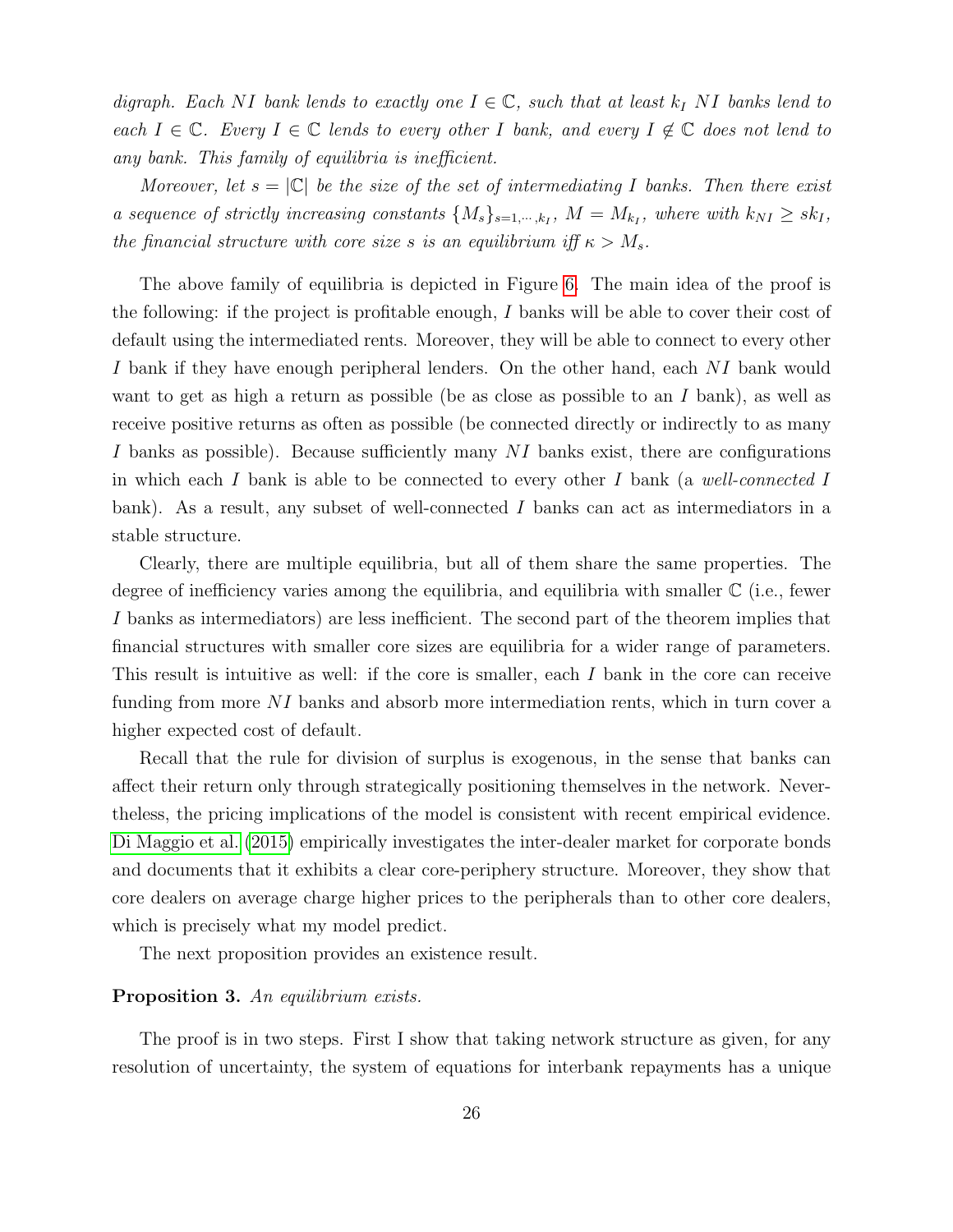solution (a la [Acemoglu et al.](#page-58-6) [\(2015\)](#page-58-6)). Then I provide a constructive proof of the equilibrium structure in the network formation stage.

The next theorem provides the constraint efficient benchmark, which maximizes total net surplus subject to feasibility and participation constraint.

<span id="page-26-0"></span>**Theorem 2.** Assume  $k_{NI} > k_I$ . Solution to the social planner's problem is an NI bank that borrows from every other NI bank, directly or indirectly, and lends to every I bank. Let  $NI_c$  denote the NI bank who borrows from every NI banks. Every socially efficient structure is a tiered network: all the paths from each bank  $NI_j$  to  $NI_c$  has the same length,  $dist(NI_j, NI_c).$ 

Moreover, there are constant  $\overline{M}$  and  $\overline{K}$  where for  $\kappa > \overline{M}$  and  $\frac{k_{NI}}{k_I} > \overline{K}$ , no efficient equilibrium exists.

The defining feature of a constraint efficient structure is that no  $I$  bank intermediates in it, to avoid excessive unnecessary defaults of Theorem [1;](#page-24-0) and all the funding is allocated via the same  $NI$  so that maximum concentration is achieved. Let  $NI$ -star be the constraint efficient structure in which one  $NI$  directly borrows from every other  $NI$ . Figure [1b](#page-3-3) depicts network  $NI$ -star.  $NI_c$ , the hatched red  $NI$ , can be interpreted as a central clearing house in that all of the lending goes through this particular bank. Recall that diversification is assumed away in this section, so what makes the existence of the central clearing party (CCP) optimal is not the gains to diversification. Rather, the CCP is an entity that is able to channel the funding to all the investment opportunities optimally without being exposed to excessive risk.

To extend the results beyond  $\alpha$ -rule consider any rule for division of surplus which satisfies the properties of section [4.1,](#page-16-2) and Let  $\mathcal{L}(k; K, X)$  denote the share of expected net surplus from a unit of investment intermediated through a chain of length  $K$ , accrued to the bank in position k, with an I bank as the final borrower at position  $k = 1$  who has received an investment opportunity and have made an investment. The following result generalizes Theorem [1](#page-24-0) and [2.](#page-26-0) The basic intuition is that the  $\alpha$ -rule has two special characteristics: the shares are decreasing along an intermediation chain, and final borrower share is invariant to the length of the chain. None are crucial for the above results.

<span id="page-26-1"></span>**Theorem 3.** Redefine  $\kappa = \frac{\mathcal{L}(2;3,X)}{(1-n)V_t}$  $\frac{\mathcal{L}(2;3,\mathbf{X})}{(1-p)V_I}$ . Then Theorem [1](#page-24-0) and [2](#page-26-0) hold for any  $\mathcal{L}(\mathbf{.})$  satisfying conditions of section [4.1.](#page-16-2)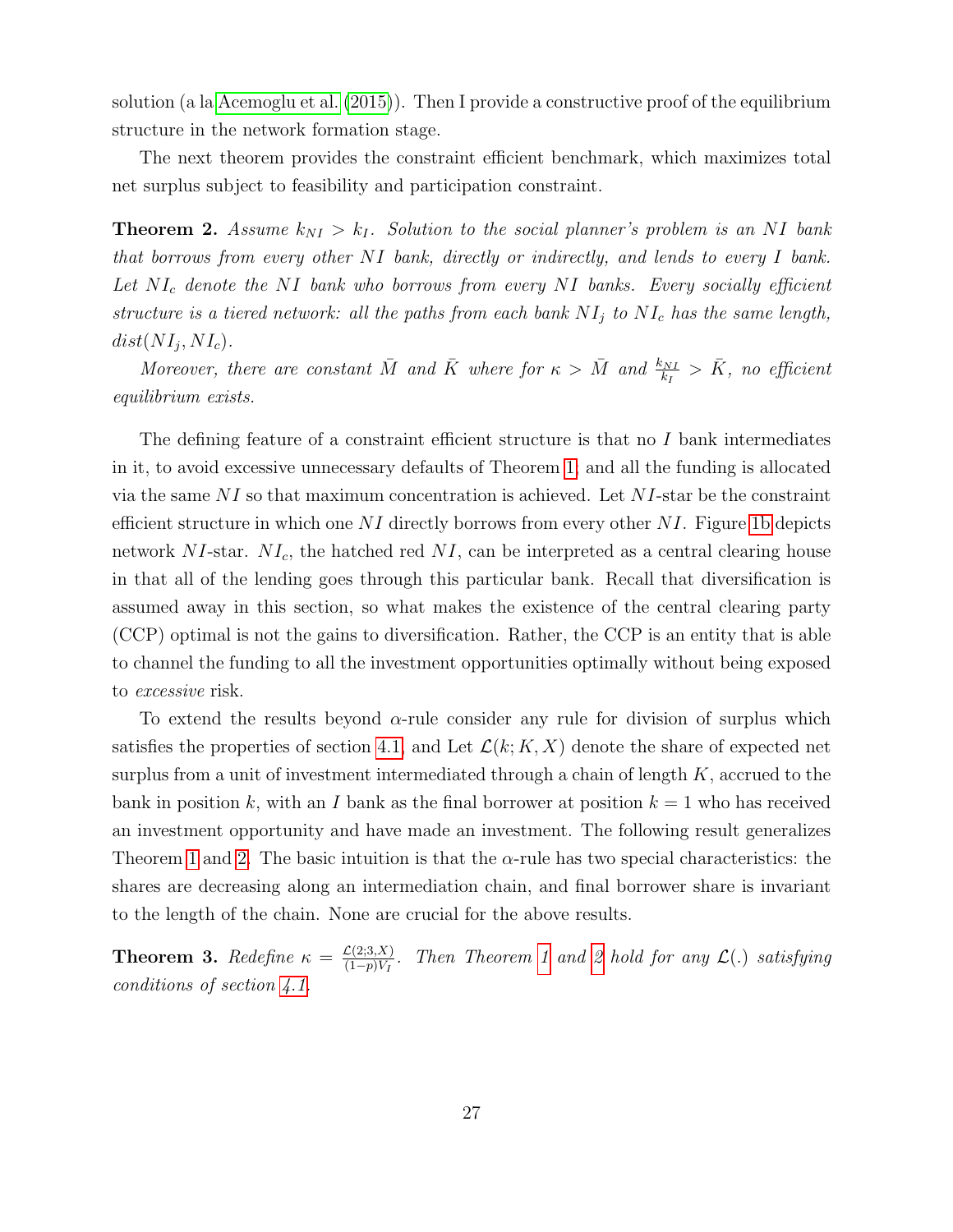### <span id="page-27-0"></span>5.1 Discussion

In this paper, I have provided a setting to study the role of intermediation in interbank networks. Intermediation enhances welfare by allocating funds from parts of financial sector with excess liquidity to parts with profitable investment opportunities, but it can also destroy welfare if banks expose themselves to excessive counterparty risk to capture intermediation spreads. The model demonstrates that each bank's motive to absorb intermediation spreads, along with differential abilities of different banks in offering rates of return on their borrowing, leads to a specific equilibrium structure, a core-periphery network. As such, my model provides a novel explanation of why banks choose to expose themselves to counterparty risk, which differ from the existing explanations such as bailouts and ignoring tail risk. Any of these other explanations amplifies banks' incentives, but I argue that neither is necessary to explain excessive exposure to counterparty risk.

Moreover, the same rent-seeking behavior mis-aligns private and social incentives. Since contracts are debt and default is costly, efficiency requires maximum scale of investment while minimizing the cost of failure, which would imply that for any investment, every bank in the intermediation chain should either provide sufficient funds from outsiders or make the investment (or both). This turns out not to be the case when intermediation spreads are high, which leads to excessive exposure to counterparty risk. The main source of inefficiency is that the gains from intermediation are purely redistributional, whereas the loss is incremental. This is an important insight from the model, missing from the existing literature on interbank interconnectedness, which emphasizes a *downside externality*, contagion, as the main externality in the interbank network: a bank does not take into account that his creditors fail if he fails and does not pay them back. Here, although contagion happens ex-post, it is due to an *upside externality*, i.e. rent-seeking: banks choose to expose *them*selves to an excessive probability of failure in order to be able to absorb intermediation rent. So the additional loss borne by the system is failure of this particular bank, above and beyond any contagion from this bank to other banks. In the next section I show that the two externalities can coexist.

Note that net expected return to investment can be large if  $p$  is large; that is, when probability of project failure is low. This means, not only the intermediation spreads are high but also the expected cost of default is fairly low, although  $V_I$  can be very large. Consequently, it is highly likely that the more inefficient equilibria arise; that is, the equilibria with many I banks at the core. In this scenario, even though the expected cost of default for each bank is small, the ex-post realized losses can be arbitrarily large. This interpretation rationalizes the high degree of interconnectedness among large financial institutions during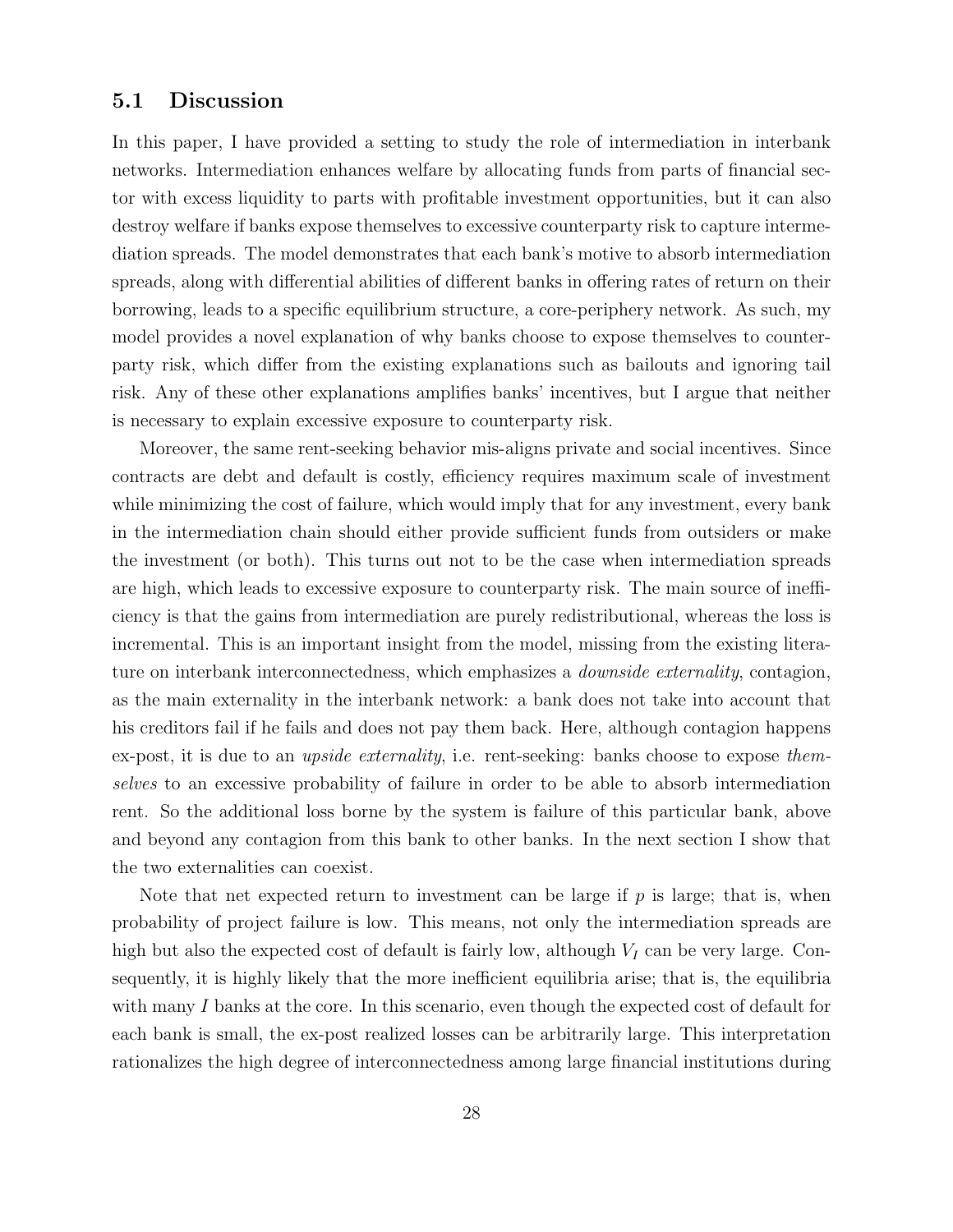the run-up to the financial crisis of 2008, as well as the enormous losses once the financial sector collapsed.

Furthermore, when the funding is dispersed throughout the financial sector, i.e. there are many small institutions with access to funding, this provides an opportunity for many banks with investment opportunities to attract sufficient lenders and capture enough intermediation spreads to cover their expected cost of default due to counterparty risk exposure. The size of the core grows and the ex-post realized losses are magnified.

Finally, let me briefly discuss the key assumptions of the paper. The two main assumptions of the models are existence of intermediation spreads, and market incompleteness. Intermediation spreads have been documented in different interbank markets.[38](#page-28-0) Requiring banks to have exante relationships in order to lend, along with feasibility, implements market incompleteness and implies that banks cannot spontaneously reallocate their funding, or borrow on the interbank market, so intermediation is necessary to allocate resources within the financial sector. There is ample evidence that banks interacts through long term relationships. [Afonso et al.](#page-58-2) [\(2011\)](#page-58-2) documents that in the federal funds market, approximately 60% of the funds an individual bank borrows in one month persistently come from the same lender. [Di Maggio et al.](#page-61-0) [\(2015\)](#page-61-0) finds that in the inter-dealer market, banks with longer term relationships get access to better terms.

I have also assumed that I bank raise no funds from households. Clearly, the equilibrium structure is insensitive to this assumption. In terms of efficiency, what is important is that I bank's contribution to scale of investment should not be sufficient to justify its risk-taking behavior. To be more precise, assume  $I_1$  has raised  $\epsilon < 1$  funds from households. Recall that without intermediation, the participation constraint of a direct lender  $(I_1$  in this case) to I<sub>2</sub> requires that  $\epsilon \alpha (pR - 1) \ge (1 - p)V_I$ . Let  $\hat{\epsilon}$  be the amount of funds for which the above inequality holds with equality. Then for any  $\epsilon < \hat{\epsilon}$ , it is more efficient that an NI bank with one unit raised from households do the intermediation as opposed to  $I_1$ .

Lastly, I have assumed lenders cannot default on their promises. As a result the contagion in my model spreads only from borrowers to lenders. An interesting extension would be to allow lenders to promise liquidity to several borrowers, with lenders defaulting on their contingent promises if several borrowers demanded liquidity at once. This extension would enrich the model and open the possibility of contagion from lenders to borrowers. Moreover, how financial institution restructure the interbank network in the face of failure of some banks is an important avenue for future research.

<span id="page-28-0"></span> ${}^{38}$ [Di Maggio et al.](#page-61-0) [\(2015\)](#page-61-0), Li and Schürhoff [\(2014\)](#page-63-9), [Adrian](#page-58-10) [\(2011\)](#page-58-10) and [Bech and Atalay](#page-59-0) [\(2010\)](#page-59-0) provide evidence for intermediation and positive intermediation spreads in different markets.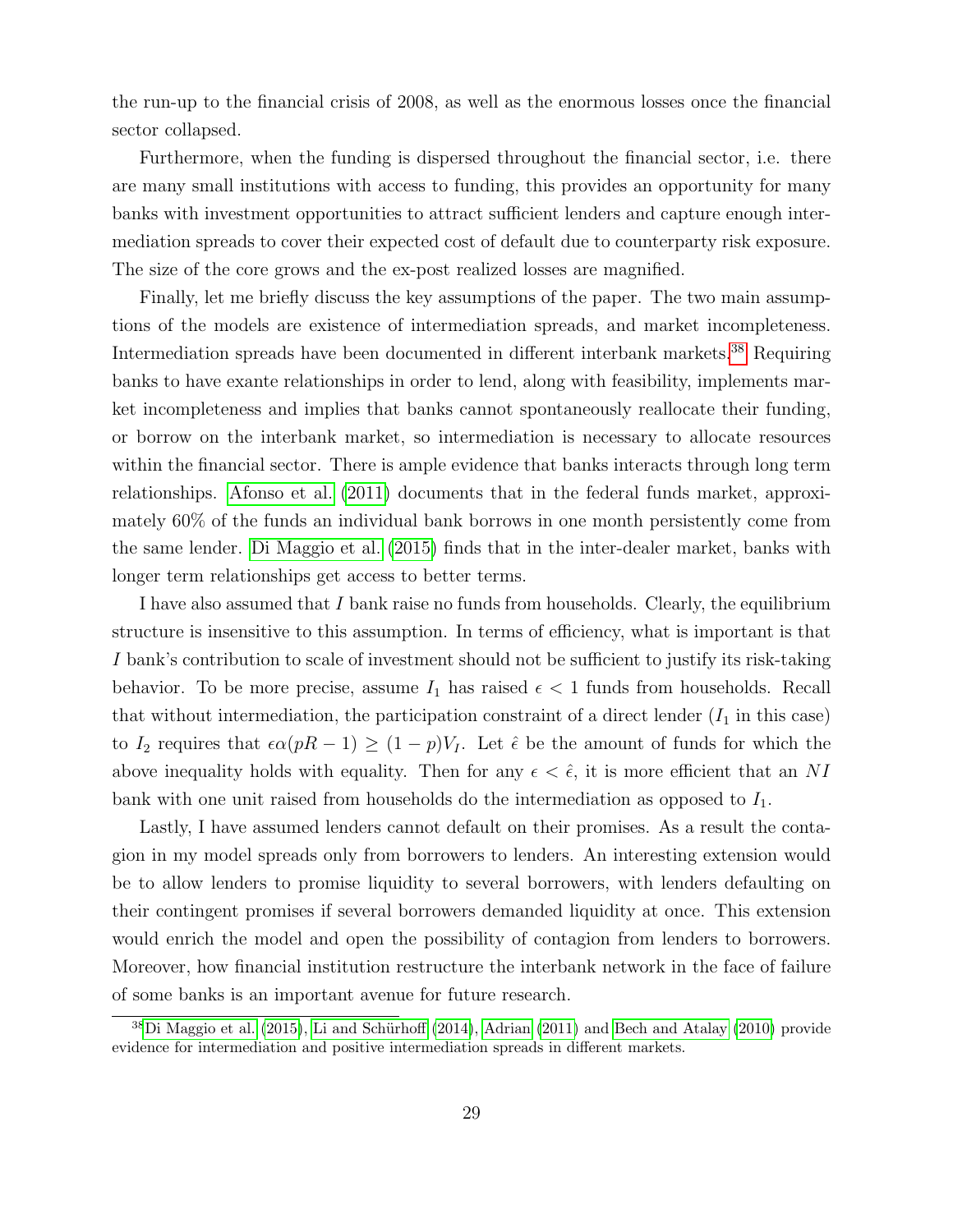### <span id="page-29-0"></span>5.2 Diversification

In this section I relax assumption [3](#page-24-2) to allow banks to hold diversified portfolios, and study the equilibrium structures. I find that the same structure of equilibria emerges, albeit with a twist. I focus on an economy with two I banks,  $k_I = 2$ , and  $k_{NI}$  NI banks,  $k_{NI} > 4$ . Restricting the number of I banks keeps the problem tractable while incorporating the main intuition associated with diversification.

I make the following bargaining assumption:

<span id="page-29-2"></span>**Assumption 4.** Consider a realization of  $\mathbb{I}_R$ . If bank b has access to multiple  $I \in \mathbb{I}_R$ through intermediation chains of different lengths, it can use the shortest chain to bargain its share in other chains up to what he gets in the shortest one. b's (direct and indirect) borrowers in each longer chain divide the remaining share pro-rata.

Consider the following simple structure.  $NI_0 \to NI_1 \to I_1$ , and  $NI_1 \to NI_2 \to I_2$ . When both  $I$  banks have investment opportunities,  $NI_1$  has direct access to one and indirect access to the other. The above assumption says that  $NI_1$  can bargain up its share in the chain  $NI_1 \to NI_2 \to I_2$  to  $\alpha$ .  $I_2$  and  $NI_2$  divide the remaining  $(1-\alpha)$  share with proportions 1  $\frac{1}{1+\alpha}$  and  $\frac{\alpha}{1+\alpha}$ , respectively.<sup>[39](#page-29-1)</sup>

The above assumption has an important implication for behavior of banks. It implies that all else equal, between two intermediators, i cannot be worse off if the intermediator to which it lends is connected to an extra I banks, even if through longer chains. The following lemma formalizes this intuition.

<span id="page-29-3"></span>**Lemma 2.** [Dominance] Consider two banks  $j_1$  and  $j_2$ . Let  $SPL_i = \{l_1^i, l_2^i \cdots, l_{z_i}^i\}$  be the set whose elements are lengths of paths in  $SP(j_i, \mathbb{I}), i = 1, 2$ . Assume elements of each set are sorted in increasing order. Also, without loss of generality, assume  $j_1$  has more shortest paths to  $\mathbb{I}_R$ ,  $z_1 > z_2$ . A leaf bank b prefers to lend to  $j_1$  if

$$
\forall \ k \le z_2: \ l^1_k \le l^2_k
$$

independent of  $l_k^1$  for  $k > z_2$ .

Assume parameters are such that, absent diversification, an I bank chooses to intermediate (even) with a single peripheral lender. Consider the 2-I core-periphery structure that is an equilibrium without diversification. Assume each  $I_i$  has credit lines from  $Y_i$  of NI banks, where  $Y_1 + Y_2 = k_{NI}$ .

<span id="page-29-1"></span> $39I$  will restrict the analysis to parameters where individual rationaliy is maintained.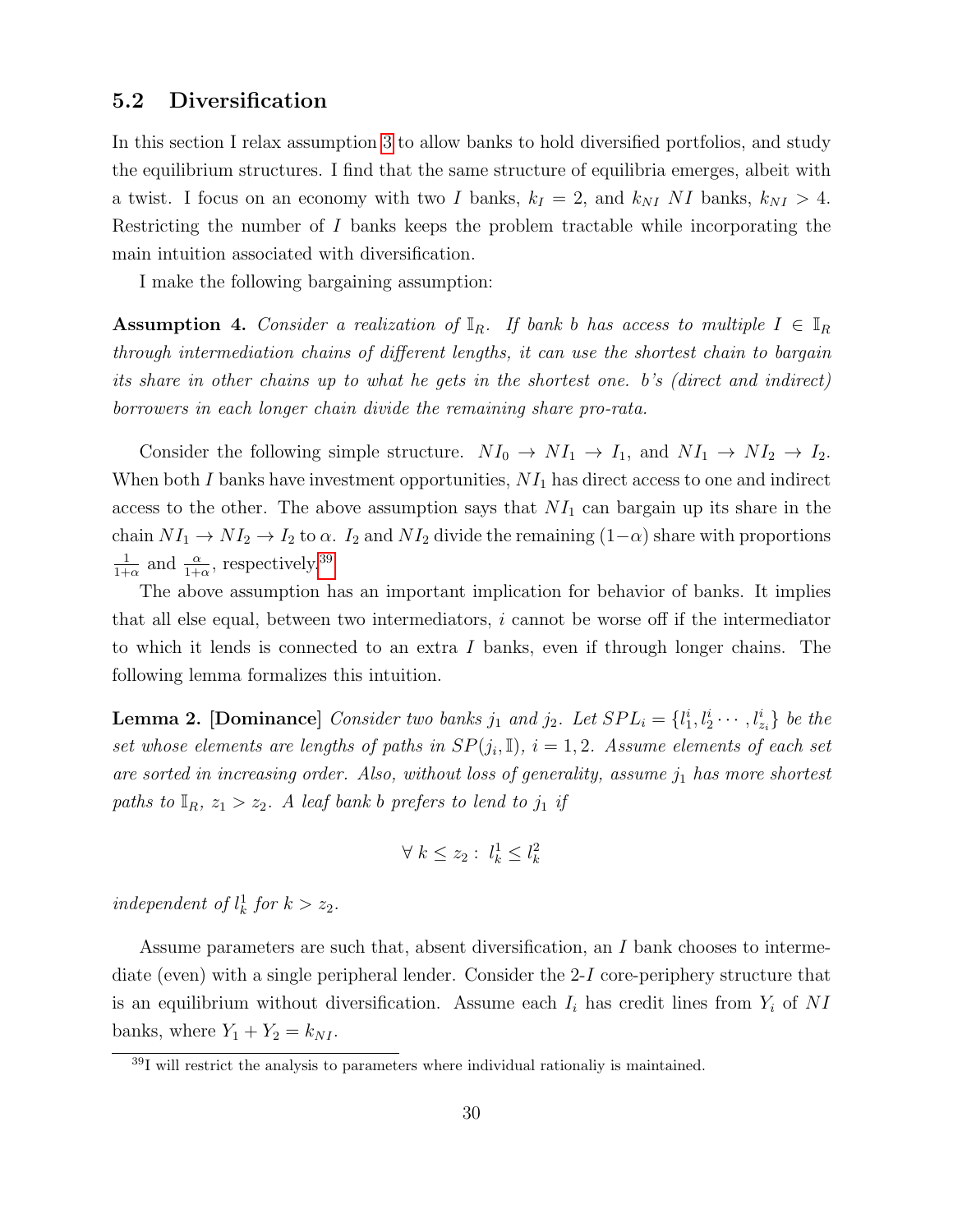<span id="page-30-2"></span>

| Assets                                     | Liabilities |                                            | Assets   Liabilities      |
|--------------------------------------------|-------------|--------------------------------------------|---------------------------|
| $\frac{Y_1+Y_2}{2}\tilde{R}$   $Y_1D_{11}$ |             | $\frac{Y_1+Y_2}{2}\tilde{R}$   $Y_2D_{22}$ |                           |
| $\frac{Y_1-Y_2}{2}D_{21}$                  |             |                                            | $\frac{Y_1-Y_2}{2}D_{21}$ |
| (a) Net Lender $(I_1)$                     |             | (b) Net Borrower $(I_2)$                   |                           |

Figure 7: Balance sheet of banks  $I_1$  and  $I_2$  when banks net out their payments. There are two I banks and  $k_{NI}$  NI banks.  $Y_i$  NI banks lend to  $I_i$  such that  $Y_1 > Y_2$ , so  $I_1$  is the net lender and  $I_2$  is the net borrower. In equilibrium,  $D_{21} = R$  and  $D_{22} = (1 + \alpha X)/p$ .

Consider the date  $t = 1$  event where both  $I_1$  and  $I_2$  have investment opportunities (probability  $q^2$ ). As described in section [4,](#page-16-0)  $I_i$  lends  $\frac{Y_i}{2}$  to  $I_j$ . Let  $D_{ii}$  denote the face value of debt promised by  $I_i$  to each of its NI lenders. Moreover, let  $D_{ij}$  denote the face value of the debt payable to  $I_j$  by  $I_i$ .

I assume banks net out their payments at date  $t = 2$ . As a result, when  $\frac{Y_i}{2}D_{ji} > \frac{Y_j}{2}D_{ij}$ , j owes i the difference, namely,  $\frac{Y_i}{2}D_{ji} - \frac{Y_j}{2}D_{ij}$ .<sup>[40](#page-30-0)</sup> So  $I_j$  is the net borrower and  $I_i$  is the net lender.

Without loss of generality, let  $i = 1$  and  $j = 2$  in the above discussion, so that  $I_1$  is the net lender. Assumption [4](#page-29-2) is extremely useful in determining  $D_{12}$  and  $D_{21}$ . Each  $I_i$  has access to two investment opportunities: its own investment, which provides it with all the return (out of which he has to pay his lenders); as well as  $I_j$  investment opportunity. By assumption [4,](#page-29-2) each  $I_i$  receives all the return from investment for each unit it lends to  $I_j$ .<sup>[41](#page-30-1)</sup> This argument pins down both inter-I face values to be exactly  $R$ ,  $D_{12} = D_{21} = R$ . So  $I_1$  being the net lender implies  $Y_1 > Y_2$ . Consequently, at  $t = 2$ , bank  $I_2$  owes  $I_1$  a net payment of  $\frac{Y_1-Y_2}{2}R$ .

The balance sheets of  $I_1$  and  $I_2$  are depicted in Figure [7.](#page-30-2) The critical observation is that survival of the net borrower solely depends on its own investment, while for the net lender, it also depends on whether the net borrower pays back. As a result, when both I banks invest, the net borrower survives exactly with probability p, whereas net lender's survival probability depends on other parameters of the model as well as the structure of the network, and is determined in equilibrium. Here I provide the main ingredients of the argument, and exact details are provided in the appendix.

<span id="page-30-1"></span><span id="page-30-0"></span> $40$ Although both banks lend to each other, and face values of debt are determined in equilibrium.

<sup>&</sup>lt;sup>41</sup>Note that  $I_j$  accepts as long as it has funding pledged to it directly by NI banks and the share of that investment covers its expected cost of default.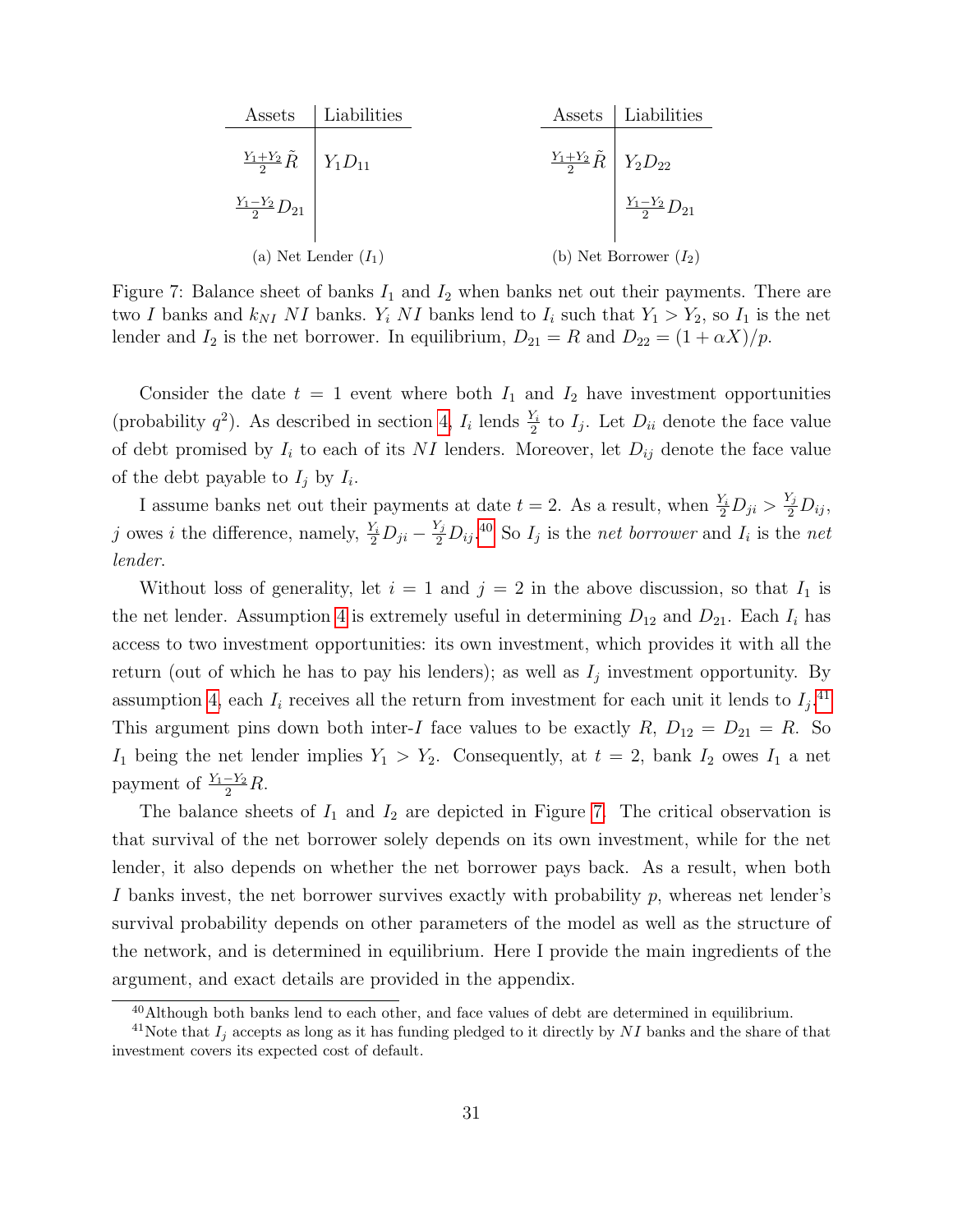I show that depending on the value of R, there can be two cases, as depicted in Figure [8.](#page-32-0) Panel [8a](#page-32-1) and [8b](#page-32-2) correspond to high and levels of return, respectively. In each plot, the horizontal axis is  $\alpha$ , the share of surplus that goes to a direct lender in a chain of length two, and the vertical axis is the ratio of the number of peripheries of the net borrower to the net lender,  $y = \frac{Y_2}{Y_1}$  $\frac{Y_2}{Y_1}$ . Note that  $0 \le y \le 1$  and  $0 \le \alpha \le 1$ , so only the unit square in the first quadrant is relevant. Within this area, below the solid red line (yellow region), the liabilities of  $I_1$  are low, so having more peripheries increases the gain to diversification, and  $I_1$  survives with probability  $1 - (1 - p)^2$ . That is when  $\alpha < \bar{\alpha}$ . The reverse situation happens below the dashed blue line (green region). Here the liabilities are so high that  $I_1$ fails unless all of his assets pay, so having many direct lenders increases his liabilities and leads to a higher probability of default, and  $I_1$  survives only with probability  $p^2$ . In the intermediate region, above both lines,  $I_1$  survives exactly when its investment survives and fails exactly when its investment fails; that is, with probability  $p$ . On the horizontal axis,  $y = 0$ ,  $I_1$  fails with probability p. So incentives of bank  $I_1$  depends on level of  $\alpha$ , which governs the amount of his liabilities.

Incentives of NI banks are more complicated. First note that they are purely driven by minimizing the probability of default, and default probability of NI banks who are peripheral to the net borrower  $I_2$  is p. The complexity stems from the fact that NI bank liabilities are independent of  $\alpha$ , and consequently its default probability is determined at  $\alpha = 0$ . Here is the relevant intuition for [8a:](#page-32-1) the reason  $I_1$  fails more often in certain regions compared to others, with the same successful assets, is that its liabilities are higher, i.e.  $\alpha$  is high. However, NI banks have to pay the households only one unit in expectation, regardless of what  $\alpha$  is. As a result,  $\alpha$  is not relevant in determining failure probability of the NI banks. As a result in [8a](#page-32-1) all NI banks migrate and lend to  $I_1$ , although at  $\alpha > \bar{\alpha}$ this increases  $I_1$ 's probability of default.

Given the above discussion, the next proposition characterize the equilibrium.

<span id="page-31-0"></span>**Proposition 4.** Let y denote the ratio of the number of NI peripheries of net borrower to net lender I bank. There is a constant  $R$  such that

- When  $R > R$ , there are two core-periphery equilibria with I banks at the core:  $y = 0$ with  $I_1$  at the core, and  $y = \frac{1}{k_{NT}}$  $\frac{1}{k_{NI}-1}$  with both  $I_1$  and  $I_2$  at the core.
- When  $R \leq R$ , the single-core equilibrium is still an equilibrium. There are multiple two-core equilibria, one for each  $y > \bar{y}$ , where  $\bar{y} = \frac{2}{r^2}$  $\frac{2}{p^2 R} - \frac{2-p}{p}$  $\frac{-p}{p}$  .

Moreover, there are constants  $\bar{\alpha}_l$ ,  $\hat{\alpha}_l < \hat{\alpha}_h$  and  $\hat{q} < \bar{q}$ , all in  $(0, 1)$ , such that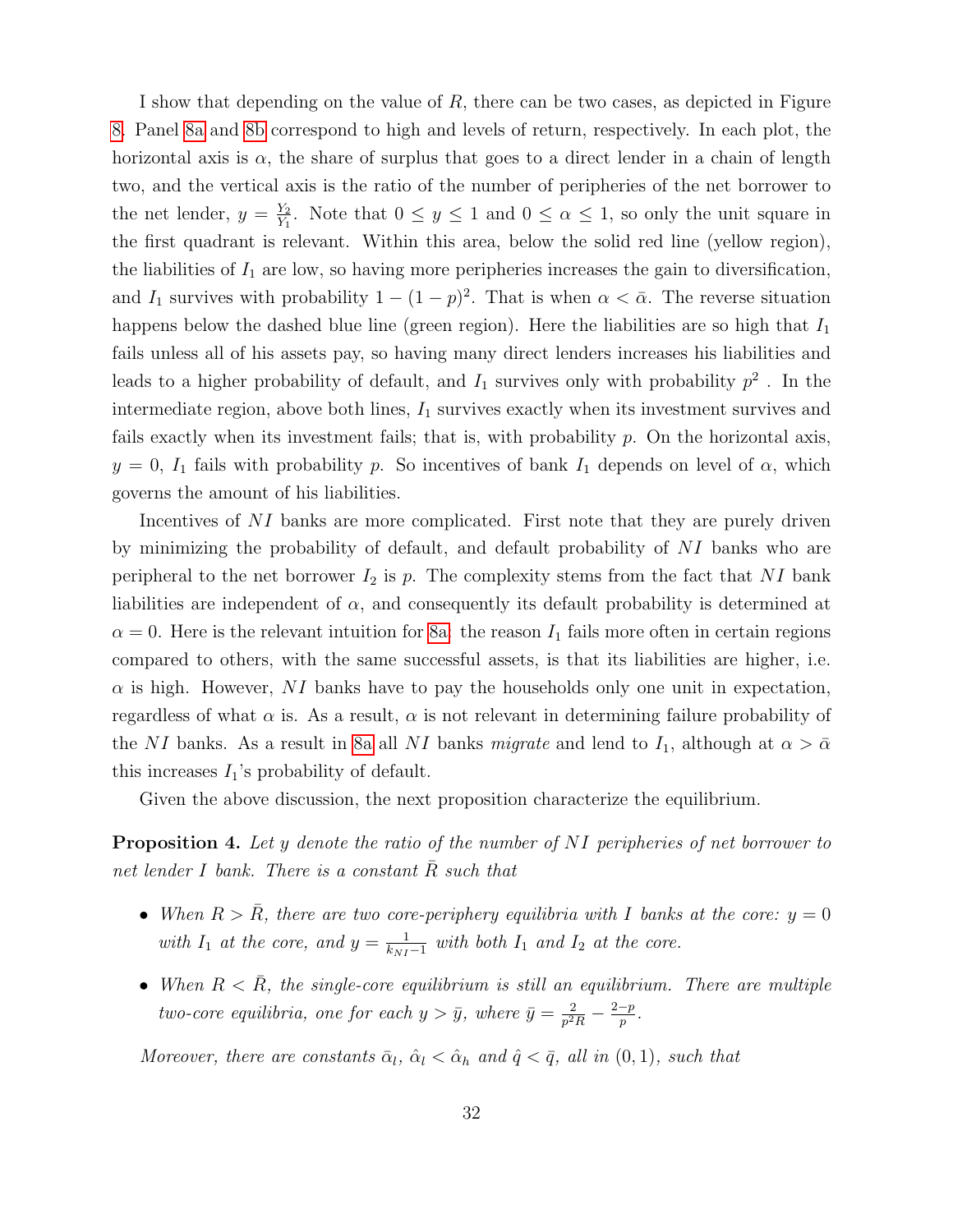<span id="page-32-1"></span><span id="page-32-0"></span>

<span id="page-32-2"></span>Figure 8: Possible Equilibira with two I banks and  $k_{NI}$  NI banks and diversification. The x-axis is the share of expected net surplus that goes to the lender in a direct lending,  $\alpha$ , and the y-axis is the ratio of the number of NI peripheries of  $I_2$  to  $I_1$ , y. The arrows show the direction of the deviation of the NI banks.

- $R > \bar{R}$  and  $\hat{\alpha}_l < \alpha < \hat{\alpha}_h$ : 2-I core-periphery equilibrium is inefficient when  $\alpha > \bar{\alpha}_l$ . It is also inefficient when  $\alpha < \bar{\alpha}_l$  and  $q < \bar{q}$ .
- $R < \bar{R}$ : 2-I core-periphery equilibrium is inefficient when  $q < \hat{q}$ .

A detailed argument is provided in the appendix, but there are a few points worth mentioning here. First, diversification creates coordination problems between lenders an borrowers, which can in turn lead to inefficiencies in the financial network. In [8b,](#page-32-2) for equilibria with y between the  $y = \bar{y}$  and the dashed blue line, there are two sources of inefficiency: first,  $I_1$  is exposed to the risk of default of  $I_2$  when he only intermediates. Second,  $I_1$  is not diversified in the best possible way when he also invests.

Second, this proposition shows that adding diversification does not alter the incentives to intermediates. Even when the gains from diversification are larger in the core-periphery network with two I banks at the core compared to the NI-star network, they can be dwarfed by the extra cost of  $I$  banks' failure due to excessive exposure to counterparty risk, and the core-periphery structure remains inefficient. Note that I have used the NIstar network to find sufficient conditions under which the 2-I core-periphery structure is not efficient, but these conditions are not necessary. There are more parameter regions where the above equilibria are dominated by  $NI$ -stare. Moreover, with diversification, the efficiency benchmark, which is necessary to characterize the necessary conditions, is more complicated to compute, and is left for future research.

Finally, adding diversification enables me to study the interesting question of underinsurance in the context of the model. Consider the  $y = 0$  equilibrium, and assume  $R > R$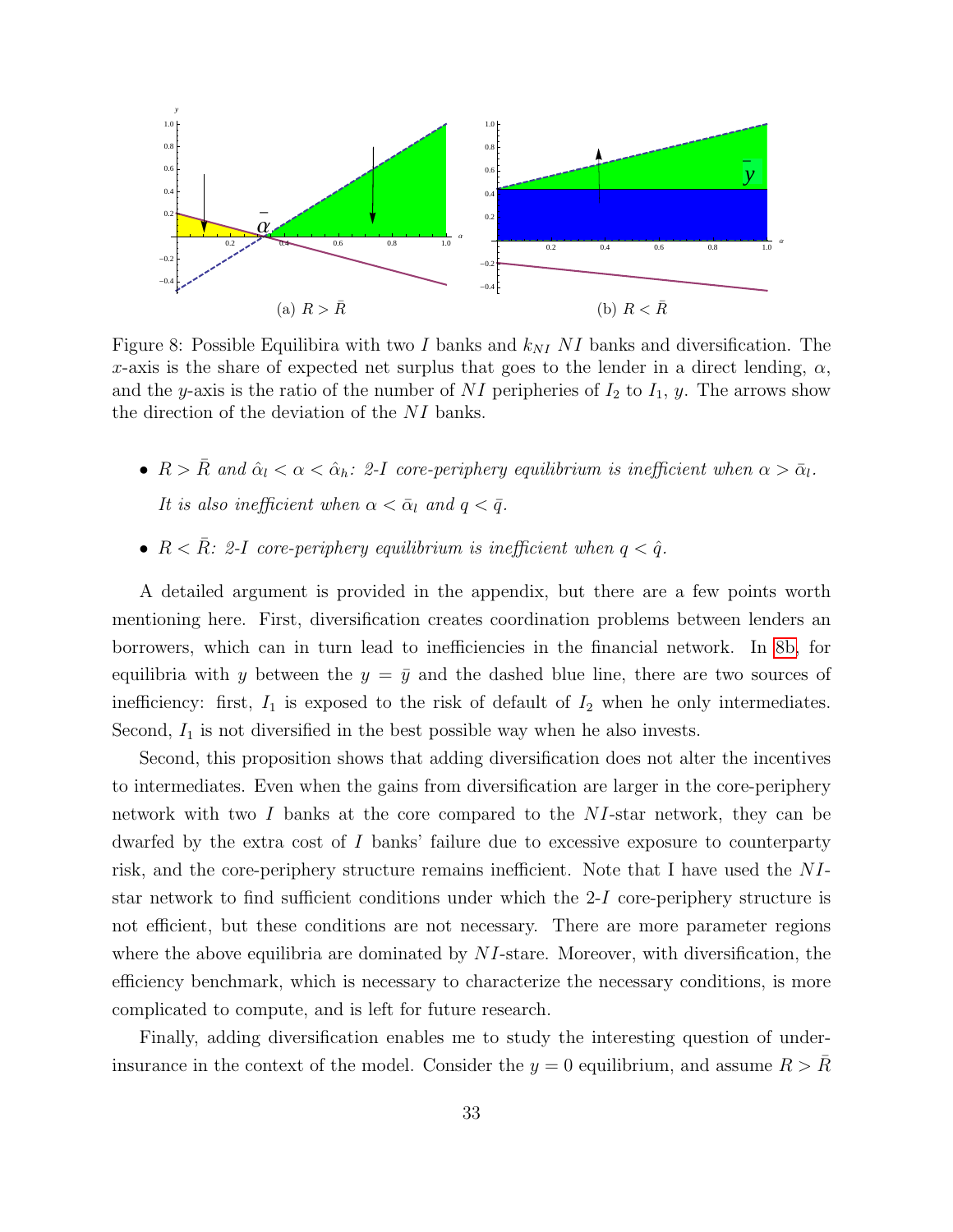and  $\alpha < \bar{\alpha}$ . Imagine  $I_1$  was able to offer the following deal to  $I_2$  when both have investment opportunities:  $I_1$  lends half of its funds to  $I_2$  in order to fully diversify, and it pays  $I_2$ exactly enough to cover  $I_2$ 's expected cost of default,  $(1 - p)V_I$ . Such an offer increases I<sub>1</sub> and all of NI's probability of survival from p to  $1 - (1 - p)^2$ , whereas it imposes some extra cost of default (that of  $I_2$ ) on the economy. One can show that if  $k_{N} > \frac{V_I}{V_N}$  $V_{NI}$  $(1-p)$  $\frac{-p)}{p},$ the above strategy improves welfare. However,  $I_1$  would not make such an offer even if it could, because its individual gain to diversification,  $p(1-p)V_I$ , is lower than the price that it has to pay,  $(1-p)V_I$ . This means that  $I_1$  does not internalize the positive externality of it buying insurance on its lenders. In other words, the price of insurance is too high for  $I_1$ , which leads to voluntary under-insurance and contagion.

# <span id="page-33-0"></span>6 Policy Implications

Multiple policies targeting the structure of financial networks can be studied in the context of the model. First, the model provides a new rationale for introduction of a Central Clearing Party (CCP). Designating a non-investing bank as the CCP and enforcing all the lendings to go through CCP prevents excessive bilateral exposure among banks with investment opportunities, and can enhance welfare particularly as investment returns become more correlated. Note that this effect is different from roles identified by [Duffie and Zhu](#page-61-9) [\(2011\)](#page-61-9) and [Bond](#page-60-7) [\(2004\)](#page-60-7). The model predicts that such structure is not an equilibrium when intermediation rents are sufficiently high, so intervention is necessary to implement it.

Second, the model can be used to study bailouts and how they affect the equilibrium structure. A natural way to incorporate bailouts in the model is as a wedge between true  $V_i$ and the loss to the bank if it is in default. The interpretation is that when a bank fails, there are disruptions and the bank bears some of the cost, such as a stream of interim forgone profits. However, it is bailed out and resumes functioning and generating surplus. So if the social cost of bank failure is  $V_i$ , the bank only bears  $\hat{V}_i = \beta V_i$ , for some  $\beta < 1$ , and the difference  $(1 - \beta)V_i$  is borne by the government. Let  $\mathbb C$  denote the core of the equilibrium interbank network, as defined in Theroem [1.](#page-24-0) One is tempted to compute the ex-post cost of bailout as  $\sum_{I_i \in \mathbb{C}} (1 - \beta) V_{I_i}$ . However, such calculation misses the critical point of this paper: implementing a bailout policy not only has an ex-post cost at the current financial architecture, but also feeds back into bank decisions and affect the interbank network. As bailout decreases the cost of default borne by investing banks, it expands the core in two ways: first, more banks at the previous level of true default costs would be willing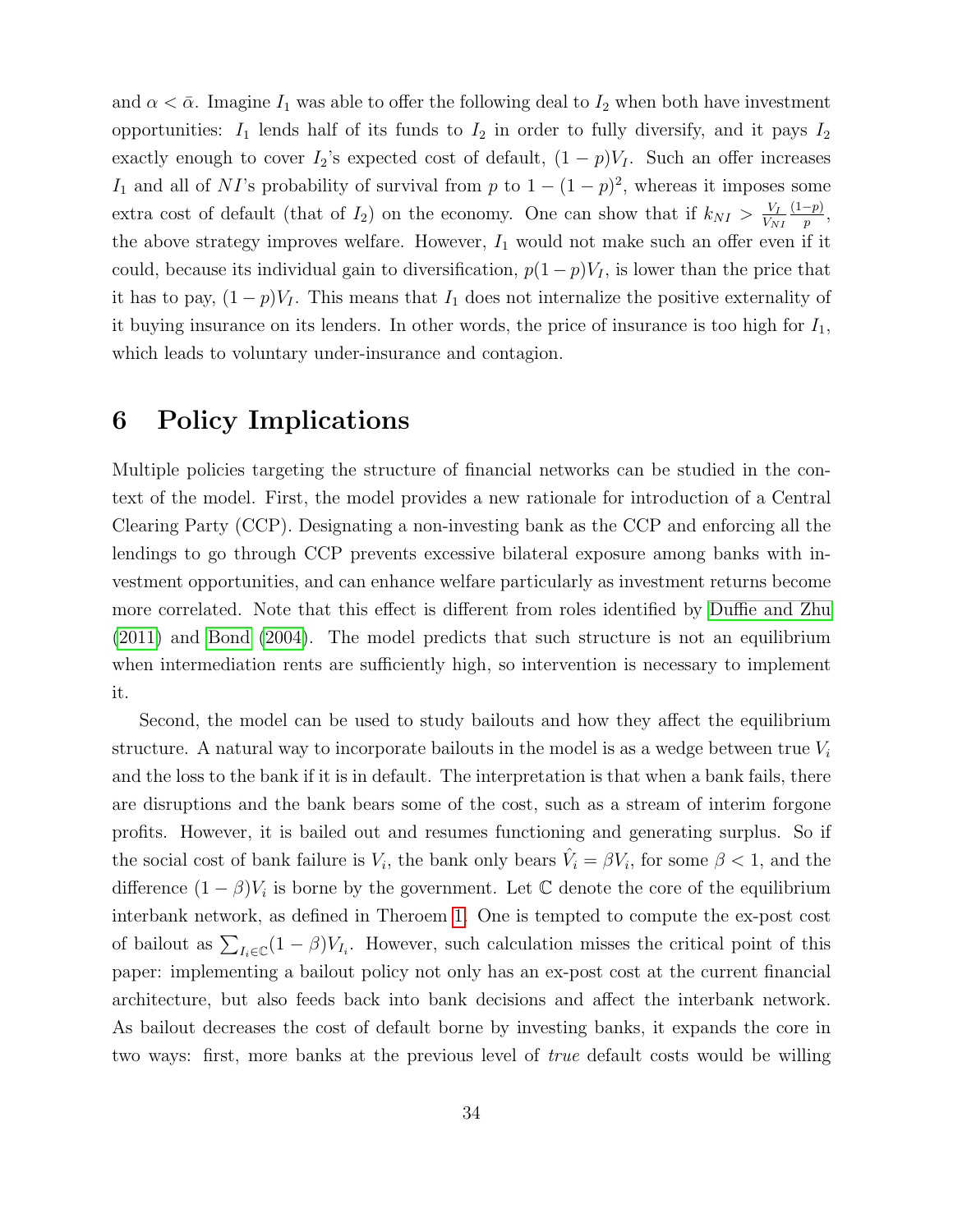to intermediate with the same amount of intermediation spread, as they each need fewer spreads to cover their *subjective* cost of failure, which is now lower than than the true (social) cost. Moreover, banks with larger default costs will now be willing to expose themselves to excessive counterparty risk to capture intermediation spreads. The crucial observation is that these banks, absent bailout, would not take this risk because their opportunity cost was too big. Bailouts decreased this opportunity cost by shifting it to the government.

Therefore, incorporating the effect of network formation into evaluation of bailout policies uncovers an important amplification effect. Expectation of a bailout not only makes the the highly interconnected core of the financial sector larger, but also banks with larger default consequence join the core. More large financial institutions default, and need to be saved, due to exposure to counterparty risk, which deepens the financial crisis. Of course the ex-post bailout cost needs to be probability weighted, but correctly estimating the ex-post cost is essential for policy evaluation. To the extent that projects are relatively correlated, and most of the interbank exposure is due to incentives to capture spreads, a larger core do not substantially decrease the contagion probability, and bailouts increase the expected cost of systemic failure.

Third, part of Title VII of the Dodd-Frank Wall Street Reform and Consumer Protection Act was a proposed cap on the number of counterparties and swaps, which was later eliminated from the finalized rules.[42](#page-34-0) [Gofman](#page-62-3) [\(2012\)](#page-62-3) calibrates a model of bank bilateralexposures using federal funds data to empirically study the welfare effects of this policy, and suggests such policy can entail potentially large welfare losses because banks would not be able to effectively channel funding to profitable investment opportunities.

The current paper provides sharp theoretical predictions about such a policy: it either leads to under-investment, or more inefficient equilibria with larger cores. In the context of the model, financial structures exist that would allow the optimal scale of investment without entailing an excessive risk of failure, but such efficient allocation of funding requires intermediaries with many connections. Moreover there is an adverse effect on the equilibrium family. With a cap  $\bar{Z}$  on number of bank connections  $(\bar{Z} < k_I)$ , no bank would be able to lend to every  $I$  bank. When multiple core-periphery equilibria are possible, this policy shifts the family of equilibria toward larger cores, so that every core bank is directly or indirectly connected to as many I banks as possible, such that in expectation all core banks offer the same rate of return, as high as possible. A larger core increases the cost in the event of failure, and is particularly costly when investment outcomes are highly

<span id="page-34-0"></span><sup>42</sup>See [CFTC/SEC](#page-60-8) [\(2012\)](#page-60-8) and Stroock Special Bulletin [\(http://www.stroock.com/SiteFiles/Pub1201.pdf\)](http://www.stroock.com/SiteFiles/Pub1201.pdf) for more detail.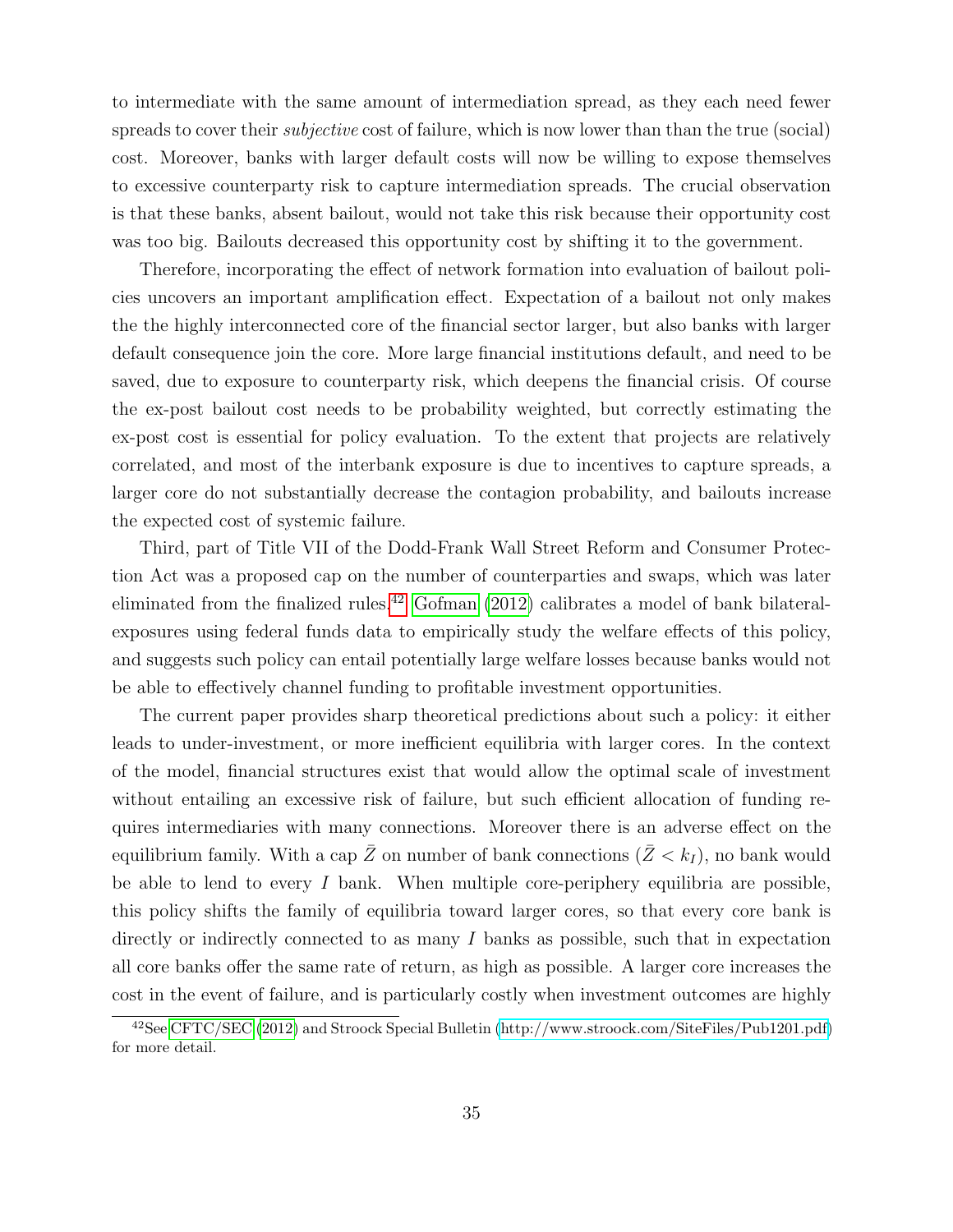correlated. This is particularly relevant for crisis of 2007-08.

# <span id="page-35-0"></span>7 Conclusion

I develop a model of the financial sector in which endogenous intermediation among debt financed banks generates excessive systemic risk. The central feature of the model is that financial institutions have incentives to capture intermediation spreads through strategic borrowing and lending decisions. By doing so, they tilt the division of surplus along an intermediation chain in their favor, while at the same time reducing aggregate surplus. I show that a core-periphery network – few highly interconnected and many sparsely connected banks – endogenously emerges in my model. The network is inefficient relative to a constrained efficient benchmark since banks who make risky investments "overconnect", exposing themselves to excessive counterparty risk, while banks who mainly provide funding end up with too few connections.

This paper suggests that explicitly modeling how banks' incentives to capture higher returns interacts with intermediation, which is a necessary mechanism to allocate liquidity within the financial system, is able to jointly explain the stylized facts about global structure of interbank network, interbank interconnectedness, and gross and net exposures among financial institutions. Moreover, by providing sharp predictions about sources of inefficiency in interbank relationships, the model contributes to the heated policy debate on how to regulate the financial market.

Finally, the model can be extended to incorporate other interesting aspect of the financial system. A fruitful avenue of future research is to incorporate liquidity risk, and how it can lead to "unraveling" of the interbank network. Moreover, one can think of specialization by intermediaries in the context of the model. Whether banks should specialize, and if so in which activities, has long been an issue of debate among economists. The current model cannot answer this question because it takes the existence of different types of banks (and their numbers) as given. Assessing how positive and normative trade-offs change, when specialization is allowed to be a bank's choice variable, is worth further investigation.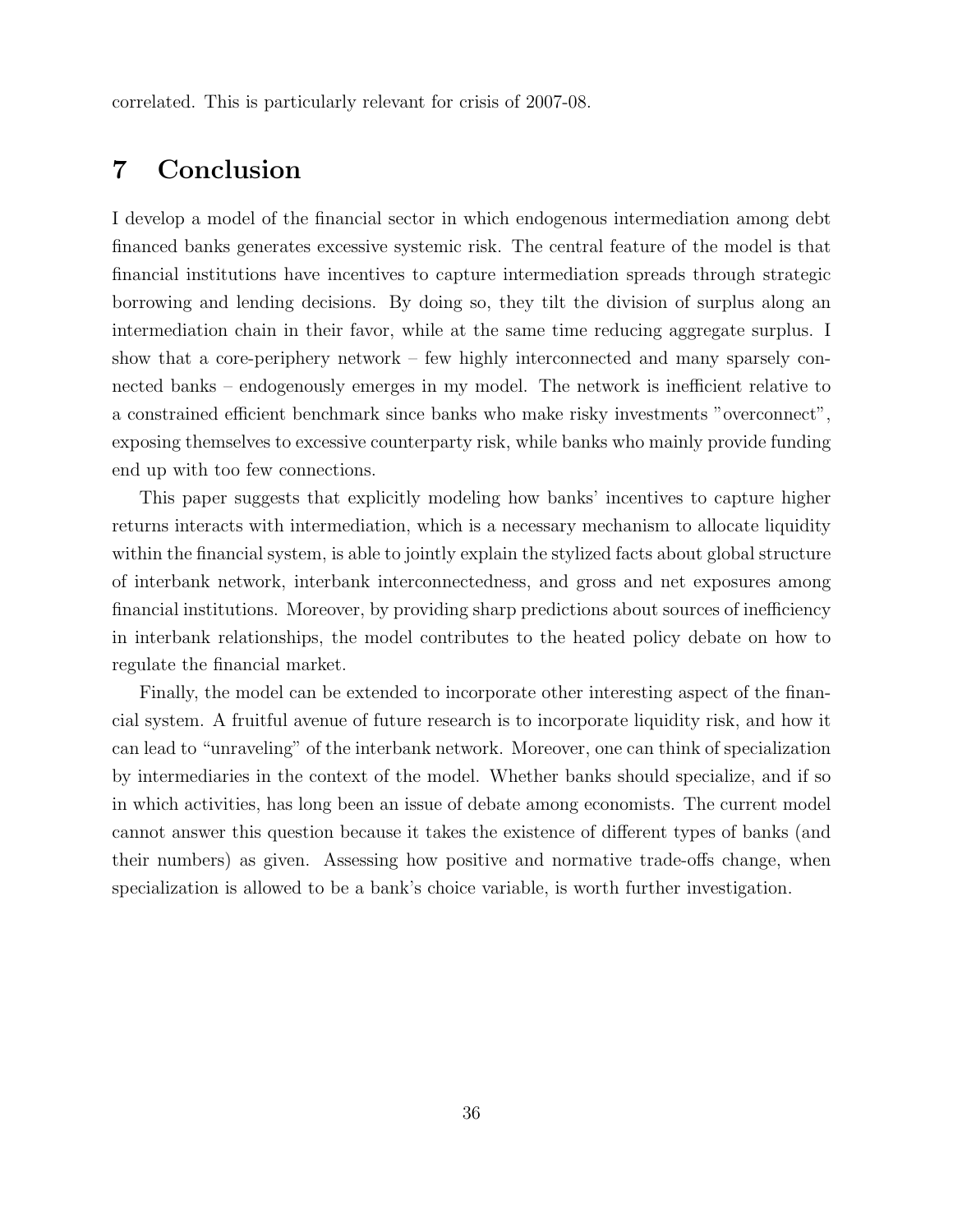# 8 Appendix

### 8.1 Proofs

will present all the proofs using  $\alpha$ -rule as it greatly simplifies the exposition of the proof. It is easy to verify that all the proofs go through with any rule for surplus division which satisfies the properties of section [4.1.](#page-16-2) The general proofs are available upon request.

I will first show that the our structures in [9](#page-37-0) are the only possible equilibria of the economy with four banks and then prove proposition [1.](#page-14-3)

**Lemma [3](#page-13-0).** Network structures depicted in Figure 3 are the only possible equilibria with four banks.

Proof. Any structure in which an NI does not lend to any other bank is trivially not an equilibrium. Aside from those, all the feasible structures with four banks are depicted in [9.](#page-37-0) Each structure consists of the four banks and credit lines among them depicted in black.

Finally, the deviations which rule out the other structures [\(9d,](#page-37-1) [9g](#page-37-2) and [9h\)](#page-37-3) are depicted as red or crossed out edges. For instance in  $9h$ ,  $NI_1$  has two units pledged to him but is only lending to a single I bank.  $NI_1$  and  $I_2$  strictly prefer to jointly deviate together.  $NI_1$ saves on the intermediation rent payed to  $I_1$  when only  $I_2$  has an investment opportunity, while post deviation  $I_2$  gets to invest 50% of time when both  $I_1$  and  $I_2$  get the investment opportunity and prior to deviation  $I_2$  would not invest.<sup>[43](#page-36-0)</sup>  $e_{I_1I_2}$  is removed since nothing is ever lent over that credit line and we move from [9h](#page-37-3) to [9a.](#page-37-4)

In [9c,](#page-37-5) adding the  $e_{I_1I_2}$  and  $e_{I_2I_1}$  is not always a viable deviation because if  $\alpha(1-\alpha)X <$  $(1-p)V_I$ , in the resulting network, lending over  $e_{I_iI_j}$  always violates the participation constraint of  $I_i$ , so it would happen with probability zero. So this is not a valid coalitional deviation and [9c](#page-37-5) is a possible equilibrium.  $\Box$ 

Proposition [1.](#page-14-3) As mentioned in the text, I will focus on the space of parameters in which a single NI to I lending is both socially desirable and individually rational, i.e.  $1, 2$  $1, 2$  and  $3$  are satisfied. Following the notation in the text, let  $\kappa = \frac{\alpha(1-\alpha)}{(1-\alpha)V}$  $\frac{\alpha(1-\alpha)}{(1-p)V_I}$  and  $\tilde{\kappa} = \max\{\alpha, (1-\alpha)\frac{V_{NI}}{V_I}\}$  $\frac{\sqrt{NI}}{V_I}$ . [2](#page-10-0) and [3](#page-10-1) imply  $\kappa \geq \tilde{\kappa}$  is the relevant range of parameters. Assume the economy is in [3d.](#page-13-2) The face values of debt are set as explained in section [3.1.](#page-11-2) In expectation, an I bank and  $NI_2$ 

<span id="page-36-0"></span><sup>&</sup>lt;sup>43</sup>If the bargaining rule is such that both final lender and initial borrower save on intermediation rents when an intermediator is removed the second part of argument is redundant as  $I_2$  also saves on intermediation rents when only he gets the investment opportunity and lending goes through  $I_1$ . However, in  $\alpha$ -rule borrower does not care for the source of funds so the second part of argument is necessary.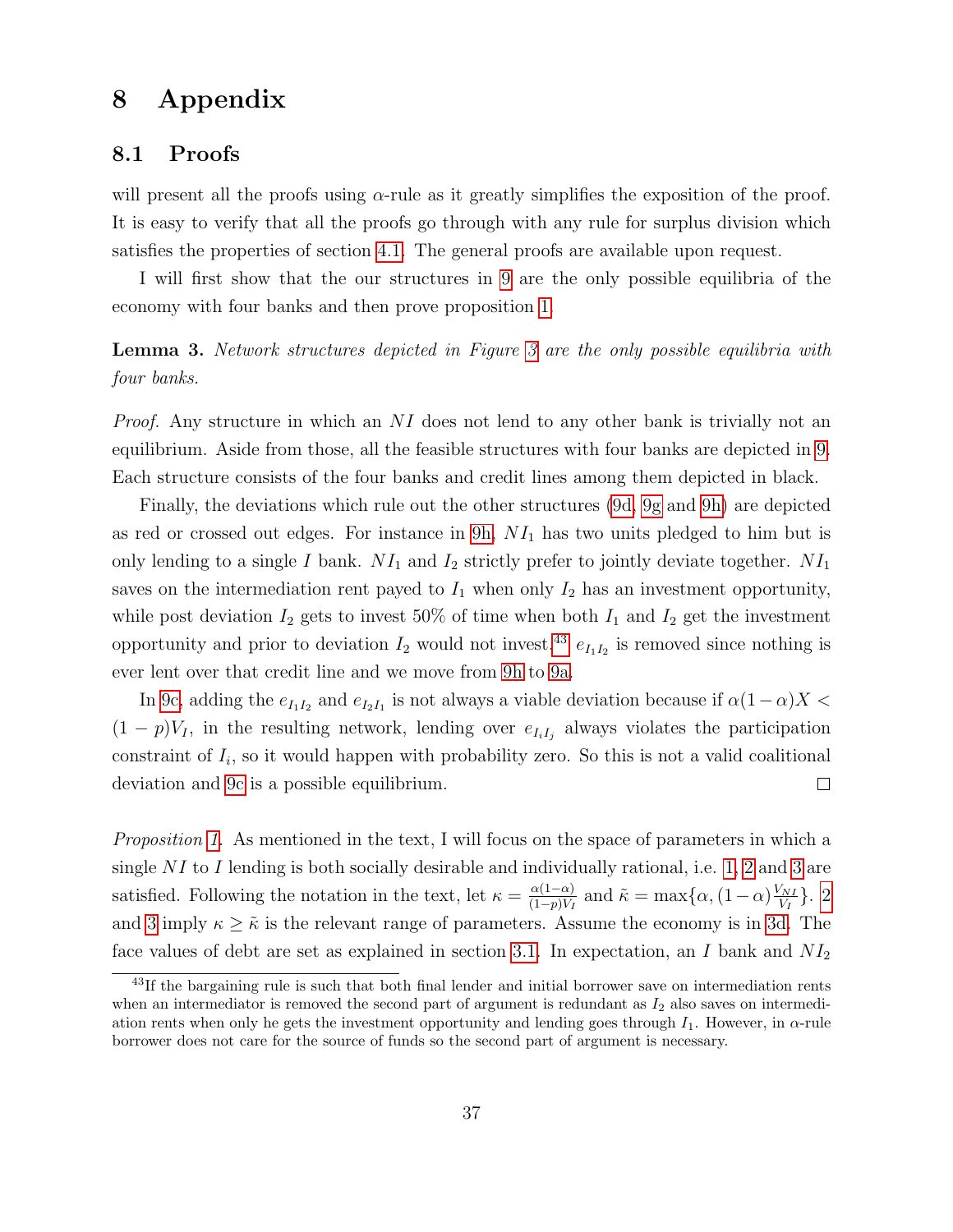<span id="page-37-5"></span><span id="page-37-4"></span><span id="page-37-1"></span><span id="page-37-0"></span>

<span id="page-37-3"></span><span id="page-37-2"></span>Figure 9: Feasible lending structures for an economy with two I and two NI banks. The black edges are in the feasible structure. The red and crossed-out edges are the deviations which rule out each particular structure as an equilibrium.

get the following, respectively:

$$
\mathcal{V}_I^d = (1-q)^2 V_I + q^2 [p(V_I + R - D)] + q(1-q)[p(V_I + 2(R - D))] + (1-q)q[p(V_I + D - D_1)]
$$
  

$$
\mathcal{V}_{NI_2}^d = (1-q)^2 V_{NI} + q^2 [p(V_{NI} + D) - 1] + q(1-q)[p(V_{NI} + D) - 1] + q(1-q)[p(V_{NI} + D_1) - 1]
$$

Now consider [3a:](#page-13-1)

$$
\mathcal{V}_I^a = (1-q)^2 V_I + q^2 \left[ \frac{1}{2} V_I + \frac{1}{2} [p(V_I + 2(R - D))] \right] + q(1-q) [p(V_I + 2(R - D))] + (1-q)qV_I
$$
  

$$
\mathcal{V}_{N I_2}^a = (1-q)^2 V_{N I} + q^2 [p(V_{N I} + D_1)) - 1] + 2(1-q)q[p(V_{N I} + D_1) - 1]
$$

where I have substituted D for  $D_2$ . Note that  $D - D_1 = \alpha(1 - \alpha)X$  and it represents the intermediation spread. Substitute  $D$  and  $D_1$  and compare what either bank gets in [3a](#page-13-1) and [3d](#page-13-2) to see that  $NI_2$  always prefers to deviate to [3d](#page-13-2) while I bank would deviate if:

$$
\frac{\alpha(1-\alpha)X}{(1-p)V_I} > 1+\frac{q}{2(1-q)}
$$

.

Let  $\bar{\kappa} = 1 + \frac{q}{2(1-q)}$  and take the joint deviation of the two I banks along with  $NI_2$  to see that [3a](#page-13-1) is not an equilibrium if  $\kappa > \bar{\kappa}$ .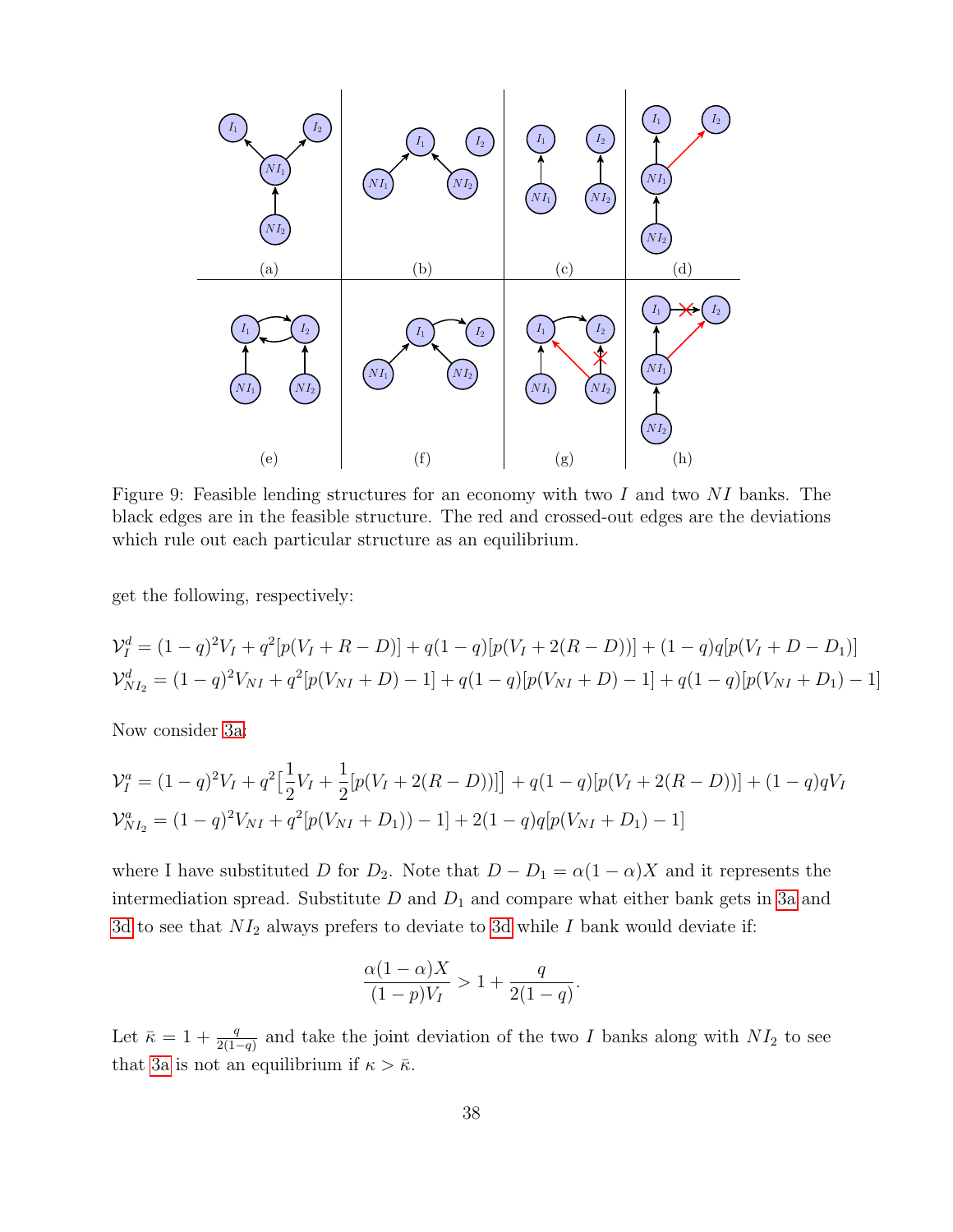Now is [3d](#page-13-2) an equilibrium when  $\kappa < \bar{\kappa}$ ? Counter intuitively, the answer is yes. Although both I bank prefer to deviate back to [3a,](#page-13-1) they need both  $NI$  banks to join the deviation and no NI bank agrees to be a leaf who is always intermediated, when in the current structure he gets to lend anytime there is an investment opportunity and with positive probability he gets un-intermediated rent. [3d](#page-13-2) ceases to be an equilibrium when intermediation rents do not cover the cost of default anymore and each  $I_i$  would prefer to unilaterally break  $e_{I_iI_j}$ link. This happens when  $\kappa < 1$ . Finally, is [3d](#page-13-2) an equilibrium if  $\kappa > \bar{\kappa}$ ? Yes since none of the I bank can improve on what either  $NI$  bank gets in this structure, so there is no way to convince NI banks to join any deviation.

Now assume the economy is in [3e.](#page-13-3)  $I_1$ ,  $I_2$  and each NI bank receive:

$$
\mathcal{V}_{I_1}^e = (1 - q)^2 V_I + q^2 [p(V_I + 2(R - D))] + q(1 - q)[p(V_I + 2(R - D))]
$$
  
+ (1 - q)q[p(V\_I + 2(D - D\_1))]  

$$
\mathcal{V}_{I_2}^e = (1 - q(1 - q))V_I + q(1 - q)[p(V_I + 2(R - D))]
$$
  

$$
\mathcal{V}_{NI}^e = (1 - q)^2 V_{NI} + (q^2 + q(1 - q)[p(V_{NI} + D_1)) - 1] + (1 - q)q[p(V_{NI} + D_1) - 1]
$$

In [3b](#page-13-4)  $I_1$  and each NI get:

$$
\mathcal{V}_{I_1}^b = (1 - q)V_I + q[p(V_I + 2(R - D))]
$$
  

$$
\mathcal{V}_{NI}^b = (1 - q)V_{NI} + q[p(V_{NI} + D) - 1]
$$

Although NI does not want to deviate from [3b](#page-13-4) to [3e](#page-13-3) but  $I_1$  will unilaterally deviate and break  $e_{I_1I_2}$  link if that increases his expected profit, which happens if  $\kappa < \frac{1}{2}$ .

Next consider [3b.](#page-13-4) Two type of deviations is perceivable: first, the two  $I$  banks jointly deviate and add  $e_{I_1I_2}$ , which happens when  $\kappa > \frac{1}{2}$ .<sup>[44](#page-38-0)</sup> Second, one might think that even if the above deviation cannot happen i.e.  $\kappa < \frac{1}{2}$ , the two NI banks can jointly deviate with  $I_2$ to go to [3a.](#page-13-1) This latter deviation requires  $\alpha > \frac{1}{2-q}$  and  $\kappa > \underline{\kappa} \geq \tilde{\kappa} > 0$ . However, we know that  $\alpha < \kappa < \frac{1}{2}$  and  $\frac{1}{2-q} > \frac{1}{2}$  $\frac{1}{2}$ , so this deviation is never feasible. In other words, when  $\tilde{\kappa} < \frac{1}{2}$ ,  $\underline{\kappa}$  < 0. Finally, note that for [3b](#page-13-4) to ever be an equilibrium it should be that  $\tilde{\kappa} < \frac{1}{2}$ , so  $\alpha < \frac{1}{2}$ and  $(1-\alpha)\frac{V_{NI}}{V_I}$  $\frac{V_{NI}}{V_I} < \frac{1}{2}$  which implies  $V_{NI} < V_I$ . Finally, consider [3c.](#page-13-5) The difference with [3b](#page-13-4) is that now both banks lose scale when they have an investment opportunity, and they would ex-ante be better off adding  $e_{I_1I_2}$  and  $e_{I_2I_1}$  even when  $\kappa < 1$ . However, this is not a viable deviation when  $\kappa < 1$ , because in the interim period, when only investment opportunity i

<span id="page-38-0"></span><sup>&</sup>lt;sup>44</sup>Deviating to [3d](#page-13-2) is also possible but the former deviation is viable whenever the latter is, so there is no need to consider the latter.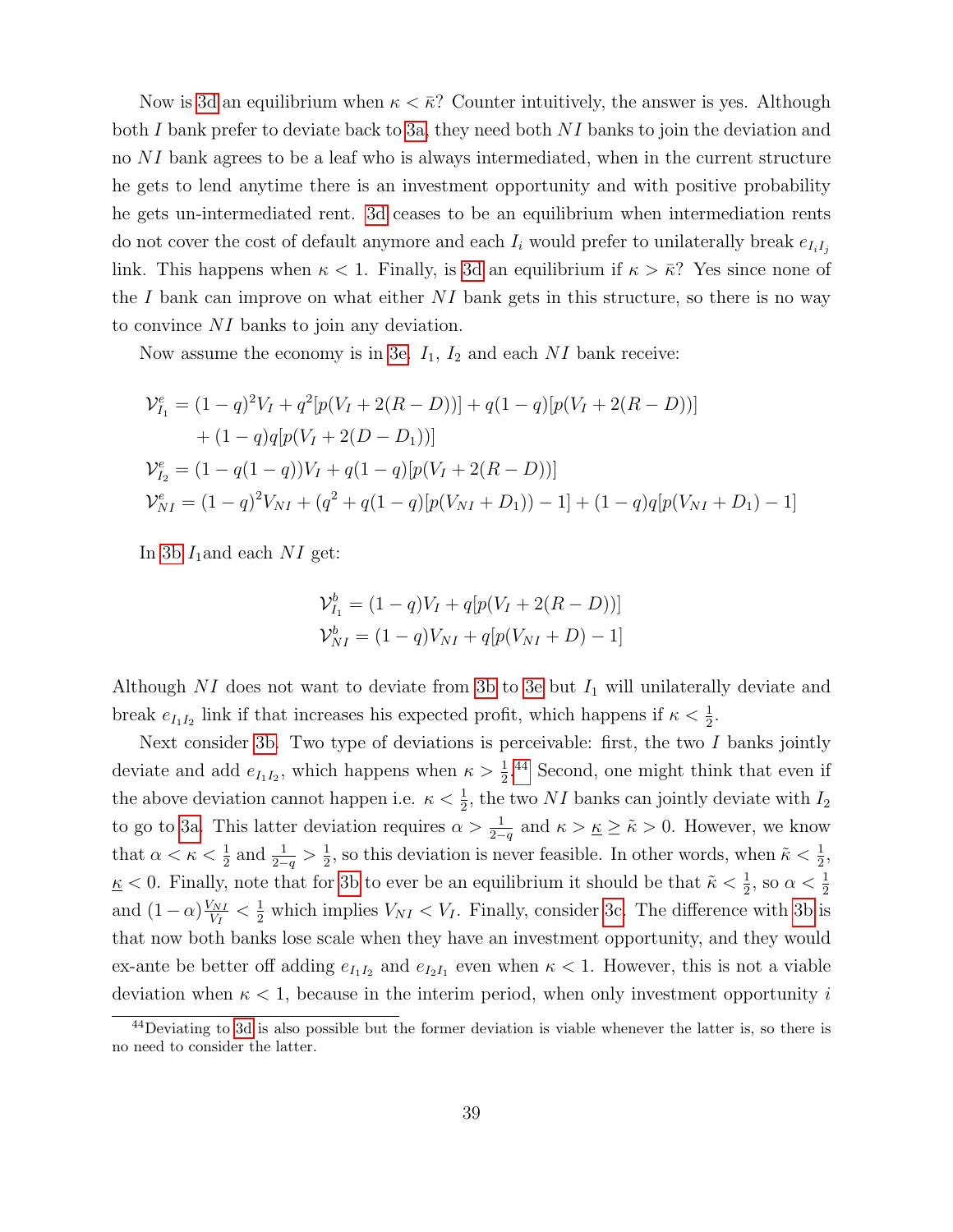is realized, lending over  $e_{I_j I_i}$  violated the participation constraint of  $I_j$  and will not happen, so  $e_{I_jI_i}$  is never traversed and the above is not a viable deviation when  $\kappa < 1$ . The second candidate deviation in case of [3b](#page-13-4) is ruled out by the same argument as above. There is a third possible deviation:  $NI_2$ ,  $I_2$  and  $I_1$  jointly deviate, break  $e_{NI_2I_2}$ , and add  $e_{NI_2I_1}$  and  $e_{I_1I_2}$ . The first necessary condition is that adding  $e_{I_1I_2}$  must be a viable deviation, which requires  $\kappa < \frac{1}{2}$ . If so,  $I_1$  and  $NI_2$  gain.  $I_2$  incentives are ambiguous because in [3a](#page-13-1) he does not get to invest when  $I_1$  get an opportunity, but gets to invest 2 units when  $I_1$  does not.

$$
\mathcal{V}_{I_2}^c = (1 - q)V_I + q[p(V_I + (R - D))]
$$

For the latter deviation to happen we need  $\mathcal{V}_{I_2}^c < \mathcal{V}_{I_2}^e$ , which holds if  $q < \bar{q} = \left(2 - \frac{(1-p)V_I}{(1-\alpha)X}\right)$  $\frac{(1-p)V_I}{(1-\alpha)X}$  $^{-1}$ . Note that  $\frac{1}{2} < \bar{q} < 1$ .

*Proposition [2.](#page-20-1)* For every cut C, parents of node b in  $\hat{G}$  are exactly the banks to whom b is lending to G. By construction of C, these parents are all included on the source side of  $C$ . So and node who is on the sink side of C only lends to banks on the source side. The total amount of funding which flows into any set of nodes cannot be more that total funding raised by their direct and indirect lenders. The total flow is by construction  $Size(C)$  and total funding raised at direct and direct lenders is  $X_S(C)$ , which is the number of banks on the sink side of C. So Size(C)  $\langle X_S(C) \rangle$ . When only leaf nodes are on the sink side, every edge in the cut set on a shortest path, and each leaf node has exactly one unit of funding, so the inequality holds with equality.

For the second inequality, note that every edge with one end in  $IinI<sub>R</sub>$  and the other in NI is on the shortest path of some NI to  $\mathbb{I}_R$ ,<sup>[45](#page-39-0)</sup> so there is at least one unit lent over such edge in G. By construction the sum of flows of funding on such edges is  $Size(C<sub>o</sub>)$  which I  $\Box$ just argued is at least as large as the number o such edges.

Lemma [1.](#page-24-3) Consider a bank b who lends along a longest chain of length  $l_{max}$  with probability non zero.<sup>[46](#page-39-1)</sup> There is no diversifiation so if the ultimate borrower I fails every bank who has lent to him through any chain fails. As a result when bank NI lends directly or to indirectly to a bank I then he fails with probability  $(1-p)$  regardless of the length of the intermediation chain. However, when he lends through his longest chain of length  $l_{max}$  in expectation he gets  $\alpha^{l_{max}}X$ . As a result  $l_{max}$  is the largest number for which b's participation constraint is not violated, which means  $\alpha^{l_{max}} X \ge (1-p)V_{NI}$  and  $\alpha^{l_{max}+1} X < (1-p)V_{NI}$ .  $\Box$ 

<span id="page-39-0"></span> $^{45}$ It is certainly on the shortest path of the NI at the end point, and maybe on the shortest path of others.

<span id="page-39-1"></span><sup>&</sup>lt;sup>46</sup>Note that b can lend over shorter paths to other banks I as well.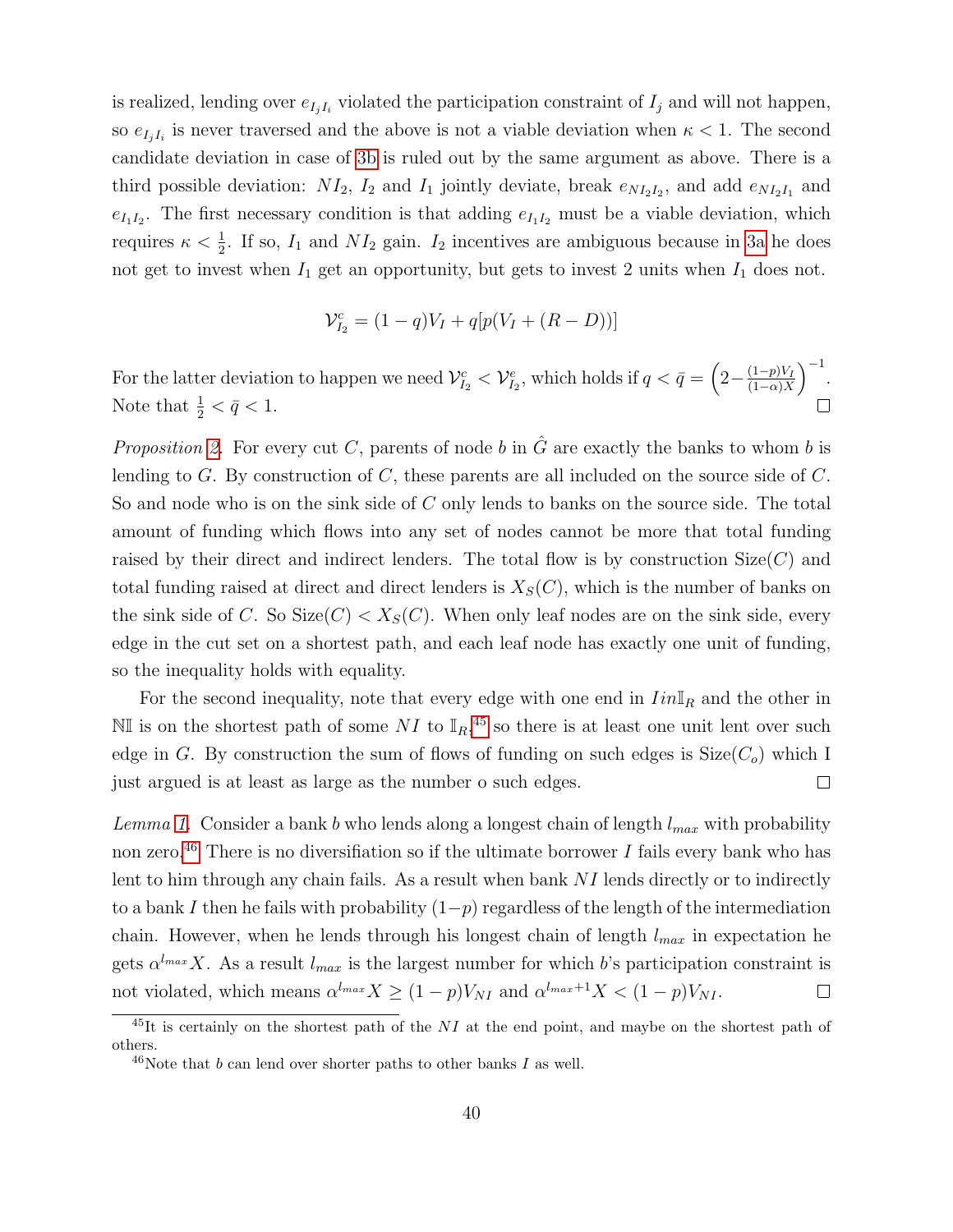Theorem [1.](#page-24-0) I will show that there is no feasible deviation for the relevant set of parameters. Let  $\mathbb{C}(G)$  and s denote the core and the size of the core, respectively, so there are s I banks in  $\mathbb{C}(G)$  and  $k_I - s$  out of the core. First consider the unilateral deviation of  $I_1 \in \mathbb{C}(G)$ . Note that with sufficiently many peripheries (as described in the statement of the theorem), if an I lends to one other I he would lend to as many I's as he can, since everything is linear; and similarly if he drops a lending he drops every lending. So  $I_1$ 's relevant unilateral deviation is to drop all of his links to I banks and stop intermediating. That is the case if intermediation rents that  $I_1$  captures is not sufficient to cover his cost of default. With a core of size s, the division of peripheries which maximizes the profit of the worst-off member of the core is the equal division of NI peripheries, so that each  $I \in \mathbb{C}(G)$  gets  $\frac{k_{NI}}{s}$  lending to him. So  $I_1$  deviates if  $\frac{k_{NL}}{s}\alpha(1-\alpha)X < (1-p)V_I$  which determines a lower bound on  $\kappa$ :  $M_s = \frac{s}{k_N}$  $\frac{s}{k_{NI}}$ .

Next, consider other possible deviations. The first coalition consists of only  $I \in \mathbb{C}(G)$ . Each I who is in the core has maximum possible lending relationships so I's at the core can not form a blocking coalition alone. Second, there can be a coalition of a (proper) subset of I's in the core  $\mathbb{C}_D$ , and NI banks lending to  $I \in \mathbb{C}(G) \setminus \mathbb{C}_D$ . In the current network, every NI gets an expected return of  $\alpha X$  with probability q and  $\alpha^2 X$  with probability  $(1-q)(1-(1-q)^{k_I-1})$ , and every single lending generates positive expected net profits (net of cost of default), so this is the maximum possible expected profit any bank can get without having any funds pledged from the interbank network. Simply becoming a periphery to a different core bank does not increase this payoff, so this is not a valid blocking deviation either.

Third, can a combination of I's outside the core and  $NI$ 's form a profitable deviation? With the exact same argument as the last paragraph there is no such feasible deviation because it is not possible to make any  $NI<sub>j</sub>$  better off than what they are without making some  $NI_k$  worse off (peripheral to  $NI_j$ ). In this case, it is not even possible to make them as well of as before because the  $I \in \mathbb{C}(G)$  bank(s) whose peripheral NI's are part of the suggested deviation never agree to join the deviation and add links to borrow from the I banks who are part of the suggested deviation (currently out of the core). So NI banks who join such deviation would get intermediated spreads strictly less often that current structure (and the exact same unintermediated spreads), so they would be strictly worse off.

Forth, can  $I \notin \mathbb{C}(G)$  deviate alone? It cannot add any links, and only loses by severing links, so there is no such deviation either.

Finally, can (a subset of)  $NI$ 's jointly deviate without any  $I$ 's in the coalition? Again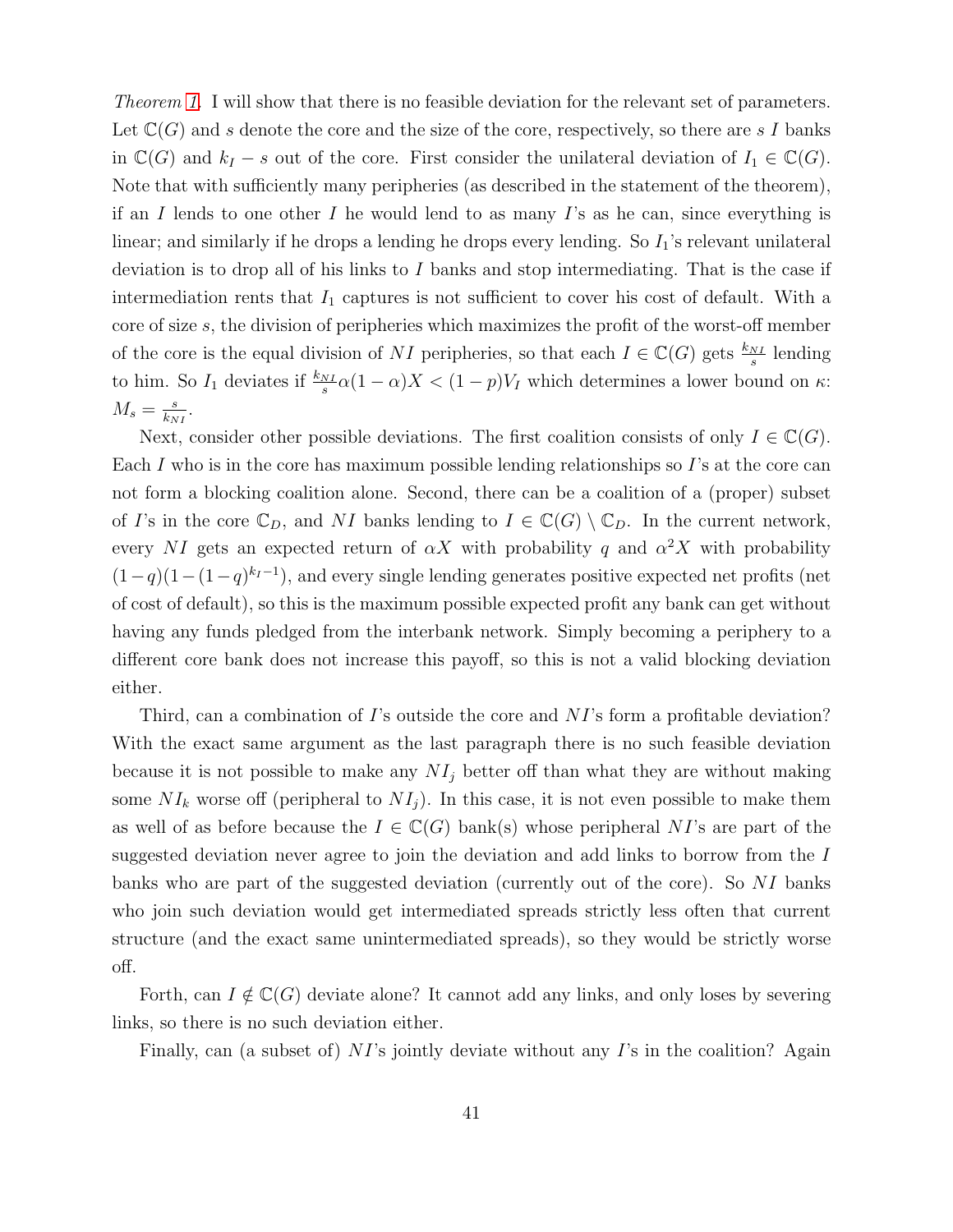the answer is no, for the following reason: Any such deviation implies that there is some NI at distance 2 to his closest I bank without any improvement in probability of being involved in the investment opportunity, which will be rejected by that NI.

The converse is simple. Assume  $\kappa < M_s$ . Then  $\frac{k_{NI}}{s} \alpha (1 - \alpha) X < (1 - p) V_I$ . Moreover, in any s-core network, at least one of  $I \in \mathbb{C}(G)$  has  $\frac{k_{NI}}{s}$  or less peripheries. This I bank would unilaterally deviate and severe all his potential lending contracts to all other I banks and strictly increase his expected surplus.  $\Box$ 

*Proposition [3.](#page-25-0)* The proof is done in two steps. First I show that given any network  $G$ , realizations  $\mathbb{I}_R$ , and  $\{R_k\}_{k\in\mathbb{I}_R}$ , and face values of debt  $\{D_{ij}\}_{i,j\in\mathbb{N}}$  and  $\{D_i^h\}_{i\in\mathbb{N}_F}$  set at date  $t = 1$ , the system of interbank repayments [\(6\)](#page-21-1) has a unique solution. This part of the proof is very similar to that of [Acemoglu et al.](#page-58-6) [\(2015\)](#page-58-6), proposition 1. The proof proceeds in multiple steps. First define the total liabilities of bank  $i$  to bank  $j$  by multiplying the per-unit payment by number of units lent and then define the share of each bank j in bank i liabilities. Then I define an appropriate mapping function  $\Phi(.)$  which maps the min of partial and full payments to itself. It is straight forward to show that this mapping is a contraction which maps a convex and compact subset of Euclidean space to tself. As a result by Brouwer fixed point theorem, this contraction mapping has a fixed point which is the set of feasible interbank face values of debt and their relevant partial payments. For detail of generic uniqueness see [Acemoglu et al.](#page-58-6) [\(2015\)](#page-58-6).

Next, I focus on network formation stage, and show that (at least) one of following three networks is an equilibrium for any parameter set: smallest member of the core-periphery family (single-I-core network), the star structure with an  $NI$  core (NI-star network), or a structure where every NI banks lend to a (potentially multiple) I bank(s) but I banks are not connected to each other (island network). Assume the NI-star is not an equilibrium. Either  $k_{NI}$  times intermediation spread is larger than  $(1 - p)V_I$  (case 1) or it is smaller (case 2). The single-I-core is an equilibrium in case 1 (proof of theorem [1\)](#page-24-0). Now consider case 2. Since NI-star is not an equilibrium, there is a coalitional deviation to block it. The deviation cannot be only breaking links since every banks is getting strictly positive expected net surplus from every transaction at  $t = 1$ , and solely breaking the link gives it zero net surplus. So the deviation involves adding links. For a peripheral NI to deviate, he needs to get strictly closer than one intermediary away, to at least one  $I$  bank, as in NI-star he is one-intermediary away from every I. So any deviation requires (at least) adding a link between a peripheral  $NI_j$  and one of the I banks,  $I_i$ .

Consider a potential deviation which is only  $NI<sub>j</sub>$  breaking his link from the core NI and adding a link to  $I_i$ . In this deviation,  $NI_j$  trades off the spread he had to always pay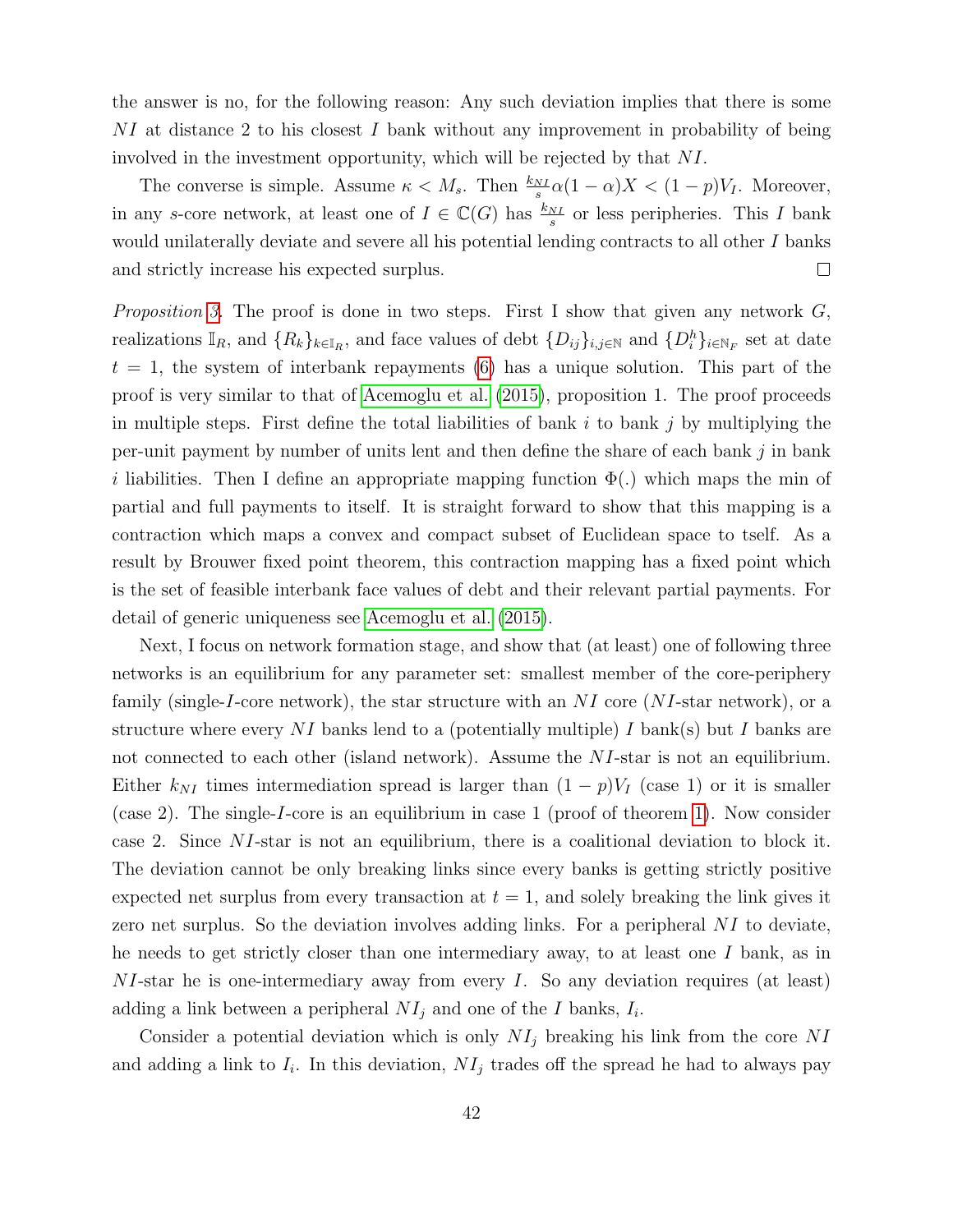the core  $NI$  with the lower probability of getting it only when  $I_i$  receives an investment opportunity. There are two possible cases: when this deviation is profitable for  $NI_i$  (case 2-1) and when it is not (case 2-2). First consider the former. Assume we start in the island network where every NI bank lends to  $I_i$  (single island). As we are in case 2-1, NI banks have no incentive to deviate and become peripheral to one of the NIs, and (at best) create the NI-star network in order to get the lower, intermediated rate of return, more often.  $I_i$  has no incentive to start intermediating as we are in case 2. The only remaining deviation is if (a subset of) other I's deviate with (a subset of)  $NI$ 's and create a multi-core structure where  $I_i$  is completely left out. Note that  $I_i$  would not agree to be part of any deviating coalition. In the current structure he gets all the funding when he has a project and he is not willing to intermediate, so he cannot be better off than what he is in any other network). This structure is preferred by  $NI$ 's because they get the same high rate that they get in the single island, plus they sometimes get an intermediated rate of return, so they would be willing to join such deviation. However, any link between two  $I$  banks,  $e_{I_lI_k}$ , will never be traversed because it is not individually rational for an I bank  $(I_j)$  to intermediate, which rules out this latter class of deviations. So the single-island network is an equilibrium in case 2-1.

Finally consider case 2-2.  $NI<sub>j</sub>$  is only willing to deviate if he becomes peripheral to  $I_i$  who himself has a potential lending relationship to at lease some other  $I_j$ . However by the exact same argument as above, such deviations are rules out because traversing any link  $e_{I_iI_k}$  violates individual rationality of  $I_i$  with probability one, so such links cannot be added in a coalitional deviation. So no  $NI<sub>j</sub>$  bank would ever join a coalition, case 2-2 never happens, and NI-star is an equilibrium itself, which completes the existence proof.

 $\Box$ 

#### Theorem [2.](#page-26-0)

Efficiency. First note that in this structure feasibility as well as the participation constraint of every bank are satisfied. Regardless of which bank receives the investment opportunity, all the funding will be channeled to some investment opportunity. Moreover, since every  $NI$  bank is lending to all I banks only through the same common intermediator, maximal concentration of risk is achieved. In other words, when multiple  $I$  banks receive investment opportunities, one and only one of them invests, which given the no diversification assumption [3](#page-24-2) is welfare enhancing since it concentrates risk as much as possible and saves on expected cost of default of some I's, while reaching the same scale of investment. Finally, for any realization of investment opportunities, aside form the single I bank who does the investment, every other bank with a realized lending and/or borrowing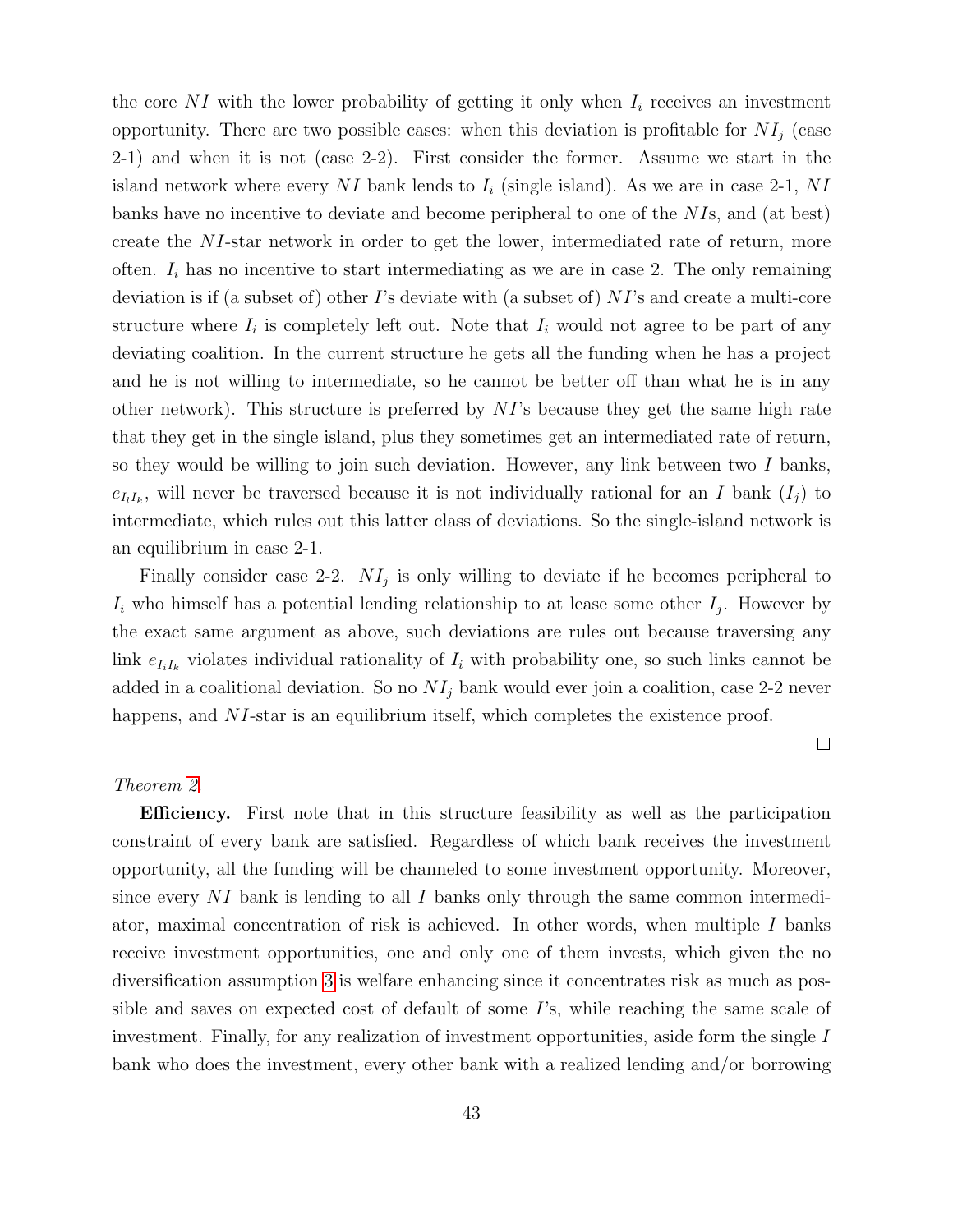relationship provides funding for the investment, so removing him from the set of active lenders decreases the scale of investment by one while also decreasing the expected cost of default by  $(1-p)V_{NI}$ . By condition [1](#page-10-2) the former is larger, so this removal will be welfare destroying.

**Tiered Network.** For any  $(NI_j, I_i)$ , every path from  $NI_j$  to  $I_i$  goes through  $NI_c$ , so finding  $SP(NI_j, I_i)$  reduces to finding  $SP(NI_j, NI_c)$ . As a result, any lending that  $NI_j$ does happens over his shortest path(s) to  $NI_c$ , and any potential lending of  $NI_j$  who is not part of (one of)  $SP(NI_j, NI_c)$  is traversed with probability zero, and removed from the graph. So all the paths from  $NI_i$  to  $NI_c$  have the same length,  $dist(i, j)$ . So the socially efficient network is a tiered network.

**Efficient Network Not Equilibrium.** I will choose appropriate bounds  $\bar{K}$  and  $\bar{M}$ , and an appropriate group of NI banks,  $\mathbb{L}'$  such that  $\mathbb{L}'$  and I form a blocking coalition.

Let  $\hat{G} = (\hat{V}, \hat{E})$  be the subgraph consisting of all the NI banks and the edges among them in any efficient network  $G$ . Also, let  $\mathbb L$  denote the collection of leaf nodes in  $G$ . By Lemma [1,](#page-24-3) the length of the longest intermediation chain in  $\hat{G}$  is  $l_{max} - 1$ . Let  $\tilde{G} = (\tilde{V}, \tilde{E})$ ,  $\tilde{V} = \hat{V} \setminus NI_C$  and  $\tilde{E} = \hat{E} \setminus \{e_{iNI_c}\}\ \forall i \in \tilde{V}$ , and  $\tilde{G}$  is undirected by removing all the directions of edges in  $E$ .  $\tilde{G}$  is a collection of connected components. For any fixed number of leafs  $z_l$ , there is only finitely many possible connected component which has  $z_l$  leaf nodes (because the length of each chain is limited). As a result, fixing  $k_I$ , for sufficiently large  $k_{NI}, k_{NI} > \bar{K}_1$ , there will be at least  $k_I^2$  leafs in G, i.e. either there are many connected components in  $\tilde{G}$  with few leafs or some connected components with many leafs, or a combination of both. Let  $\bar{K} = \bar{K}_1 + k_I$ .

Let

<span id="page-43-0"></span>(8) 
$$
\bar{M} = \frac{1}{k_I} \left( 1 + \frac{q}{1-q} \frac{k_I - 1}{k_I} \right)
$$

Choose  $k_I^2$  of leaf NI banks  $(NI \in \mathbb{L})$ , and call it  $\mathbb{L}'$ . Then there is a joint deviation by all  $NI \in \mathbb{L}'$  and all the I banks: groups of  $k_I$  of  $NI \in \mathbb{L}'$  banks lend to each I bank, and all I banks start lending and borrowing from each other. The deviating NI banks are clearly better off.

Next consider the I banks. For any realization of investment opportunities, part of the surplus is generated by resources provided by  $NI \in \mathbb{L}'$  and the rest by  $NI \notin \mathbb{L}'$ . Each I bank increases his share of surplus of the former part, which is insured by the first term on the right hand side of [8,](#page-43-0) i.e. the spreads that and I captures by intermediating  $k_I$  banks when he does not have an investment opportunity, compensates him for his extra cost of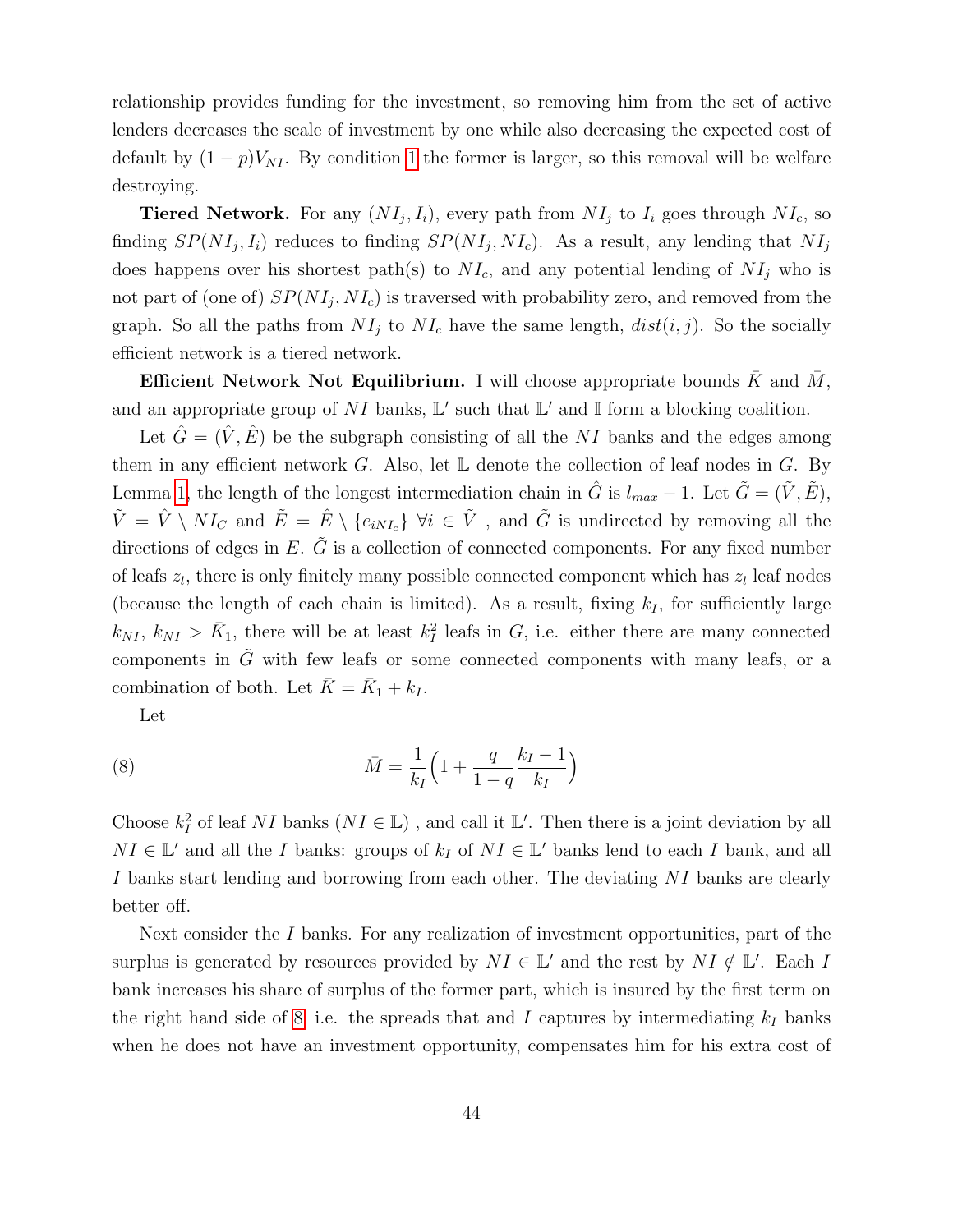default. As for the latter part, by definition of  $\overline{K}$  after the deviation there are still more than  $k_I N I$  banks in G, so  $N I_c$  keeps all of his edges to all I banks. When  $N I \in \mathbb{L}'$  deviates, his pre-deviation potential borrower,  $NI$  might lose one potential lending due to feasibility, but since all of his intermediation chains to I have the same length, there is no change in division of surplus generated by the remaining units, i.e. pre and post  $dist(\hat{N}I, \mathbb{I})$  are the same.

Finally, we need to consider change in default cost of I banks. In NI-star network all the lending is done through  $NI_c$ , which corresponds to the highest level of concentration as argued previously: When more than one investment opportunity is realized only one I bank invests but at a high scale. Since no diversification is allowed this enhances each I bank's expected surplus because his expected investment remains the same while he fails less often. Maximum gains to concentration is attained when all  $I$  banks receive an investment opportunity, in which case each only incur a  $\frac{1}{k_I}(1-p)V_I$  default cost for investing, as opposed to  $(1-p)V_I$ . This put a upper-bound of  $\frac{k_I-1}{k_I}(1-p)V_I$  on how much an I bank would loose in default costs, by joining the deviation, when he does receive an investment opportunity. An I bank receives an investment opportunity with probability  $q$  and receives intermediation spreads with probability  $(1 - q)$ , so we should have  $(1 - q)k_I\alpha(1 - \alpha)X > q\frac{k_I-1}{k_I}(1 - p)V_I$ , which is insured by the second term on the right hand side of [8.](#page-43-0) So the proposed coalition is a blocking coalition and  $G$  is not an equilibrium.

### Theorem [3.](#page-26-1)

Theorem [1.](#page-24-0) Note that the only place in proof of Theorem [1](#page-24-0) where the value of the spreads are used is in determining the cut-offs. Analogous to that proof, in an s-core core-periphery network, the min expected profit of a core bank I who intermediates is  $k_{NI}$  $\frac{N}{s}\mathcal{L}(2;3,X)$ , which should cover his cost of default  $(1-p)V_I$ , which in turn determines the lower bound  $M_s = \frac{s}{k_N}$  $\frac{s}{k_{NI}}$ .

Every other deviational argument goes through directly from the properties of the rule for division of surplus defined in section [4.1:](#page-16-2) Adding to the chain weakly decreases the share of every member of the chain and strictly decreases the share of initial lender, which implies that everything else equal, every  $NI$  bank unambiguously prefers to be lending to I bank through as few intermediaries as possible. Moreover, the rule is anonymous and holding the surplus fixed, does not depend on the identity of banks in the chain.

Theorem [2](#page-26-0). Similar to the previous part, the only place where the level of intermediation spreads are referenced are exactly the same as Theorem [1,](#page-24-0) so the same argument as above applies. There can be an extra force here from the borrower, when borrower share

 $\Box$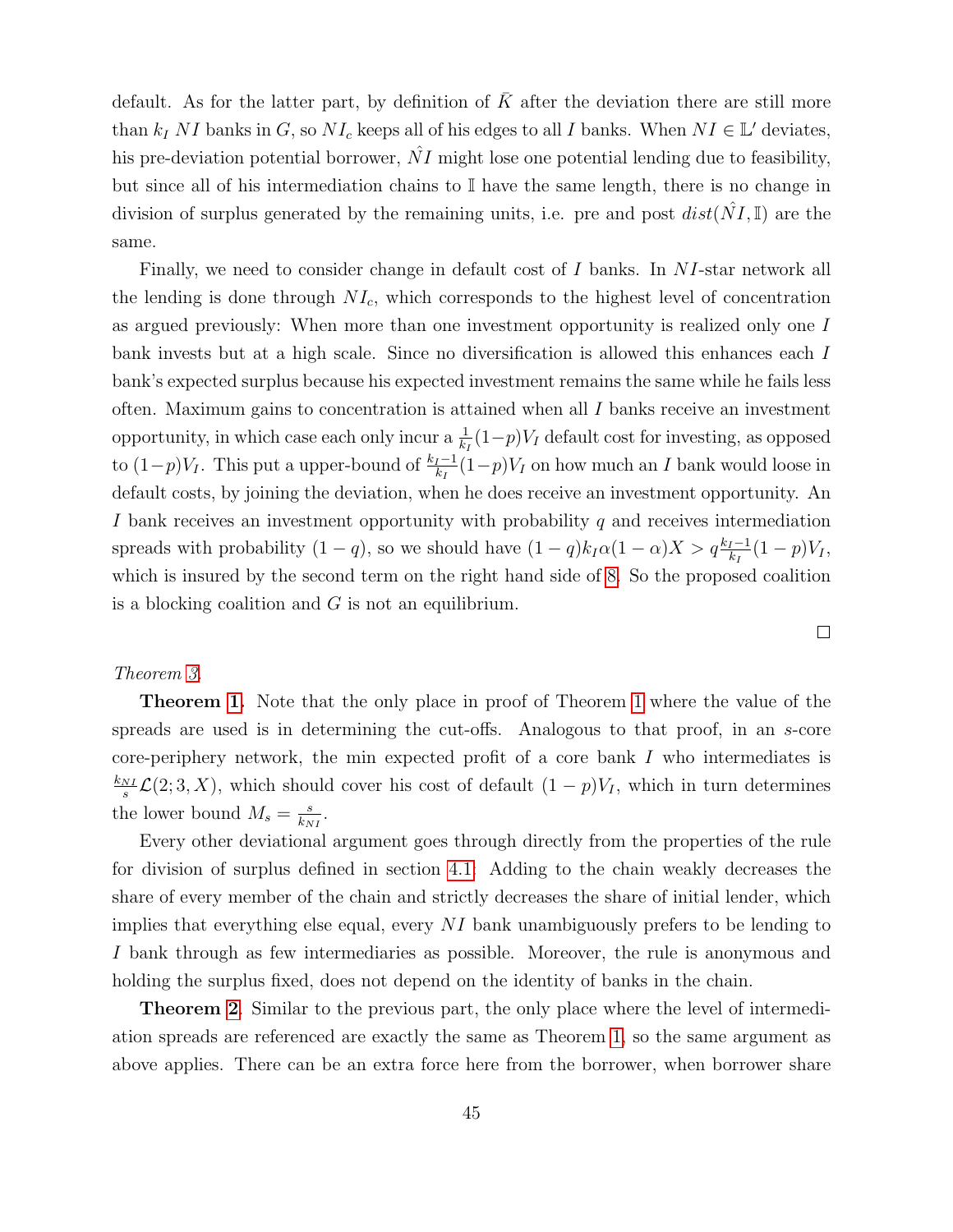of surplus also decreases as a function of the length of the intermediation chain. Let  $\mathbb{N}_{\mathbb{I}_i}$ denote the set of  $k_I$  NI banks who lend to  $I_i$  in the coalitional deviation by  $\mathbb{L}'$  and  $\mathbb{I}$ .  $I_i$ bank requires even less intermediation spreads to cover his extra expected cost of default due to intermediation, because he receives some extra share of surplus of own investment, by having  $\mathbb{NI}_i$  lending directly to him rather than indirectly, through  $NI_c$ . Moreover, the intermediation chain to  $I_i$  from any other  $NI \in \mathbb{L}' \setminus \mathbb{N}$  is at least as short as before: they are one intermediary away post deviation and they were at least one intermediary away pre-deviation. For  $NI \notin \mathbb{L}'$  the proof is the same as [2,](#page-26-0) as the socially efficient network is tiered.

The above arguments all rely on anonymity, i.e. the division of surplus does not depend on the identity of banks in the chain. Appendix [8.2.3](#page-56-0) provides an example where the rule does depend on the identities by incorporating the default costs into  $\mathcal{L}$ , and proves similar results.

Lemma [2.](#page-29-3) j<sub>1</sub> is connected to at least  $z_2$  of  $I \in \mathbb{I}$ , through "pointwise" weakly shorter paths, as defined in the lemma. Call this set  $\mathbb{I}_{i_2}^{z_2}$  $_{j_2}^{z_2}$ . When any  $I \in \mathbb{I}_{j_2}^{z_2}$  $\frac{z_2}{j_2}$  is in  $\mathbb{I}_R$ , the expected rate that  $j_1$ (and consequently any lender to  $j_1$ ) receives on their (indirect) lending is independent from distance of any  $I \notin \mathbb{I}_{i_2}^{z_2}$  $j_2^{z_2}$  but  $I \in I_R$  to whom  $j_1$  is connected. As a result the expected return that  $j_1$  (and his lenders) receive conditional on realization of an investment opportunity at  $I \in \mathbb{I}_{i_2}^{z_2}$  $\frac{z_2}{j_2}$  is larger that what  $j_2$  (and his lenders) receive when what of the I banks  $j_2$  is connected to is in  $\mathbb{I}_R$ . The above two events happen with exactly same probability (equal to at least one out of  $z_2$  binomial random variables being one). Conditional the former event not happening  $j_1$  still earns positive rents when  $I \in \mathbb{I}$ 

 $\mathbb{I}^{\frac{z_2}{z}}$  $\frac{z_2}{z_2}$  is in  $\mathbb{I}_R$  which more than covers his expected cost of default<sup>[47](#page-45-0)</sup>, while  $j_1$  earns no rents. So in expectation over all realizations of investment opportunities,  $j_1$  and his lenders are better off than  $j_2$  and his lenders, respectively.  $\Box$ 

#### Proposition [4.](#page-31-0)

#### Equilibrium.

All the references to figures in this proof are to Figure [8.](#page-32-0)

First, solve for the face values payable to NI peripheries,  $D_{11}$  and  $D_{22}$ . Failure probability of  $I_2$  determines the face value payable to its NI peripheries to be  $D_{22} = \frac{1+\alpha X}{n}$  $\frac{\alpha X}{p}$ . As a result, the only remaining equilibrium object is  $D_{11}$ .  $D_{11}$  depends on the share of surplus

 $\Box$ 

<span id="page-45-0"></span><sup>&</sup>lt;sup>47</sup>Because I assume participation constraint must be satisfied for each realization of lending.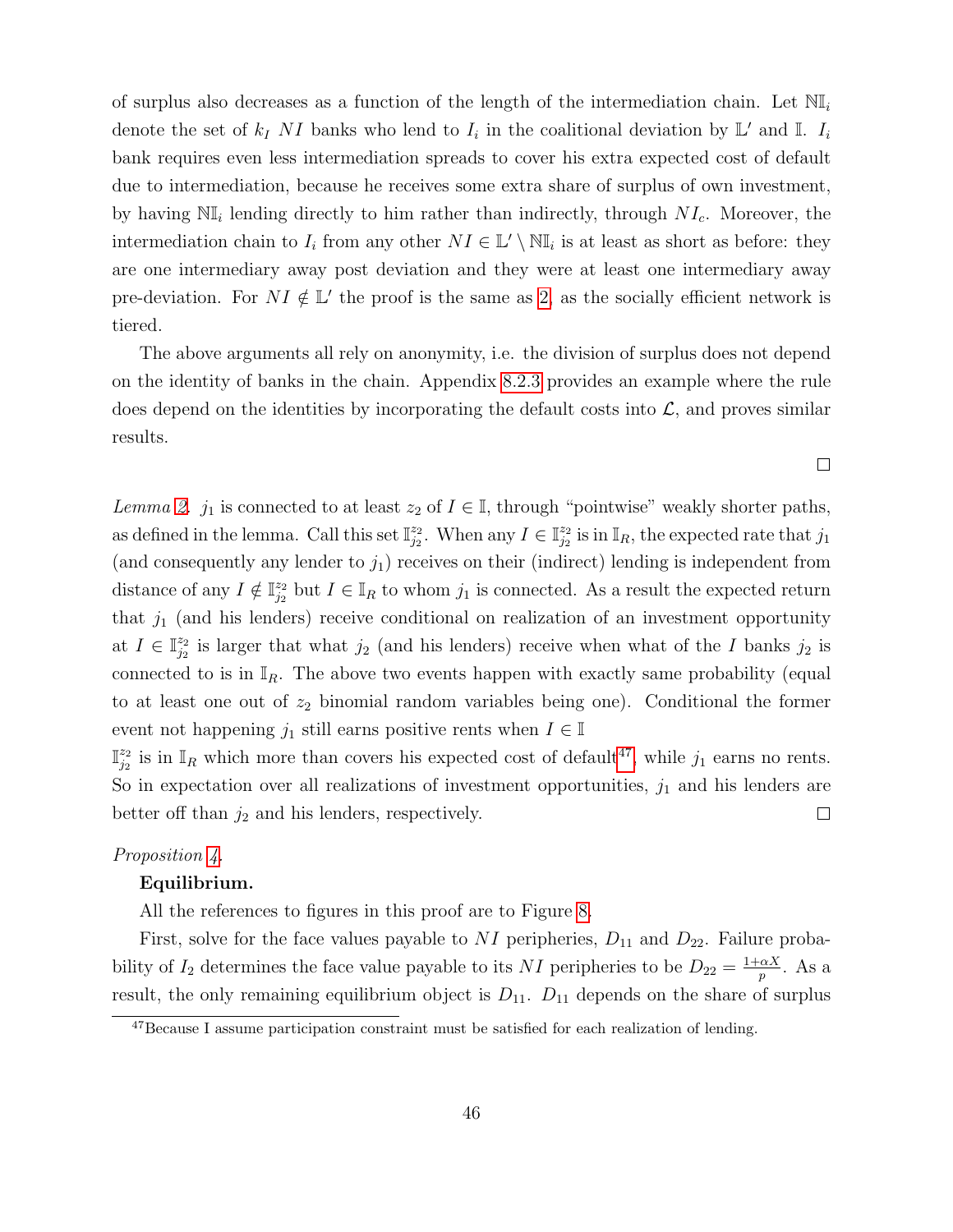that goes to a direct lender, the endogenous probability of (partial) repayment by  $I_1$ , as well as  $Y_1$  and  $Y_2$ .

The structure of equilibrium and the face value of debt from  $I_1$  to his NI peripheries are jointly determined in equilibrium, based on which of the following regions the total liabilities of the net lender  $I_1$  lies in:

$$
\begin{cases}\nY_1 D_{11} \geq \frac{Y_1 + Y_2}{2} R & I_1 \text{ survives with probability } p^2 \\
\frac{Y_1 - Y_2}{2} R \leq Y_1 D_{11} < \frac{Y_1 + Y_2}{2} R & I_1 \text{ survives with probability } p \\
Y_1 D_{11} < \frac{Y_1 - Y_2}{2} R & I_1 \text{ survives with probability } 1 - (1 - p)^2\n\end{cases}
$$

First note that liabilities can be high for two reasons: either  $\alpha$  is high so that a large share of surplus goes to the lenders, or default probability of borrower is high. In the first region above liabilities are so high that unless both assets pay,  $I_1$  fails. In the middle region  $I_1$  fails if his asset investment fails and survives otherwise, and in the last region  $I_1$ survives unless both assets fail. In the first two regions there will be partial payments. Let  $\hat{D} = D_{22} = \frac{1+\alpha X}{n}$  $\frac{\alpha X}{p}$ , which is the face value of debt which corresponds to the case where a bank fails exactly when his own investment fails.

Region One  $(Y_1D_{11} > \frac{Y_1+Y_2}{2}R)$ .

$$
p^{2}D_{11} + p(1-p)\frac{Y_{1} + Y_{2}}{2Y_{1}}R + (1-p)p\frac{Y_{1} - Y_{2}}{2Y_{1}}R = \alpha X + 1
$$

$$
D_{11} = \frac{1}{p}(\hat{D} - (1-p)R)
$$

In order for the total liabilities with the above face value to be in region one it must be that

$$
\frac{Y_2}{Y_1} < \frac{2}{pR}\hat{D} - \frac{2-p}{p}
$$

Region Two  $(\frac{Y_1-Y_2}{2}R\leq Y_1D_{11}<\frac{Y_1+Y_2}{2}R)$ .

$$
pD_{11} + (1-p)p \frac{Y_1 - Y_2}{2Y_1} R = \alpha X + 1
$$

$$
D_{11} = \hat{D} - (1-p) \frac{R}{2} (1 - \frac{Y_2}{Y_1})
$$

In order for the total liabilities with the above face value to be in region two it must be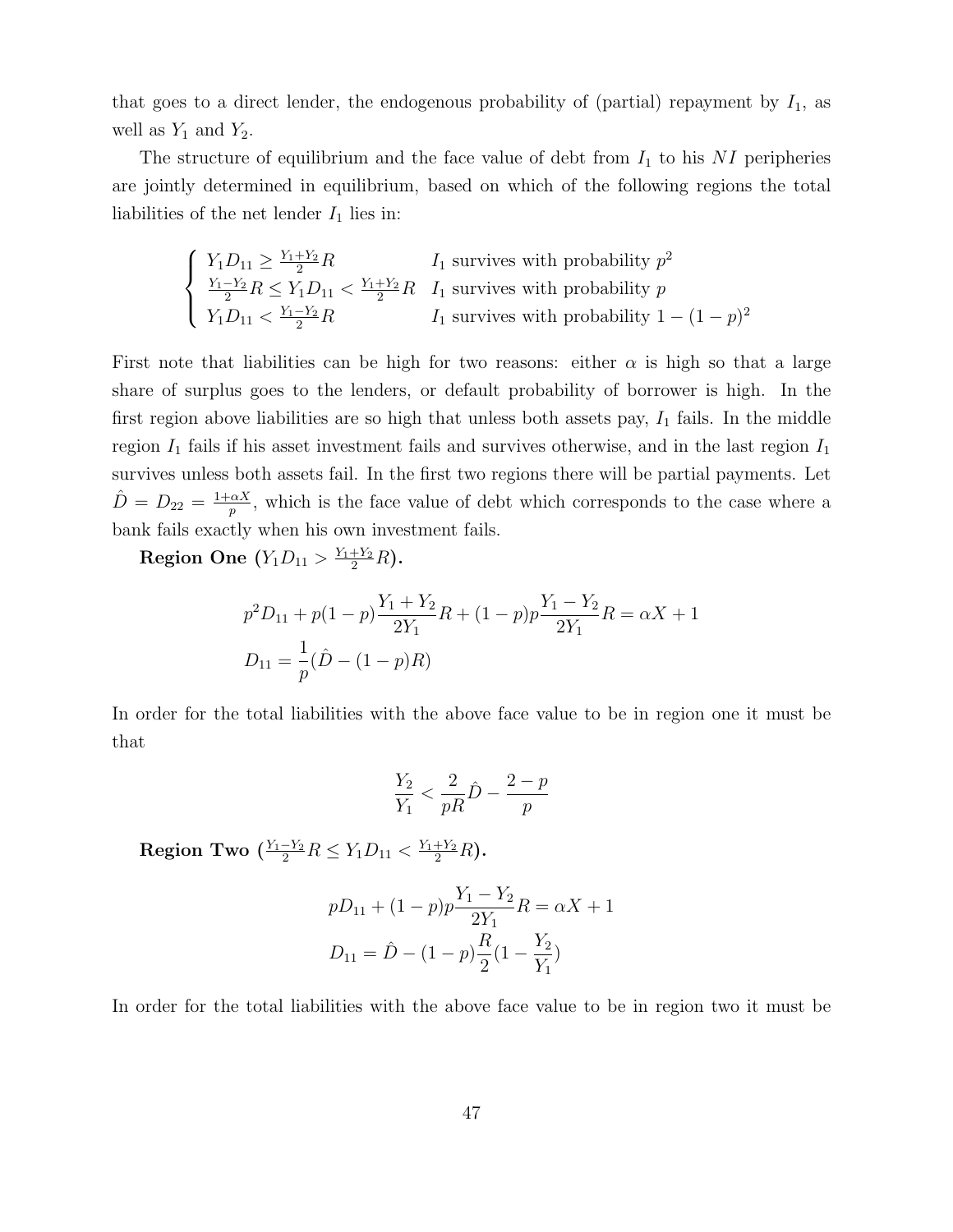that

<span id="page-47-0"></span>(9) 
$$
\frac{Y_2}{Y_1} > \frac{2}{pR}\hat{D} - \frac{2-p}{p}
$$

(10) 
$$
\frac{Y_2}{Y_1} > 1 - \frac{2}{R(2-p)}\hat{D}
$$

Region Three  $(Y_1D_{11} < \frac{Y_1-Y_2}{2}R)$ .

$$
(1 - (1 - p)^{2})D_{11} = \alpha X + 1
$$

$$
D_{11} = \frac{1}{2 - p}\hat{D}
$$

In order for the total liabilities with the above face value to be in region two it must be that

$$
\frac{Y_2}{Y_1} < 1 - \frac{2}{R(2-p)}\hat{D}
$$

Let  $y = \frac{Y_2}{Y_1}$  $\frac{Y_2}{Y_1} \leq 1$  denote the ratio of the NI peripheries of  $I_2$  to  $I_1$ . The inequality holds because  $I_1$  is assumed to have more peripheries. The two inequalities defined in [9](#page-47-0) characterize the three regions in which  $I_1$  fails with different probabilities; where each region characterizes the set of  $(\alpha, y)$  for which the probability of  $I_1$  failure is the same.

The two lines cross each other and zero, if they do so, at  $(\bar{\alpha}, 0)$  such that

$$
1 = \frac{2}{R(2-p)} \frac{1 + \bar{\alpha}X}{p}
$$

However, the two lines will not cross zero (and each other) at any  $\alpha \geq 0$  if even at  $\alpha = 0$  $I_1$ 's own investment must survive for him to survive. This happens if

$$
\frac{2}{pR}\frac{1}{p} - \frac{2-p}{p} > 0
$$

Let  $\bar{R} = \frac{2}{n^2}$  $\frac{2}{p(2-p)}$ . The above inequality holds if

<span id="page-47-1"></span>(11)  $R < \bar{R}$ 

This happens in panel [8b.](#page-32-2) Recall that  $R > \frac{1}{p}$  for the project to be positive NPV. The intuition is that if the project is positive NPV but the upside is not sufficiently high,  $I_1$ fails if its own project, i.e. its larger asset, does not pay off. In other words, there are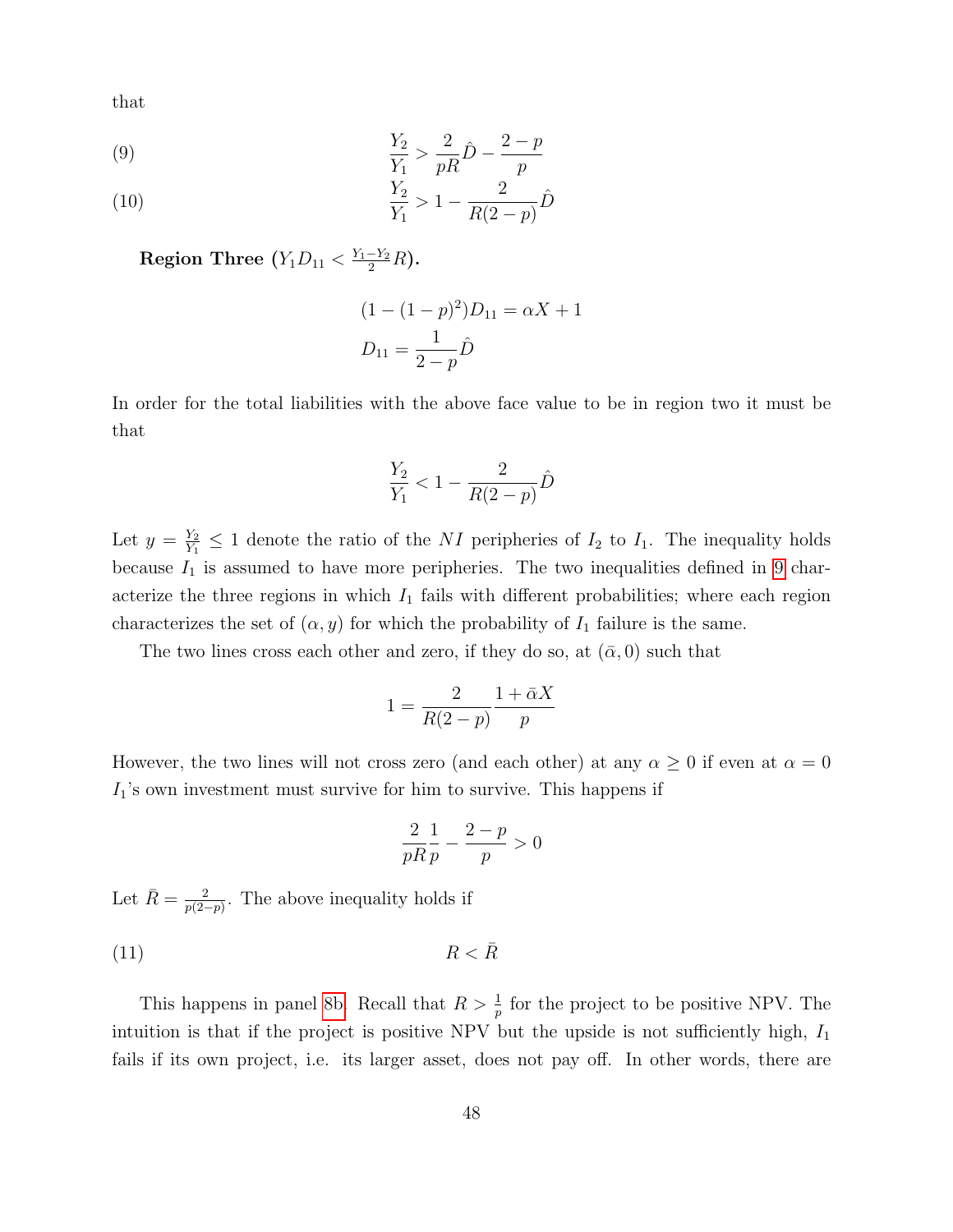different combinations of  $(p, R)$  with the same NPV, that is, constant pR.  $I_1$  prefers the combinations with higher  $R$  because it provides  $I_1$  with sufficient resources to be able to pay its lenders, even if only  $I_1$ 's smaller asset pays back. In this case  $\bar{\alpha} < 0$ .

In the left panel, [8a,](#page-32-1)  $\bar{\alpha} > 0$ . When  $0 \leq \alpha < \bar{\alpha}$ ,  $I_1$  bank prefers to have many peripheries to lie below the red line, which would imply an unbalanced core-periphery structure, while for  $\bar{\alpha} < \alpha \leq 1$  it prefers to have similar number of peripheries as  $I_2$  has, which will be a more balanced core-periphery structure.

So the equilibria in the two case defined by [11](#page-47-1) should be studied separately. For now ignore the constraint that  $\alpha$  should be such that intermediation rents are high enough so that either one or both of the I banks agree to intermediate, i.e. ignore the participation constraint.[48](#page-48-0)

When [11](#page-47-1) does not hold, the two lines defines in [9](#page-47-0) cross at  $\alpha = \bar{\alpha}$  in [8a.](#page-32-1) Recall that peripheries of net borrower fail with probability  $p$  and we need to consider incentives of NIs peripheral to net lender. These incentives are not necessarily aligned with that of the I banks. NI incentives about which I bank to lend to is purely driven by their default probability, and are determined at  $\alpha = 0$ , as explained in the text. Here at  $\alpha = 0$  there is a range of positive y for which NI banks (and  $I_i$ ) survive as often as possible, i.e. unless both projects fail. So at those y's NI's will survive at higher values of  $\alpha$  as well, since the (partial) payments they receive from  $I_i$  only increases in  $\alpha$ .

To see this, consider two different economies;  $L$  and  $H$ , with two different levels of  $\alpha$ ;  $\alpha_L = 0$  and  $\alpha_H > \bar{\alpha}$ .<sup>[49](#page-48-1)</sup> Denote the NI banks in economy L and H, NI<sub>L</sub> and NI<sub>H</sub>, respectively. First consider economy  $L$  and assume  $Y_1$  and  $Y_2$  are such that y lies below the solid red line. For this level of y, if at least one of the assets held by  $I_1$  pays back (probability  $(1 - (1 - p)^2)$ ,  $NI_L$  peripheries of  $I_1$  are payed back in full. They pay all of what they get to households<sup>[50](#page-48-2)</sup>, and they survive with probability  $(1 - (1 - p)^2)$ , the same probability as  $I_1$  survives.

Now consider economy  $H$ . Here  $I_1$  survives only if both of its assets pay back, that is, if both investments are successful, because its liabilities are too high. This happens with probability  $p^2$ . However, when  $I_1$  fails it makes partial payments if either of his assets pay back. As a result, for every state of the world, what each  $NI_H$  bank gets in the H economy,

<span id="page-48-0"></span><sup>&</sup>lt;sup>48</sup>Note that I have assumed participation constraint must be satisfied case by case. When only one bank get the investment opportunity diversification does not come in, so this argument does not affect the range of  $\alpha$  for which either one or both Is are willing to intermediate. The final equilibria are the ones which are consistent with both sets of conditions.

<span id="page-48-1"></span> $^{49}$ This example is purely for illustration, so ignore the fact that  $NI_L$ 's participation constraint is violated at  $\alpha = 0$ .

<span id="page-48-2"></span><sup>&</sup>lt;sup>50</sup>Because  $\alpha = 0$ .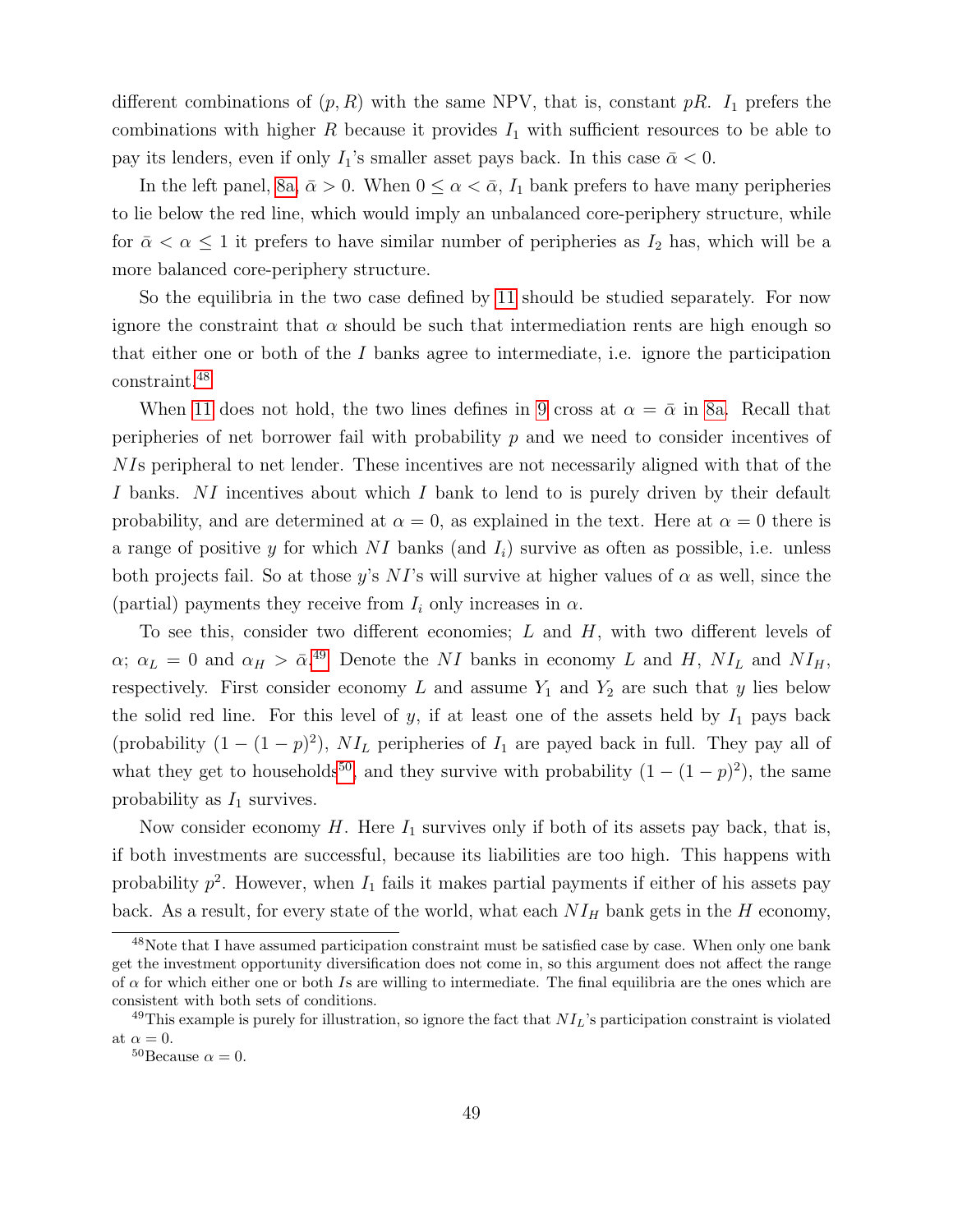is at least as high as what each  $NI_L$  bank gets in the L economy. As  $NI_L$  and  $NI_H$  banks have the same expected liabilities,  $NI_H$  cannot fail more often than  $NI_L$ . This implies that for each  $(p, R, V_I, V_{NI})$ , and each level of y, the probability of default for an NI periphery of  $I_1$ , for any  $\alpha$ , is the same as probability of default of an NI with  $\alpha = 0$ .

For  $\alpha < \bar{\alpha}$ , every NI lenders of  $I_2$  prefers to instead lend to  $I_1$  and save on the expected cost of default.  $I_1$  likes that too. So every NI periphery of  $I_2$  deviates to  $I_1$  as long as  $I_2$  has one periphery. If  $I_2$  loses its last periphery, when both I banks have an investment opportunity, even if  $I_1$  lends to  $I_2$  and  $I_2$  invests,  $I_2$  does not receive a share of his own investment's net surplus, because  $I_1$  absorbs all the returns. However,  $I_2$  still incurs the expected cost of default. As a result, participation constraint of  $I_2$  is violated and  $I_1 \rightarrow I_2$ will not happen when both banks have the investment opportunity. Consequently,  $I_1$ 's probability of default would rise to  $p$ , and  $I_2$ 's last periphery would be indifferent between deviating or not, which by definition of equilibrium implies it does not deviate.<sup>[51](#page-49-0)</sup>

On the other hand, when  $\alpha > \bar{\alpha}$ ,  $I_1$  fails more often below the dashed blue line while NI lenders to  $I_1$  still fail less often. As a result, NI peripheries of  $I_2$  want to deviate and lend to  $I_1$ . Interestingly,  $I_1$  does agree to this deviation although it increases its probability of default. The reason is that the return it gets from investing this extra unit, more than covers the incremental cost of default,  $\alpha(1-\alpha)X > (1-p)V_I > p(1-p)V_I$ .

The above argument requires a minor adjustment. Note that the 2-I core-periphery equilibrium never features  $y = 0$ , instead  $y = \frac{1}{k_{\text{NN}}}$  $\frac{1}{k_{NI}-1}$ , which must be in the Region Three at  $\alpha = 0$  for the above argument to work. As a result  $\overline{R}$  needs to be updated to adjust for this:

<span id="page-49-1"></span>
$$
\bar{R} = \frac{2}{p(2-p)}z
$$

where  $z = \frac{k_{NI}-1}{k_{NI}-2}$  $\frac{k_{NI}-1}{k_{NI}-2}$ . Note that  $\bar{R} \to \frac{2}{p(2-p)}$  as  $k_{NI} \to \infty$ . Moreover, instead of  $\bar{\alpha}$  there are two relevant thresholds,  $\bar{\alpha}_l$  and  $\bar{\alpha}_h$ , one on each line defining the borders of the three regions, which replace  $\alpha$ 

$$
\bar{\alpha}_l = \left(\frac{p(2-p)R}{2}(1 - \frac{1}{k_{NI} - 1}) - 1\right)(pR - 1)^{-1}
$$

$$
\bar{\alpha}_h = \left(\frac{pR}{2}(\frac{p}{k_{NI} - 1} + 2 - p) - 1\right)(pR - 1)^{-1}
$$

<span id="page-49-0"></span><sup>&</sup>lt;sup>51</sup>The fact that  $I_2$  remains with a single NI periphery is simply because I assumed intermediation rents are high enough so that intermediating a single unit of funding covers  $\Gamma$ 's extra cost of default. If intermediating c units is necessary to keep  $I_2$  intermediating, then it will end up with c peripheries.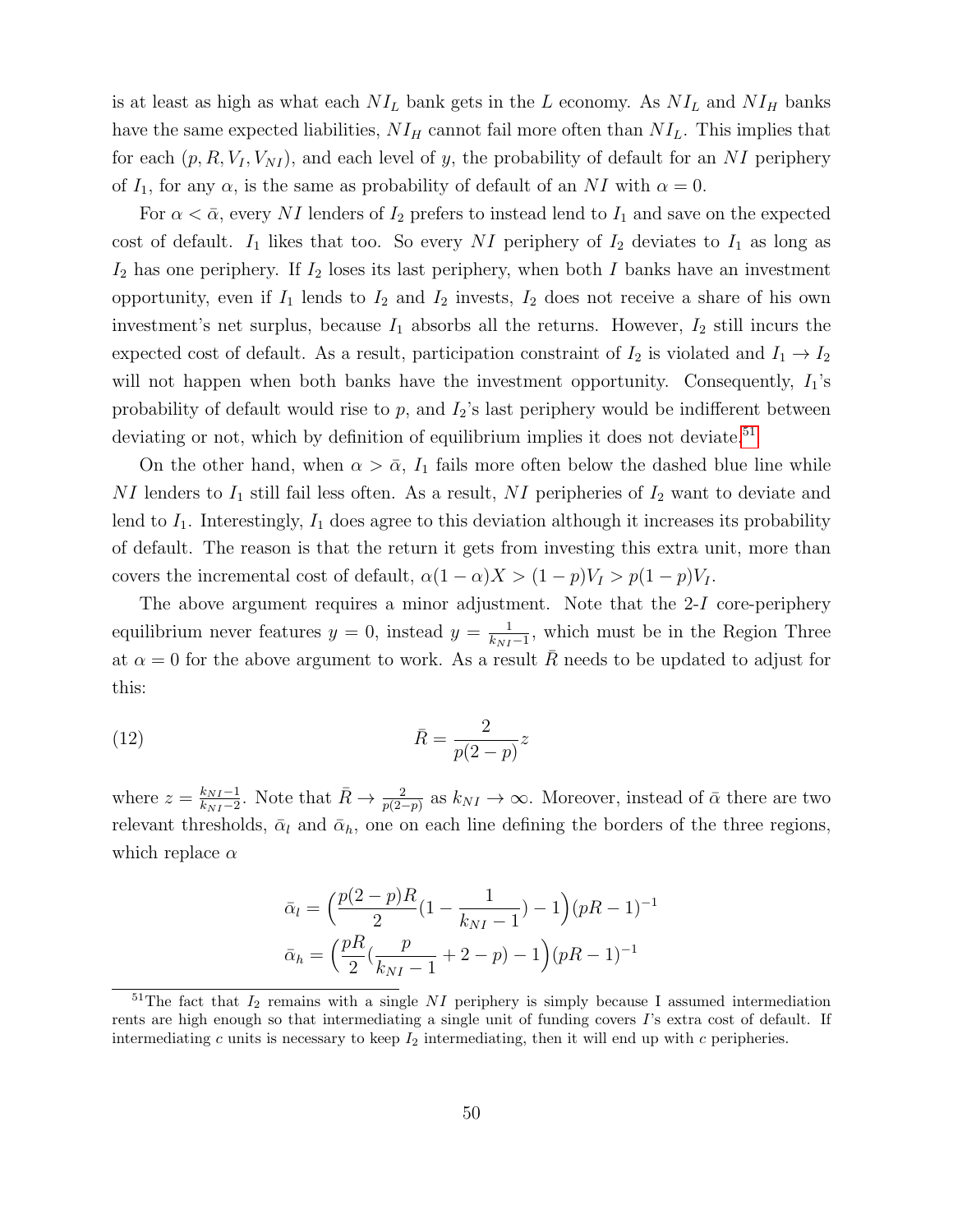Note that as  $k_{NI} \rightarrow \infty$ ,  $\bar{\alpha}_l \rightarrow \alpha$  and  $\bar{\alpha}_h \rightarrow \alpha$ .

In the region where [11](#page-47-1) does not hold(with adjusted  $\bar{R}$  defined in [12\)](#page-49-1), if  $\alpha < \bar{\alpha}_l$ , then  $I_1$ survives with probability  $1 - (1 - p)^2$ . If  $\bar{\alpha}_l < \alpha < \bar{\alpha}_h$ , then  $I_1$  survives with probability p. If  $\alpha > \bar{\alpha}_h$ , then  $I_1$  survives with probability  $p^2$ . So a small region is added in the middle for  $I_1$ . All NIs who lend to  $I_1$  still survive with probability  $1 - (1 - p)^2$ .

Next consider the case where [11](#page-47-1) holds. As a result, Region Three disappears. Here the realized return of the project, R, is so low that even at  $\alpha = 0$ , regardless of level of y,  $I_1$ fails if its larger asset, namely, its own investment, does not pay back. However, depending on the level of y and  $\alpha$ ,  $I_1$  may need its second asset to also pay back in order to survive. Specifically, if  $\alpha$  is high  $I_1$  survives only if both assets pay back.

Now consider default probability of NI banks who are peripheral to  $I_1$ . Again, the relevant range of the parameters for NI peripheries, to prefer one borrower to the other, is determined only at  $\alpha = 0$ , but for different reasons. First note that the highest (partial) payments that an NI bank receives is at  $\alpha = 1$ , where NI receives R for the proportion of his portfolio invested in the successful project(s), and has to pay lenders who only have to break even, i.e. they in turn have  $\alpha = 0$  effectively. This is the exact same problem that  $I_1$ faces when his NI lenders have  $\alpha = 0$ .

Two different scenarios must be considered separately. First, can NI fail only with probability  $1 - (1 - p)^2$ , given that we know this is not possible for  $I_1$ ? As I argued, the best an NI can do is at  $\alpha = 1$ , and for him to survive unless the two projects fail we should have

$$
\frac{1}{Y_1} \frac{Y_1 - Y_2}{2} R > \frac{1}{1 - (1 - p)^2}
$$

which boils down to the boundary of Region three at  $\alpha = 0$  as argued above, which we know is negative when [11](#page-47-1) holds. So this case never happens (regardless of how often  $I_1$ survives).

When  $I_2$  survives with probability  $\pi$ , NI does also survive with probability at least as high as  $\pi$ . So the only remaining case is when  $I_1$  survives with probability  $p^2$  but his peripheries survive with probability p.

Let  $D_{1h}$  denote the face value of debt payable to households lending to an NI bank peripheral to  $I_1$ . The trick is to realize that when  $I_1$  fails, he pays all the proceeds from his project as partial payment, as if NI has  $\alpha = 1$ , and when NI fails himself he pays all of those proceeds to his households. As a result the equation which defines  $D_{1h}$  boils down to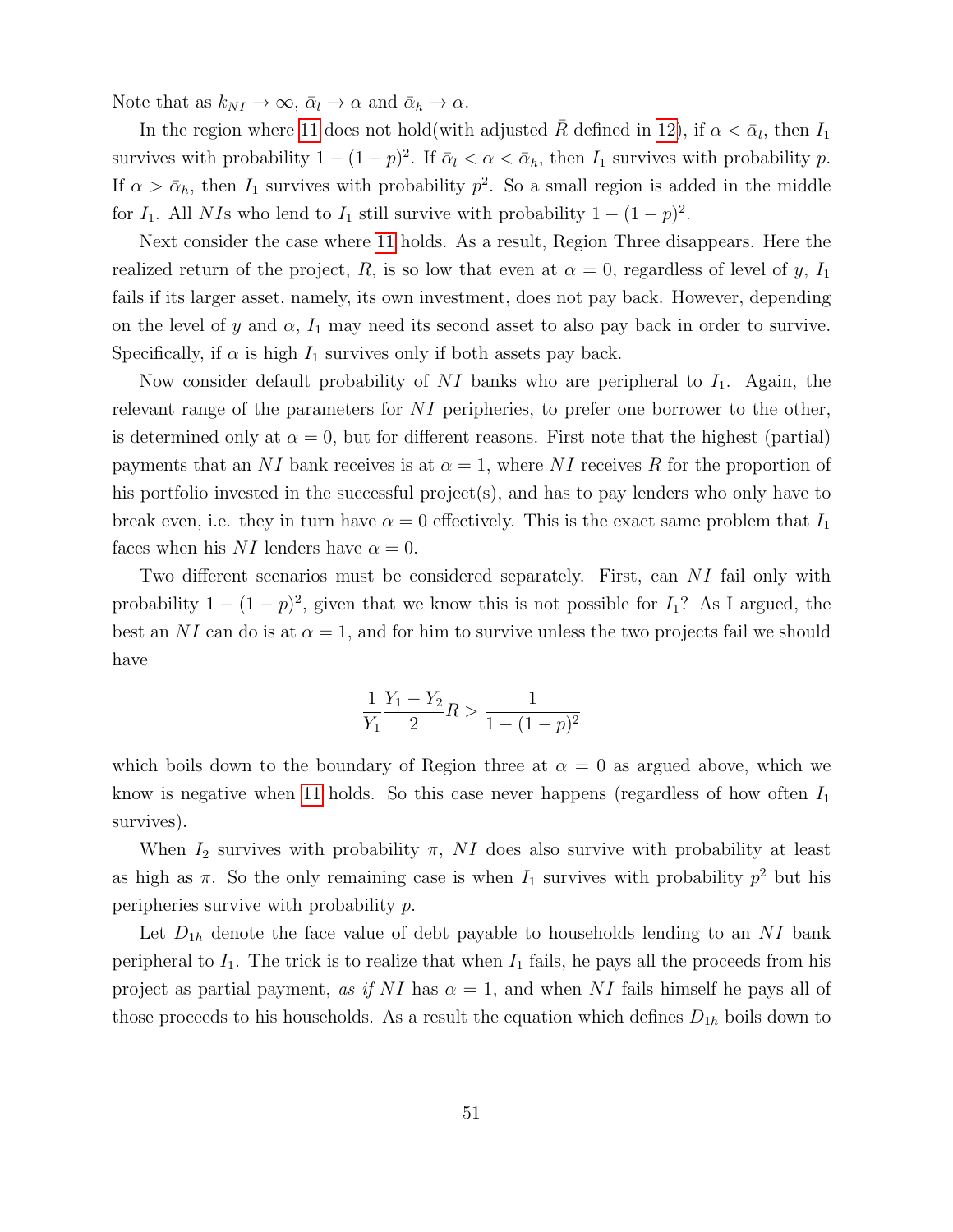the same equation which defines  $D_{11}$  in Region two, at  $\alpha = 0$ :

$$
pD_{1h} + (1-p)p\frac{Y_1 - Y_2}{2Y_1}R = 1
$$

Which in turns implies that the boundary for this case is the same as the boundary in Region two at  $\alpha = 0$ ,  $\bar{y}$  in [8b.](#page-32-2) So in this case when  $y > \bar{y} = \frac{2}{n^2}$  $\frac{2}{p^2 R} - \frac{2-p}{p}$  $\frac{-p}{p}$ , NI peripheries of either I bank are indifferent between moving around since they have no room to improve on their default probability. However, when  $y < \bar{y}$ , NI peripheries of  $I_1$  deviate to  $I_2$  until  $y \geq \bar{y}$ . Such deviation pushes y up and above  $\bar{y}$ . Any  $y > \bar{y}$  is an equilibrium because  $NI$  peripheries of  $I_1$  has no incentive to deviate to  $I_2$ , because they fail with the same probability in both places.

Finally, one should consider  $y = 0$ , where only  $I_1$  lends to  $I_2$ , separately. As long as intermediation rents are sufficiently high,  $y = 0$  is also an equilibrium. The reason is that NIs would not benefit from any joint deviation with  $I_2$  unless  $I_1$  agrees to the deviation and adds the  $e_{I_2I_1}$  potential relationship, which would require  $I_1$  to lose at least one of its peripheries to  $I_2$ , and  $I_1$  does not agree to be part of such deviation even if it improves his survival probability, as explained above.

#### Efficiency.

I will show that in the range provided in the proposition, the 2-I core periphery equilibrium is dominated by  $NI$ -star, and cannot be efficient. This does not necessarily means NI-star itself is efficient.

Consider NI-star, and let  $NI_c$  be the NI who lends to all I banks.  $NI_c$  survives either with probability  $p^2$  or  $1 - (1 - p)^2$  because his two assets are symmetric. Assume  $NI_c$  fails only of both projects fail. So if each of his assets pay back, he must be able to pay his liabilities in full

$$
\frac{k_{NI}}{2} \frac{\alpha X + 1}{p} \ge (k_{NI} - 1) \frac{\alpha^2 X + 1}{p(2 - p)} + \frac{1}{p(2 - p)}
$$

The first term on right hand side is his total liabilities from other NIs assuming he pays back with probability  $1 - (1 - p)^2$ , and the second term to his households. With some algebra we get

$$
k_{NI}\left[\frac{2-p}{2}(\alpha X+1)-(\alpha^2 X+1)\right] > -\alpha^2 X
$$

This is a similar condition to what  $I_1$  faces, with a few adjustments. Unlike  $I_1$ , total assets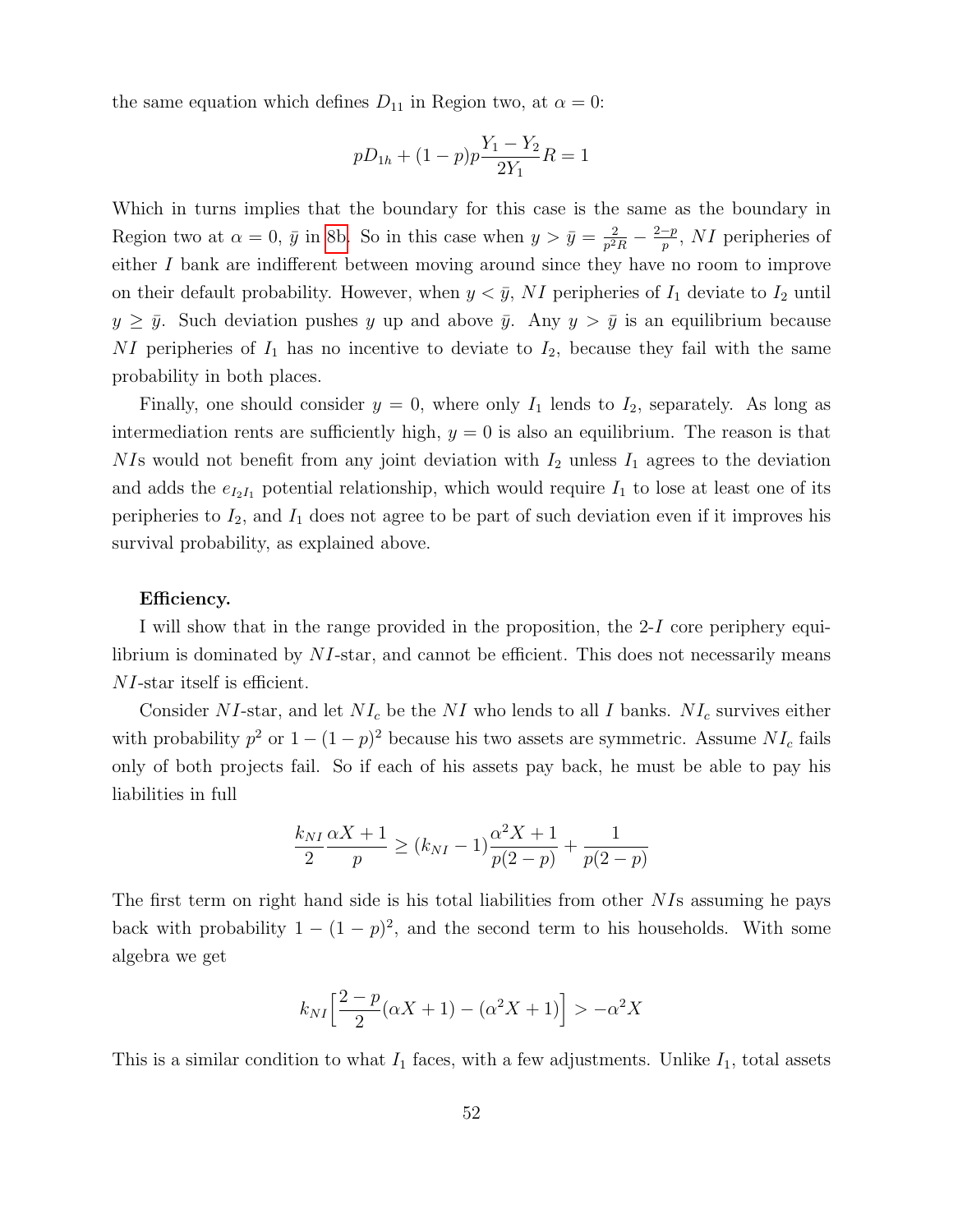available to  $NI_c$  when an investment survives is lower than full value, R. His liabilities are also lower, and are not fully symmetric. A sufficient condition for the above inequality is

(13) 
$$
\alpha^2 X + 1 < \frac{2-p}{2}(\alpha X + 1)
$$

This is now very similar to the condition for  $I_1$ , except that both assets and liabilities decrease with  $\alpha$ , so for instance at  $\alpha = 0$ ,  $NI_c$  fail: his liabilities are low, but the same with his assets. It does not hold at  $\alpha = 1$  either. So the corresponding quadratic equation has two roots,  $0 < \hat{\alpha}_l < \hat{\alpha}_h < 1$ , and the above inequality holds if  $\hat{\alpha}_l < \alpha < \hat{\alpha}_h$ .

In this case, every NI survives with probability  $1 - (1 - p)^2$ . NI<sub>c</sub> diversifies the risk that NIs face very well, but not the risk that  $I_1$  faces.

Note that

$$
\alpha^2 X + 1 < \frac{p(2-p)}{2} \frac{(\alpha X + 1)}{p} < \frac{p(2-p)}{2} R
$$

where the last inequality holds simply because face value paid to  $NI_c$  is less than R as final borrower gets positive share of surplus. As a result when [11](#page-47-1) holds, the total assets are too low and  $NI_c$  survives only if both asset pay.

When  $\alpha > \hat{\alpha}_l$ , all peripheral NIs can still survive with probability  $1 - (1 - p)^2$  if their partial payment, when only one project pays off, is sufficiently large

$$
\frac{\alpha^2 X + 1}{(k_{NI} - 1)(\alpha^2 X + 1) + 1} \frac{k_{NI}}{2} \frac{\alpha X + 1}{p} > \frac{1}{p(2 - p)}
$$

The left hand side is increasing in  $\alpha$ , so there is a constant  $\tilde{\alpha}$  such that for  $\alpha > \tilde{\alpha}$  it holds.

Next I compare the difference between the expected loss in  $NI$ -star and core-periphery equilibria. Let  $\Delta$  denote the difference, so  $\Delta > 0$  implies that the core-periphery network is inefficient (but not the reverse).

•  $R > \bar{R}$ ,  $\hat{\alpha}_l < \alpha < \hat{\alpha_h}$ ,  $\alpha > \bar{\alpha}_l$ 

$$
\Delta = q^2[(1-p)pV_{NI} + 1[\alpha > \bar{\alpha}_h]p(1-p)V_I] + 2q(1-q)(1-p)V_I > 0
$$

The first term is when there are two investment opportunities. In NI-star, all NIs and one I survive if only one project pays off. In the core-periphery if only project of I<sub>1</sub> pays off, I<sub>2</sub> and his periphery fail. If  $\alpha > \bar{\alpha}_h$ , I<sub>1</sub> fails unless both projects payoff. The last term corresponds to states where only one  $I$  get the investment. So the NI-star is strictly better.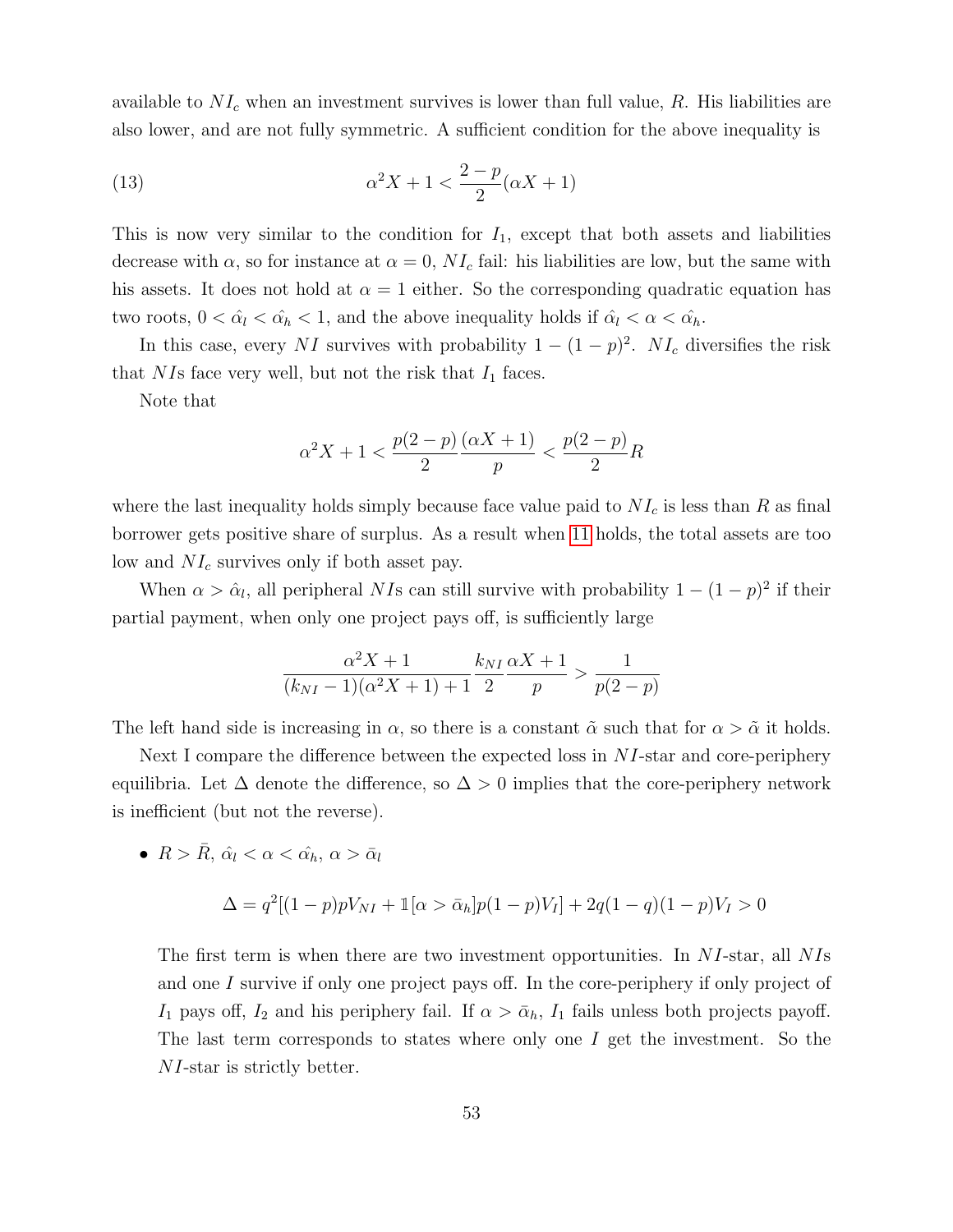•  $R > \bar{R}$ ,  $\hat{\alpha}_l < \alpha < \hat{\alpha}_h$ ,  $\alpha < \bar{\alpha}_l$ 

$$
\Delta = q^2[(1-p)pV_{NI} - p(1-p)V_I] + 2q(1-q)(1-p)V_I
$$

Here if only  $I_1$ 's project survive there is a gain of one extra NI being saved in NI-star, but if only  $I_2$ 's project survive there is a cost of  $I_1$  failing in NI-star. Intermediation costs are the same. If  $q < \hat{q} = \frac{V_I}{V_I + 0.5 r (V_I)}$  $\frac{V_I}{V_I+0.5p(V_I-V_{NI})}, \Delta > 0.$ 

•  $R < \bar{R}$ : Here project payoff in case of success is low, so NI-star does poorly in terms of diversification.

$$
\Delta > q^2[-p(1-p)k_{NI}V_{NI}] + 2q(1-q)(1-p)V_I
$$

the first inequality comes from the fact that there are equilibria here where  $I_1$  fail unless both projects payoff, in which case NI-star saves on that. However, no matter which project fail all  $NIs$  fail, which is not the case in the core-periphery equilibrium as NI banks reorganize themselves to improve on survival probability. This is the first term on right hand side. A sufficient condition for the above is

$$
q < \hat{q} = \frac{V_I}{V_I + 0.5 \frac{p}{1 - p} k_{NI} V_{NI}}
$$

 $\Box$ 

### 8.2 Extensions and Examples

#### 8.2.1 Numerical Example for Economy with Four banks

Let  $q = 0.5$ ,  $\alpha = 0.4$ ,  $V_I = 10$ , and  $V_{NI} = 5$ . We have  $\bar{\kappa} = 1.5$  and  $\alpha < \frac{1}{2-q}$ . Let  $p = 0.8$ and  $R = 20$ . Then  $\kappa = 1.8 > 1.5$ , so both [3d](#page-13-2) and [3e](#page-13-3) are equilibria. Note that in [3d,](#page-13-2) either I bank would like to deviate jointly with the NI periphery of the other I bank and deviate to [3e,](#page-13-3) but because NI banks are equally well-off in the two structures, this deviation is not valid, so the two equilibria coexist.

Now consider  $R = 15$ , where  $1 < \kappa = 1.32 < 1.5$ . In this range intermediation rents are sufficiently low that I banks prefer [3a](#page-13-1) to [3d,](#page-13-2) so 3a is an equilibrium. However, they are not able to jointly deviate back to [3a](#page-13-1) if they start from [3d.](#page-13-2) As a result [3d](#page-13-2) is an equilibrium as well. Finally, intermediation rents are sufficiently high that an  $I$  bank is willing to be exposed to counterparty risk if he intermediates two units, so [3e](#page-13-3) is also an equilibrium.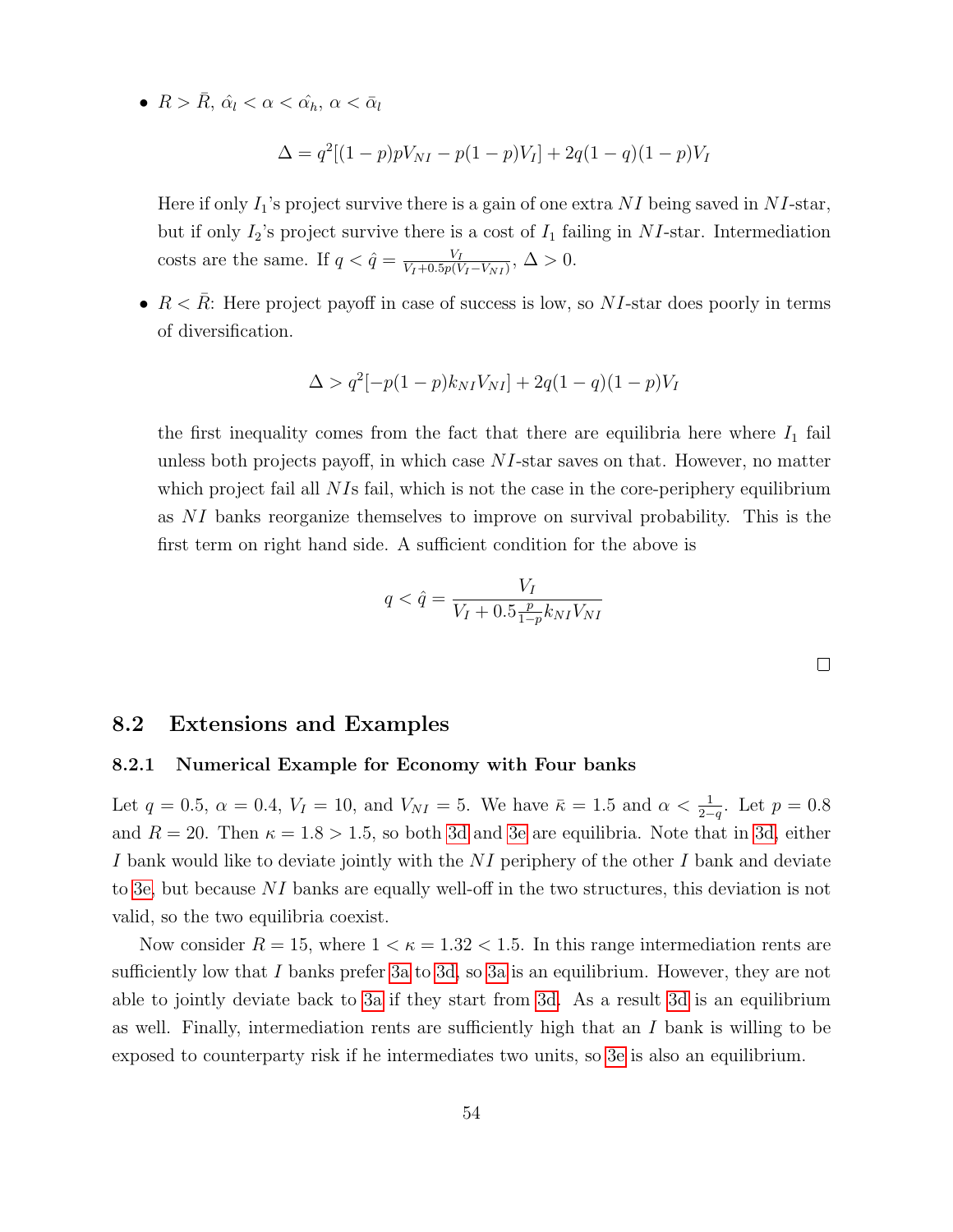Take an even lower return,  $R = 10$ , for which  $0.5 < \kappa = .84 < 1$ . In this range, intermediation rent associated with one unit is not sufficient to cover the incremental cost of default due to exposure to counterparty risk for an  $I$  bank, so [3d](#page-13-2) ceases to exist. Finally, note that in order to have participation constraint of I bank satisfied and  $\kappa < \frac{1}{2}$  it is necessary that  $\alpha < 0.5$ . Now consider an even lower  $R = 6$ ,  $\kappa = .456 < 0.5\bar{\kappa}$  and [3e](#page-13-3) is not an equilibrium either.

#### 8.2.2 Perfectly Correlated Project Outcomes

Here I solve an extension of the model where lenders lend to all eligible borrowers, i.e. assumption [3](#page-24-2) is relaxed<sup>[52](#page-54-0)</sup>, and the project outcomes are perfectly correlated across banks. This exhibit the extreme opposite case of having iid return realizations for projects, and shows how social planner and individual incentives to intermediate and diversify, vary as a function of this degree of correlation.

Perfectly correlated project returns implies that there is no room for diversification. All active investment opportunities fail or succeed together. However, as [3](#page-24-2) is relaxed a lender has to lend at least one unit to each of his eligible borrowers. The first implication is that from the social planner's perspective, gains from lending to one extra  $I$  bank is decreasing while the cost is constant. To see this, assume a bank is lending to  $x I$  banks. The net benefit from lending to the  $x + 1$ <sup>th</sup> bank is that the lender is now able to lend as much funds as he is able to raise, when bank  $x+1$  receives an investment opportunity while none of the first  $x$  banks did, net of cost of default of the borrower and lenders. However, there is an extra cost. Everything else equal, when any (subset) of the first  $x I$  banks, as well as bank  $x + 1$  receive an investment opportunity, the scale of investment remains fixed, but bank  $x + 1$  also invests and is now exposed to failure (of his own project). In other words, with multiple realized investment opportunities there is gain to *concentrating* the risk, which is lost here. Let  $Z(x; K)$  denote the total net surplus from an NI bank, with K unites of funds (raised from his households and  $K - 1$  other NI banks), lending to x I banks  $(K > x)$ .

$$
Z(x; K) = (1 - (1 - q)^{x}) K ((pR - 1) - (1 - p)V_{NI}) - (1 - p)qV_{IX}
$$
  
\n
$$
\Delta(x; K) = Z(x + 1; K) - Z(x; K) = q [(1 - q)^{x} K ((pR - 1) - (1 - p)V_{NI}) - (1 - p)V_{I}]
$$

Let  $c = V_I \Big( K \left( \frac{pR-1}{1-p} - V_{NI} \right) \Big)^{-1}$ . Note that from the assumption that one unit  $NI \to I$  is

<span id="page-54-0"></span><sup>52</sup>Assumption [4](#page-29-2) is maintained.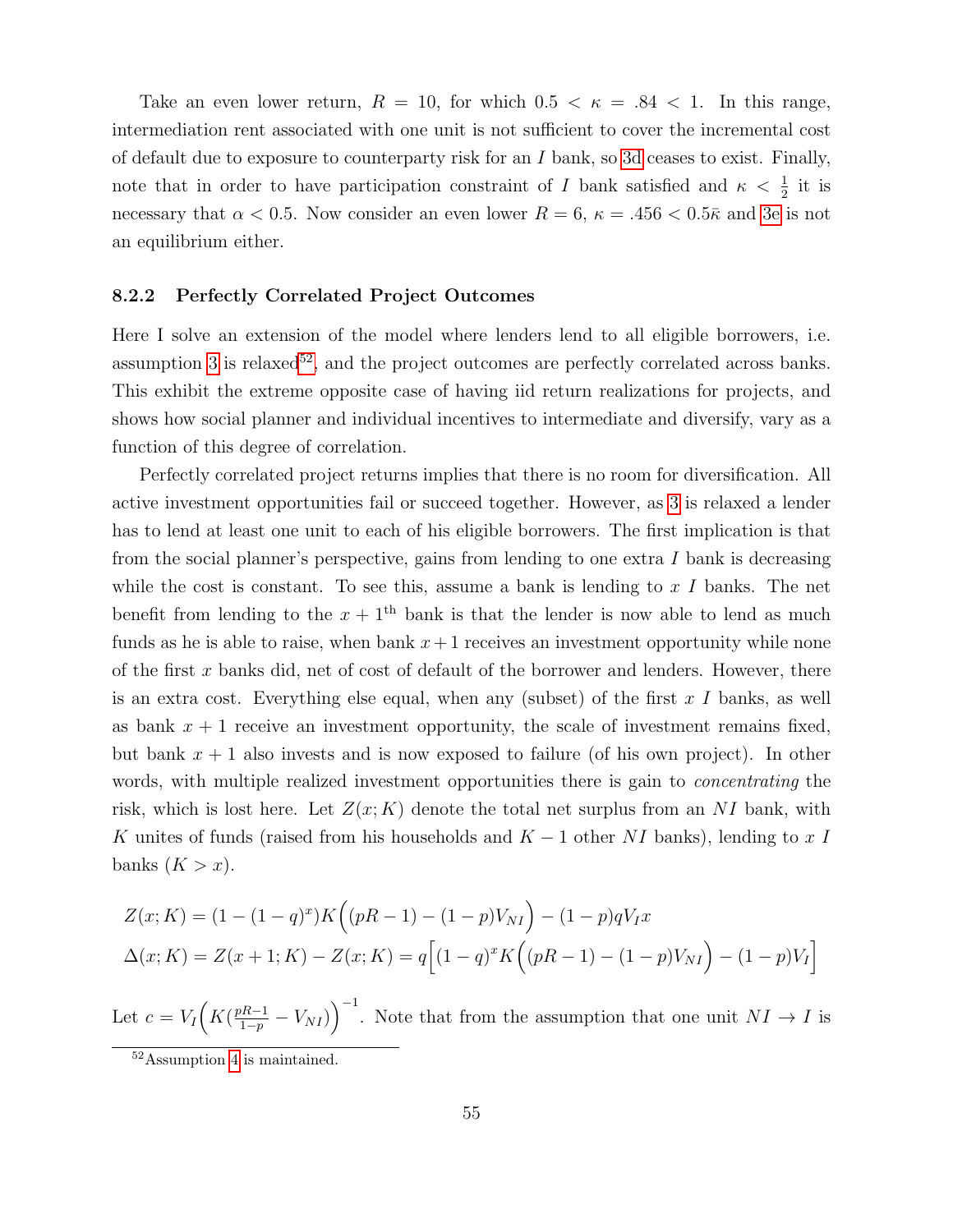efficient we know  $c < 1$ . The marginal gain turns negative when

$$
x > x^* = \frac{\log(c)}{\log(1 - q)}
$$

First assume  $k_I < x^*$ , so the social planner prefers to lend to every I bank. The efficient solution requires investing every unit of funding whenever there is at least one realized investment opportunity, i.e. there should be a path from every  $NI$  bank to every I bank. Note that there is no room for concentration as Assumption [3](#page-24-2) is relaxed. Moreover, all the intermediation must be done by NI banks, so no I bank lends.

In terms of equilibrium structure, the analogue of Theorem [1](#page-24-0) holds here, with the exact same proof. This is the case because as long as there are no diversification effects, a lender only cares about level of rents, not where (or from how many borrowers) they come from, or what risk is undertaken to generate them. Moreover, the efficient structure is not an equilibrium when intermediation spreads are sufficiently high.

More interestingly, assume  $k_I > x^*$ . Now the social planner prefer to keep some investment opportunities unfunded because the marginal benefit is too small. In other words, reaching optimal scale of investment in one low-probability state requires destroying surplus in many states. This is the case when q is large, while  $k_{NI}$  is not too large. However, the same family of equilibria as defined in [1](#page-24-0) still exist. A lender and/or intermediator wants to get as high a return as possible, as often as possible, so he prefers to be connected (directly or indirectly) to as many I banks as possible. Each I bank wants to invest as often as he gets an investment opportunity, so he would want to be connected to all units of funding. In this case, not only redistributional effects within a state are not internalized by individual players, but also redistributional effect across states are ignored.

This appendix manifests that incentives of banks to intermediate are the same with and without Assumption [3.](#page-24-2) In the extreme case where project returns are perfectly correlated, the core-periphery equilibrium remains inefficient because there is no gain to diversification. As section [5.2](#page-29-0) shows, even with iid projects the core-periphery structure is inefficient under certain parameter restrictions. As the correlation across project returns rises,<sup>[53](#page-55-0)</sup> the gain to diversification falls but gain to intermediate remains the same, so the space of parameters for which the core-periphery equilibrium is inefficient grows.<sup>[54](#page-55-1)</sup>

<span id="page-55-1"></span><span id="page-55-0"></span><sup>53</sup>keeping project expectations the same.

<sup>&</sup>lt;sup>54</sup>Solving for the most efficient structure with interim levels of return correlation is not straightforward, and is left for future work.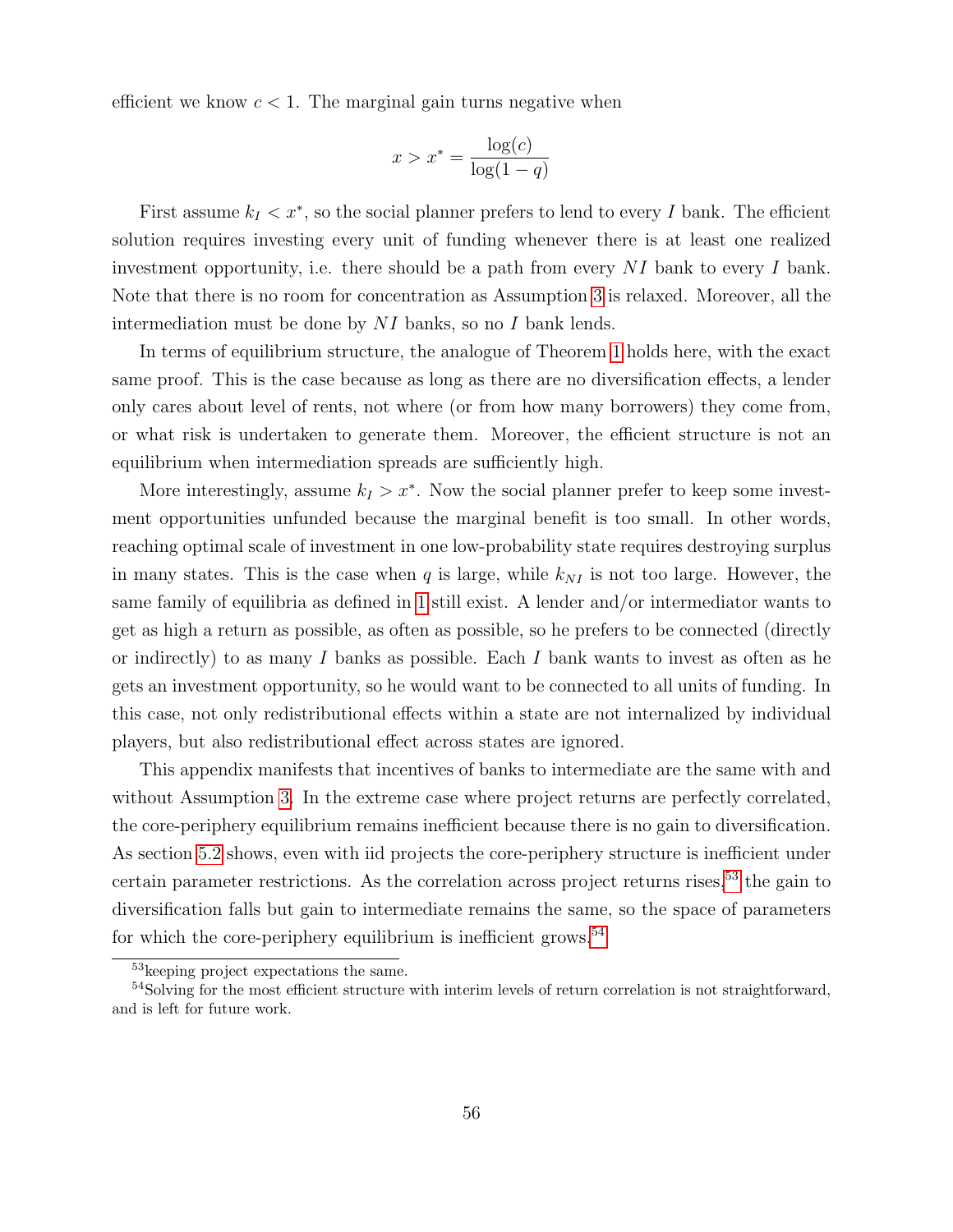#### <span id="page-56-0"></span>8.2.3 Incorporating Cost of Default into Rule for Division of Surplus

Here I solve the 4 bank model of section [3](#page-8-0) with a variation of  $\alpha$ -rule which incorporates the default cost of banks along the intermediation chain. In this variation, the net surplus divided between the members of an intermediation chain is net of expected cost of default, and each agent receives his expected default cost plus his share. Let  $L, B$ , and In denote lender, borrower and intermediator respectively and let  $V_k$  be the cost of default of agent  $k \in \{L, B, In\}$ . Let  $X_k$  be the expected net surplus associated with a unit of investment intermediated through a chain of length  $k$ <sup>[55](#page-56-1)</sup>

$$
X_1(V_B, V_L, V_{In}) = X - (1 - p)(V_B + V_L)
$$
  

$$
X_2(V_B, V_L, V_{In}) = X - (1 - p)(V_B + V_L + V_{In})
$$

I suppress arguments to simplify the notation to  $X_1$  and  $X_2(V_{In})$ , as the rest of the arguments do not change  $(V_B = V_I$  and  $V_L = V_{NI}$ . Note that in each chain, each agent is compensated for the risk he takes as if this unit was the only unit he is involved in. This rule does not satisfy anonymity. Nevertheless, considering it reveals more insight from the model.

The new rule implies that agents are always compensated for the risk that they take (and maybe over-compensated). Now consider the deviation analogous to the one depicted in Figure [4.](#page-14-0) Let  $\hat{x}$  denote variables in the right panel, i.e. the core-periphery structure.

$$
\hat{V}_{NI_2} = q\alpha X_1 + (1-q)q\alpha^2 X_2(V_I) + V_{NI}
$$
  
\n
$$
\hat{V}_I = q^2(1-\alpha)X_1 + q(1-q)(1-\alpha)[X_1 + X_2(V_I)] + q(1-q)\alpha(1-\alpha)X_2(V_I) + V_I
$$

while

$$
\mathcal{V}_{NI_2} = (1 - (1 - q)^2)\alpha X_2(V_{NI}) + V_{NI}
$$
  

$$
\mathcal{V}_I = (q(1 - q) + \frac{1}{2}q^2)2(1 - \alpha)X_2(V_{NI}) + V_I
$$

Let  $\Delta \mathcal{V}_j = \hat{\mathcal{V}}_j - \mathcal{V}_j$ ,  $j = I, NI$ . With some algebra we get

$$
\Delta V_{NI} = q\alpha^2 \left[ \frac{1-\alpha}{\alpha} X_1 + (1-p)V_{NI} \right] + q(1-q)\alpha^2 (1-p)(V_{NI} - V_I)
$$
  
\n
$$
\Delta V_I = q^2 (1-\alpha)(1-p)V_{NI} + q(1-q)(1-\alpha)\alpha X_2(V_I) + q(1-q)(1-\alpha)(1-p)(2V_{NI} - V_I)
$$

<span id="page-56-1"></span> $55k$  is the number of edges along the chain.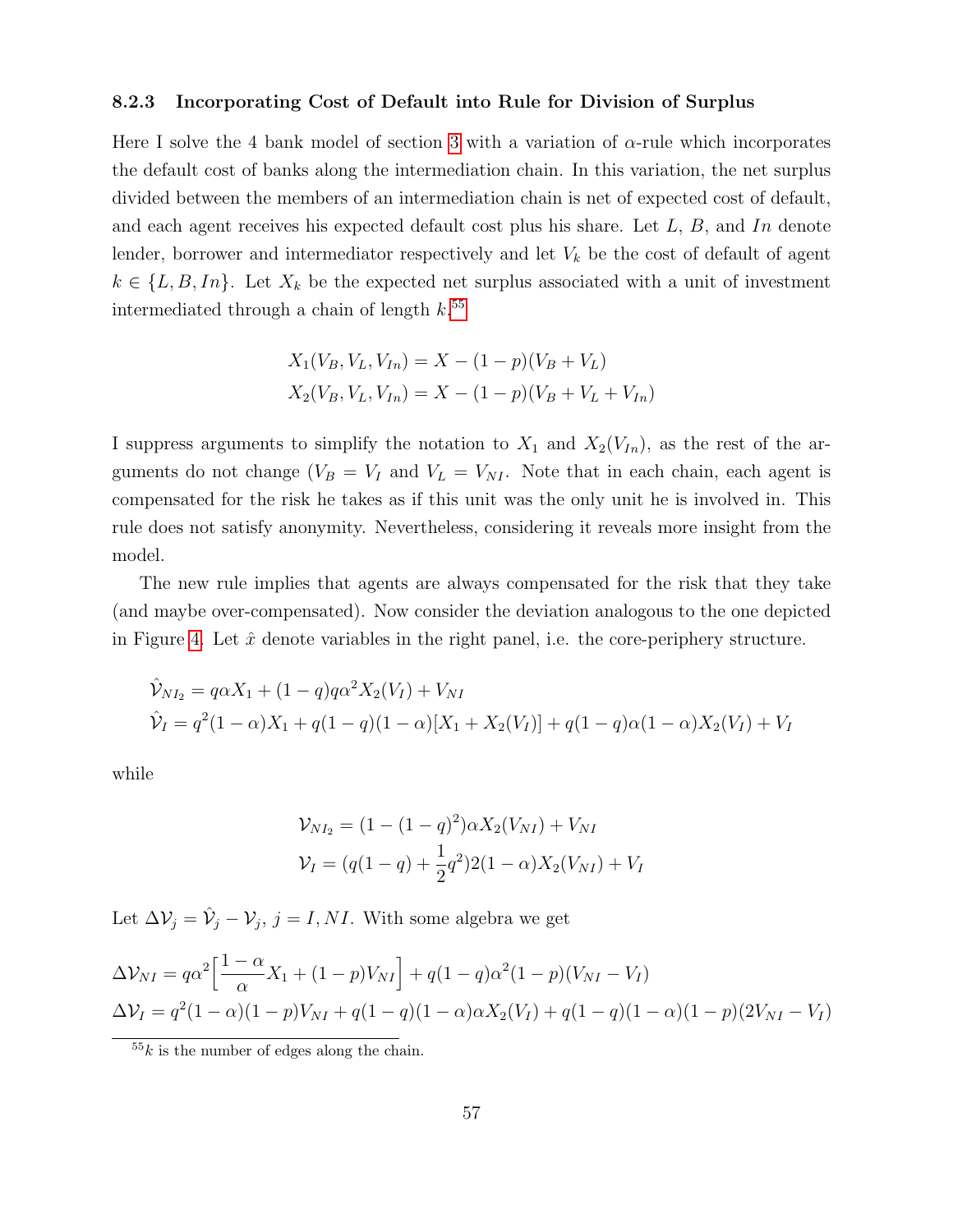The sign of the last term in both expressions is ambiguous. The first observation is that if  $V_I = V_{NI}$ , both the peripheral lender and the I banks want to *unconditionally* deviate: I bank is now compensated for the excessive risk that he can take, and the cost is born by  $NI_1$ (recall that the expected length of chains is the same in both network structures). Moreover,  $\forall V_I \exists \bar{C}$  such that for  $X > \bar{C}$ , both  $\Delta V_{NI} > 0$  and  $\Delta V_I > 0$  even if  $V_I > 2V_{NI}$ . This condition is similar to what we have in section [3:](#page-8-0) if surplus of a unit investment is sufficiently large, the share of it which used to go to the  $NI$  intermediator before the deviation, and post deviation is divided between the peripheral  $NI$  and the new intermediators, I banks, is sufficiently large to cover the extra cost that they hove to each bear by deviating. The higher cost is due to the fact that a *costlier I* banks intermediates in the new network, which is directly incorporated in the rule of division of surplus.

Now let me make an even more extreme assumption, and assume  $V_{NI} = 0$ , so if an NI intermediates it is costless. Then we have

$$
\Delta V_{NI} = q\alpha^2 \left[\frac{1-\alpha}{\alpha}X_1\right] - q(1-q)\alpha^2(1-p)V_I
$$

$$
\Delta V_I = q(1-q)(1-\alpha)\left[\alpha X_2(V_I) - (1-p)V_I\right]
$$

comparing the two pair of expressions, it is clear that it is more difficult to satisfy the latter two. However, still  $\exists \ddot{C} > \bar{C}$  for which the same argument goes through.

This appendix shows that the intuition for role of intermediation in formation of financial networks is quite general and beyond the sufficient conditions provided in section [4.1,](#page-16-2) leading to a core-periphery interbank equilibrium. The crucial assumption is that there are positive intermediation spreads, and longer intermediation chains are associated with lower spreads per bank involved.

## References

- Abreu, D. and M. Manea (2012a). Bargaining and efficiency in networks. Journal of Economic Theory  $147(1)$ , 43-70.
- Abreu, D. and M. Manea (2012b). Markov equilibria in a model of bargaining in networks. Games and Economic Behavior  $75(1)$ , 1–16.
- Acemoglu, D., V. M. Carvalho, A. Ozdaglar, and A. Tahbaz-Salehi (2012). The network origins of aggregate fluctuations. *Econometrica 80*(5), 1977–2016.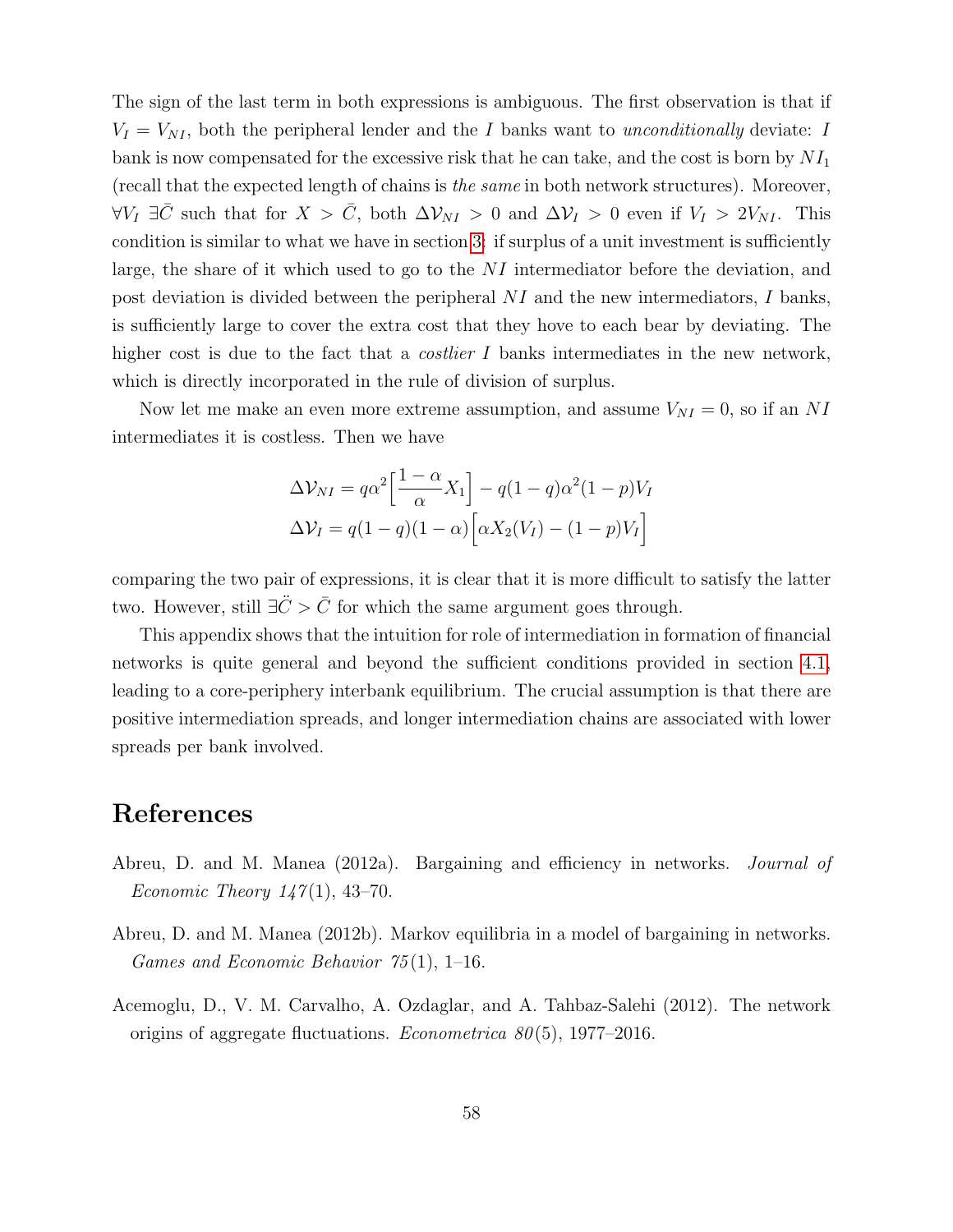- <span id="page-58-5"></span>Acemoglu, D., A. Ozdaglar, and A. Tahbaz-Salehi (2014). Systemic risk in endogenous financial networks. Columbia Business School Working Paper.
- <span id="page-58-6"></span>Acemoglu, D., A. Ozdaglar, and A. Tahbaz-Salehi (2015). Systemic risk and stability in financial networks. American Economic Review 105 (2).
- Acharya, V. and A. Bisin (2013). Counterparty risk externality: Centralized versus overthe-counter markets. Journal of Economic Theory (forthcoming).
- <span id="page-58-8"></span>Acharya, V., D. Gromb, and T. Yorulmazer (2012). Imperfect competition in the interbank market for liquidity as a rationale for central banking. American Economic Journal: *Macroeconomics*  $4(2)$ , 184–217.
- <span id="page-58-9"></span>Acharya, V. and T. Yorulmazer (2008). Information contagion and bank herding. Journal of Money, Credit and Banking  $40(1)$ , 215–231.
- <span id="page-58-10"></span>Adrian, T. (2011). *Changing Nature of Financial Intermediation and the Financial Crisis* of 2007-09. DIANE Publishing.
- <span id="page-58-2"></span>Afonso, G., A. Kovner, and A. Schoar (2011). The importance of trading relationships in the fed funds market. working paper Fed New-York.
- <span id="page-58-1"></span>Afonso, G. and R. Lagos (2014). Trade dynamics in the market for federal funds. FRB of New York Staff Report.
- <span id="page-58-3"></span>Allen, F. and A. Babus (2009). Networks in finance. In P. R. Kleindorfer, Y. Wind, and R. E. Gunther (Eds.), The Network Challenge: Strategy, Profit, and Risk in an Interlinked World. Wharton School Publishing.
- <span id="page-58-7"></span>Allen, F., A. Babus, and E. Carletti (2012). Asset commonality, debt maturity and systemic risk. Journal of Financial Economics  $104(3)$ , 519–534.
- <span id="page-58-4"></span>Allen, F. and D. Gale (2000). Financial contagion. *Journal of political economy*  $108(1)$ , 1–33.
- <span id="page-58-0"></span>Allen, L. and A. Saunders (1986). The large-small bank dichotomy in the federal funds market. Journal of Banking & Finance  $10(2)$ , 219–230.
- Atkeson, A. G., A. L. Eisfeldt, and P.-O. Weill (2013). The market for otc derivatives. National Bureau of Economic Research.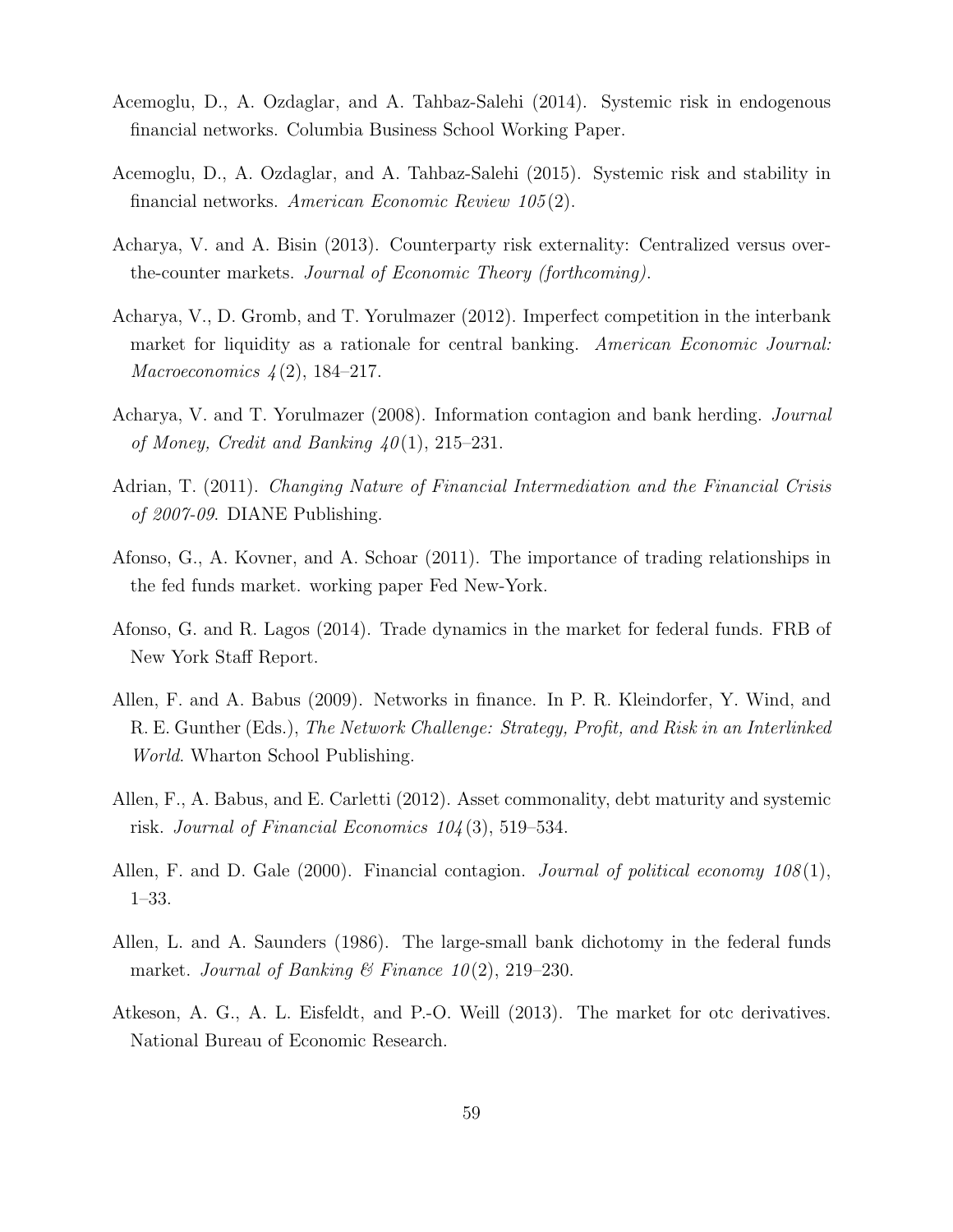- Aumann, R. J. (1959). Acceptable points in general cooperative n-person games. Contributions to the Theory of Games 4, 287–324.
- <span id="page-59-3"></span>Aumann, R. J. and R. B. Myerson (1988). Endogenous formation of links between players and of coalitions: An application of the shapley value. In A. E. Roth (Ed.), The Shapley value: essays in honor of Lloyd S. Shapley, pp. 175–191. Cambridge University Press.
- <span id="page-59-4"></span>Babus, A. (2012). Endogenous intermediation in over-the-counter markets. Available at SSRN 1985369.
- <span id="page-59-6"></span>Babus, A. (2013). The formation of financial networks. Working Paper.
- <span id="page-59-2"></span>Bala, V. and S. Goyal (2000). A noncooperative model of network formation. Econometrica  $68(5)$ , 1181-1229.
- Ballester, C., A. Calvó-Armengol, and Y. Zenou (2006). Who's who in networks. wanted: the key player. *Econometrica*  $74(5)$ , 1403–1417.
- <span id="page-59-0"></span>Bech, M. L. and E. Atalay (2010). The topology of the federal funds market. Physica A: Statistical Mechanics and its Applications 389 (22), 5223–5246.
- Bernheim, D. B., B. Peleg, and M. D. Whinston (1987). Coalition-proof nash equilibria i. concepts. Journal of Economic Theory  $\frac{1}{2}(1)$ , 1–12.
- <span id="page-59-8"></span>Bhattacharya, S. and D. Gale (1987). Preference shocks, liquidity, and central bank policy. In New approaches to monetary economics. Cambridge University Press, Cambridge, UK.
- Blair, C. (1988). The lattice structure of the set of stable matchings with multiple partners. Mathematics of operations research, 619–628.
- Bloch, F. and M. Jackson (2007). The formation of networks with transfers among players. Journal of Economic Theory 133, 83–110.
- <span id="page-59-7"></span>Bluhm, M., E. Faia, and J. P. Krahnen (2013). Endogenous banks' network, cascades and systemic risk. working Paper.
- <span id="page-59-5"></span>Blume, L., D. Easley, J. Kleinberg, R. Kleinberg, and E. Tardos (2011). Network formation in the presence of contagious risk. In Proceedings of the 12th ACM conference on Electronic commerce, pp. 1–10. ACM.
- <span id="page-59-1"></span>Blume, L., D. Easley, J. Kleinberg, and E. Tardos (2009). Trading networks with pricesetting agents. *Games and Economic Behavior*, 36–50.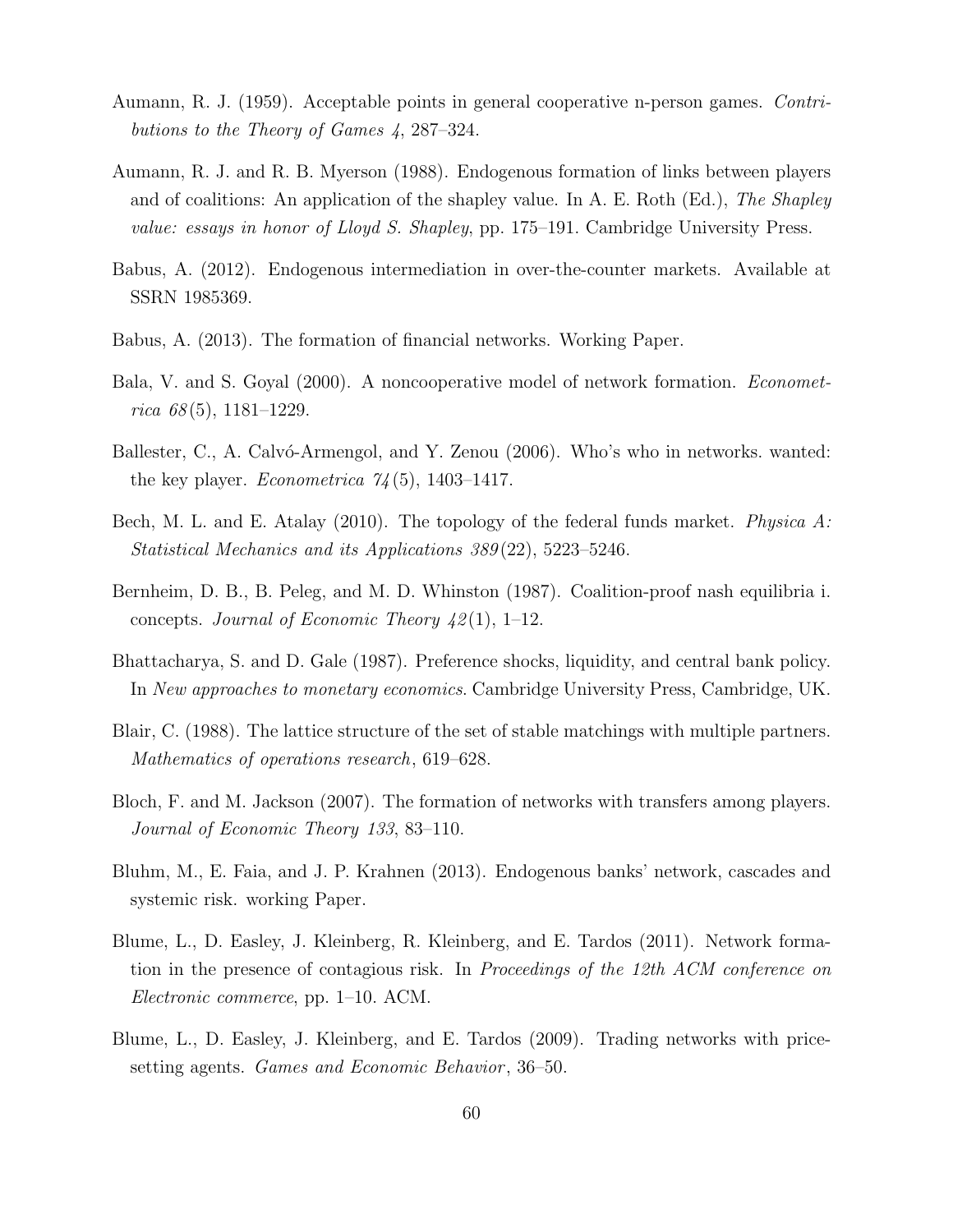- Bolton, P. and M. Oehmke (2011). Should derivatives be privileged in bankruptcy? National Bureau of Economic Research.
- Bolton, P., T. Santos, and J. A. Scheinkman (2011). Outside and inside liquidity. The Quarterly Journal of Economics 126 (1), 259–321.
- <span id="page-60-6"></span>Bolton, P. and D. S. Scharfstein (1996). Optimal debt structure and the number of creditors. Journal of Political Economy, 1–25.
- <span id="page-60-7"></span>Bond, P. (2004). Bank and nonbank financial intermediation. The Journal of Finance 59(6), 2489–2529.
- <span id="page-60-0"></span>Boss, M., H. Elsinger, M. Summer, and S. Thurner 4 (2004). Network topology of the interbank market. Quantitative Finance 4 (6), 677–684.
- <span id="page-60-3"></span>Caballero, R. J. and A. Simsek (2013). Fire sales in a model of complexity. The Journal of Finance 68 (6), 2549–2587.
- <span id="page-60-4"></span>Cabrales, A., P. Gottardi, and F. Vega-Redondo (2012). Risk-sharing and contagion in networks. working paper.
- Castiglionesi, F. and N. Navarro (2011). Fragile financial networks.
- <span id="page-60-8"></span>CFTC/SEC (2012). Final rule, further definition of 'swap,' 'security-based swap,' and 'security-based swap agreement'; mixed swaps; security-based swap agreement recordkeeping.
- <span id="page-60-1"></span>Chang, E. J., E. J. A. Lima, S. M. Guerra, and B. M. Tabak (2008). Measures of interbank market structure: An application to brazil. *Brazilian Review of Econometrics*  $28(2)$ , 163–190.
- <span id="page-60-5"></span>Cifuentes, R., G. Ferrucci, and H. Shin (2005). Liquidity risk and contagion. Journal of European Economic Association 3, 556–566.
- Cocco, J., F. Gomes, and N. Martins (2009). Lending relationships in the interbank market. Journal of Financial Intermediation 18, 24–48.
- <span id="page-60-2"></span>Craig, B. and G. Von Peter (2014). Interbank tiering and money center banks. Journal of Financial Intermediation 23 (3), 322–347.
- Cruz Lopez, J., J. Harris, C. Hurlin, and C. Perignon (2012). Co-margin: A system to enhance financial stability. Available at SSRN 2024790.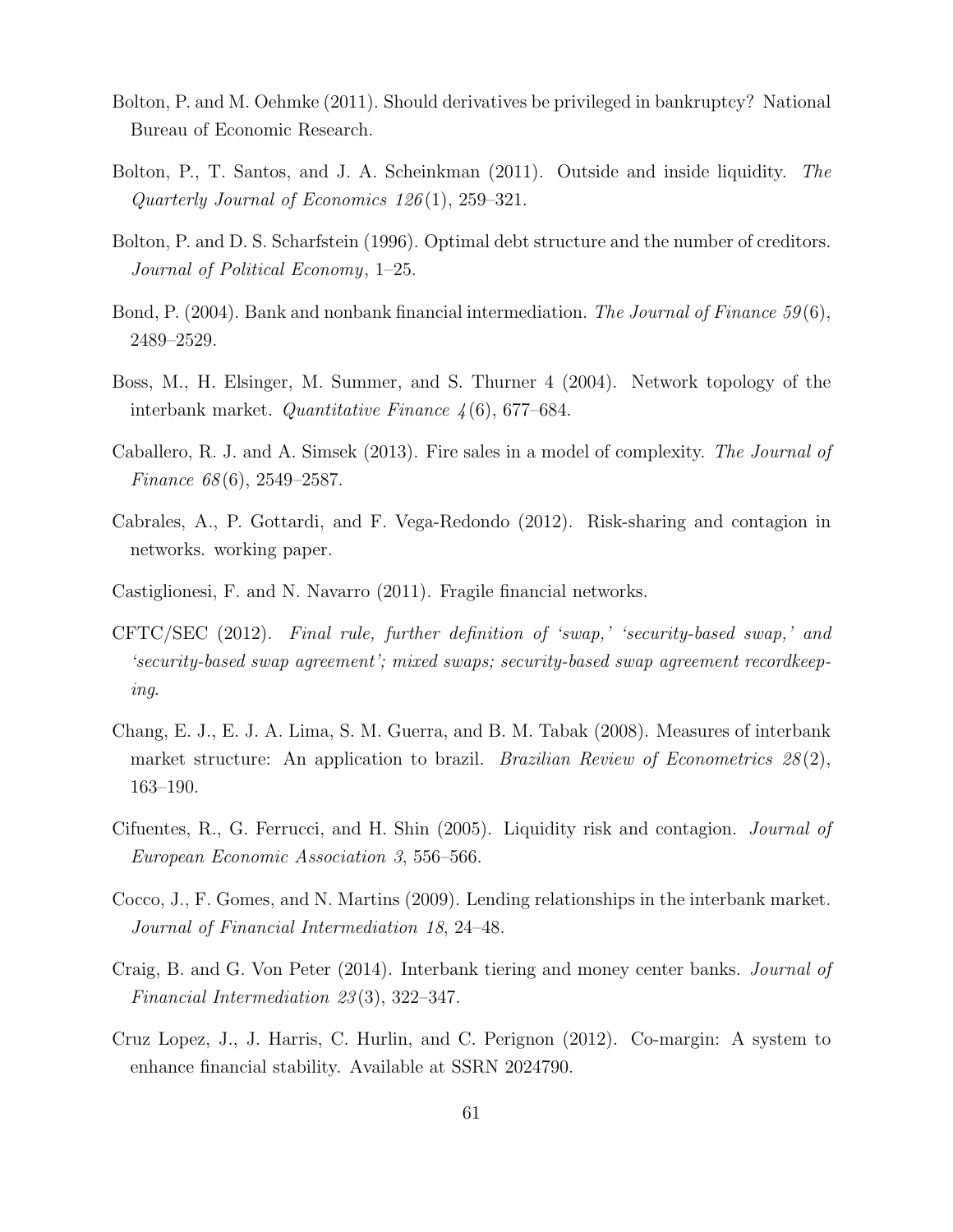- <span id="page-61-5"></span>Dang, T. V., G. Gorton, and B. Holmstrom (2010). Financial crises and the optimality of debt for liquidity provision. Working Paper.
- <span id="page-61-6"></span>Dasgupta, A. (2004). Financial contagion through capital connections: A model of the origin and spread of bank panics. Journal of European Economic Association  $2(6)$ , 1049–1084.
- <span id="page-61-0"></span>Di Maggio, M., A. Kermani, and Z. Song (2015). The value of trading relationships in turbulent times.
- <span id="page-61-4"></span>Diamond, D. (1984). Financial intermediation and delegated monitoring. *Review of Eco*nomic Studies 51(2), 393-414.
- Diamond, D. W. and P. H. Dybvig (1983). Bank runs, deposit insurance, and liquidity. The journal of political economy, 401–419.
- <span id="page-61-7"></span>Diamond, D. W. and R. G. Rajan (2005). Liquidity shortages and banking crises. The Journal of Finance  $60(2)$ , 615–647.
- Duffie, D., N. Garleanu, and L. Pedersen (2005). Over-the-counter markets. *Economet*rica  $73(6)$ , 1815–1847.
- <span id="page-61-9"></span>Duffie, D. and H. Zhu (2011). Does a central clearing counterparty reduce counterparty risk? Review of Asset Pricing Studies  $1(1)$ , 74–95.
- Dutta, B. and S. Mutuswami (2003). Stable networks. Springer.
- <span id="page-61-2"></span>Eisenberg, L. and T. H. Noe (2001). Systemic risk in financial systems. Management Science  $47(2)$ , 236–249.
- Elliott, M. (2013). Inefficiencies in networked markets. Unpublished Manuscript.
- <span id="page-61-3"></span>Elliott, M., B. Golub, and M. Jackson (2012). Financial networks and contagion. Available at SSRN 2175056.
- <span id="page-61-8"></span>Farhi, E. and J. Tirole (2013). Collective moral hazard, maturity mismatch and systemic bailouts. forthcoming, American Economic Review.
- <span id="page-61-1"></span>FCIC (2011). Financial crisis inquiry report: final report of the national commission on the causes of the financial and economic crisis in the United States. Government Printing Office.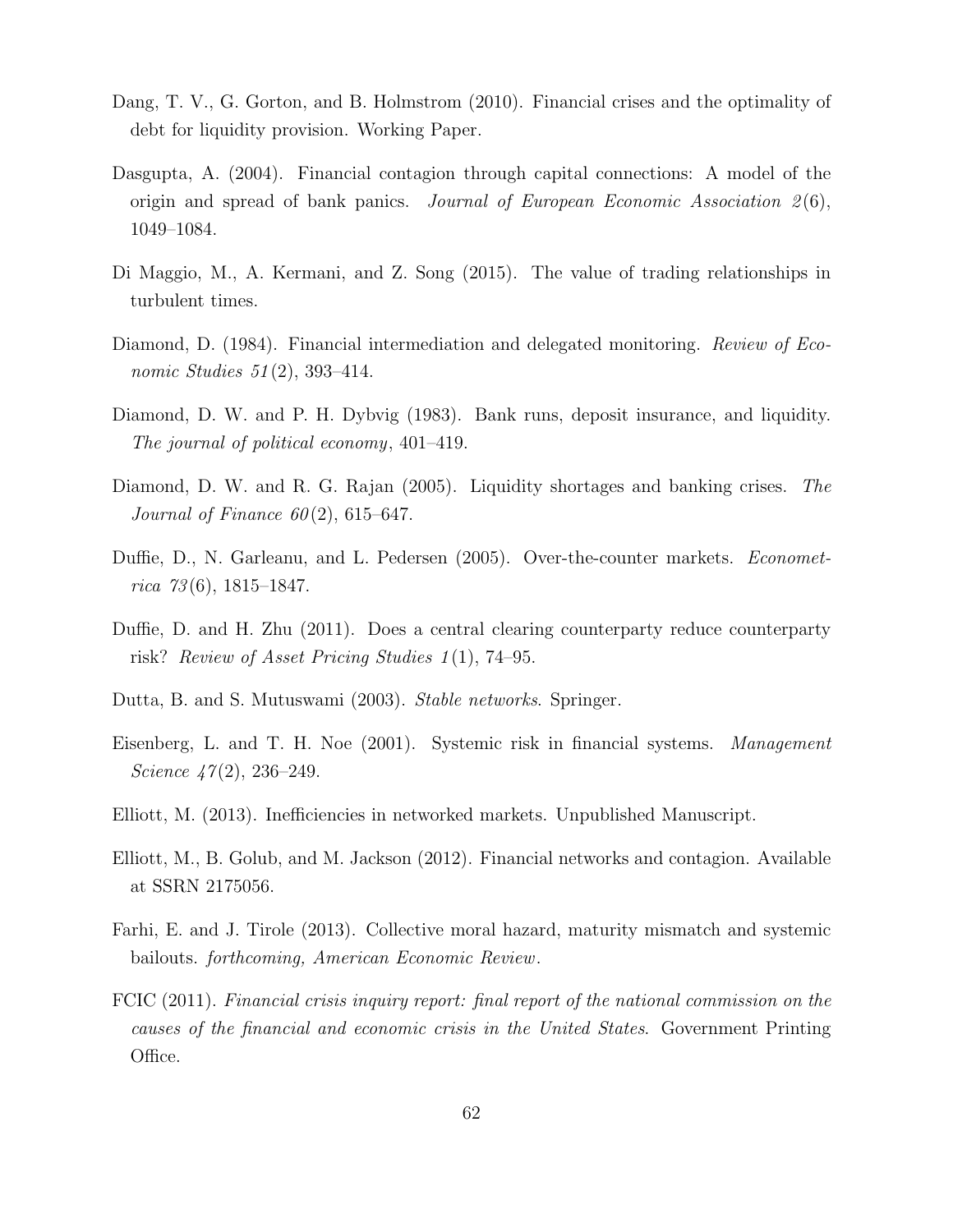- <span id="page-62-0"></span>Fed (2012). Comprehensive capital analysis and review 2012: methodology and results for stress scenario projections.
- <span id="page-62-1"></span>Fed (2013). Comprehensive capital analysis and review 2013: assessment framework and results.
- Freixas, X., B. M. Parigi, and J.-C. Rochet (2000). Systemic risk, interbank relations, and liquidity provision by the central bank. *Journal of money, credit and banking*, 611–638.
- Furfine, C. H. (2003). Interbank exposures: Quantifying the risk of contagion. Journal of Money, Credit and Banking, 111–128.
- <span id="page-62-8"></span>Gai, P. and S. Kapadia (2010). Contagion in financial networks. *Proceedings of the Royal* Society A: Mathematical, Physical and Engineering Science 466 (2120), 2401–2423.
- <span id="page-62-2"></span>Gale, D. M. and S. Kariv (2007). Financial networks. *The American Economic Re*view  $97(2)$ , 99-103.
- Glode, V. and C. Opp (2013). Adverse selection and intermediation chains. Working Paper.
- <span id="page-62-7"></span>Gofman, M. (2011). A network-based analysis of over-the-counter markets. Working Paper.
- <span id="page-62-3"></span>Gofman, M. (2012). Efficiency and stability of a financial architecture with too interconnected to fail institutions. Available at SSRN 2194357.
- <span id="page-62-9"></span>Gorton, G. and A. Metrick (2012). Securitized banking and the run on repo. *Journal of* Financial Economics  $104(3)$ , 425–451.
- <span id="page-62-4"></span>Granovetter, M. S. (1973). The strength of weak ties. American journal of sociology, 1360–1380.
- Haldane, A. G. (2013). Rethinking the financial network. Springer.
- Héam, J.-C. and E. Koch (2013). Diversification and endogenous financial network. Working Paper.
- <span id="page-62-5"></span>Hojman, D. A. and A. Szeidl (2006). Endogenous networks, social games, and evolution. Games and Economic Behavior 55 (1), 112–130.
- <span id="page-62-6"></span>Hojman, D. A. and A. Szeidl (2008). Core and periphery in networks. Journal of Economic Theory  $139(1)$ ,  $295-309$ .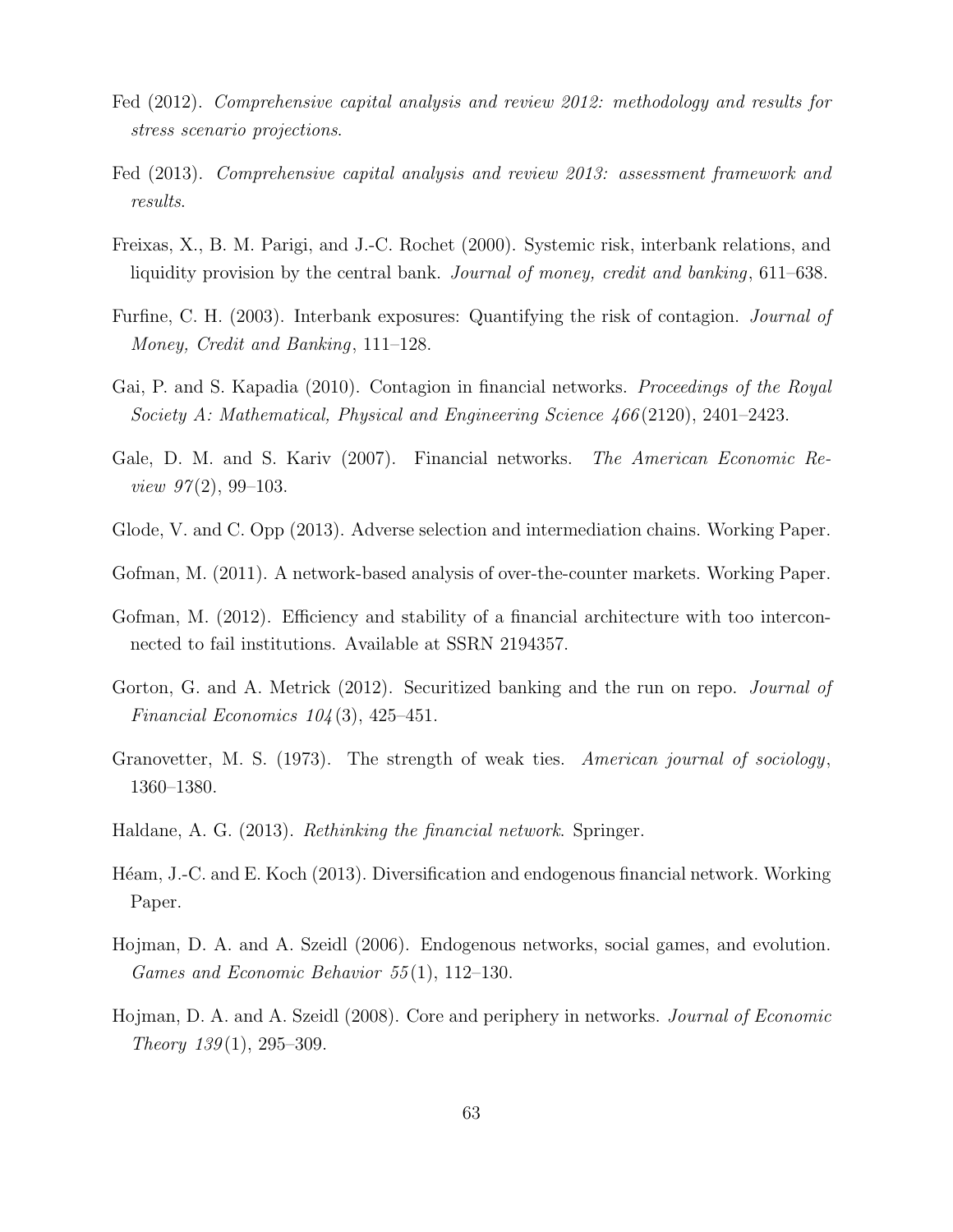- Holmstrom, B. and J. Tirole (1996). Private and public supply of liquidity. *Journal of* Political Economy 106, 1–40.
- <span id="page-63-1"></span>Jackson, M. O. (2005). A survey of network formation models: stability and efficiency. In Group formation in economics: networks, clubs and coalitions, Chapter 1, pp. 11–57. Cambridge University Press, Cambridge.
- <span id="page-63-2"></span>Jackson, M. O. (2010). Social and economic networks. Princeton University Press.
- <span id="page-63-0"></span>Jackson, M. O. and A. Wolinsky (1996). A strategic model of social and economic networks. Journal of economic theory  $71(1)$ , 44–74.
- <span id="page-63-8"></span>James, C. (1991). The losses realized in bank failures. The Journal of Finance  $46(4)$ , 1223–1242.
- Karlan, D., M. Mobius, T. Rosenblat, and A. Szeidl (2009). Trust and social collateral. The Quarterly Journal of Economics 124 (3), 1307–1361.
- <span id="page-63-3"></span>Kiyotaki, N. and J. Moore (1997). Credit chains. Working Paper.
- Kiyotaki, N. and J. Moore (2002). Balance-sheet contagion. The American Economic Review Papers and Proceedings 92 (2), 46–50.
- <span id="page-63-6"></span>Lagunoff, R. and S. Schreft (2001). A model of financial fragility. *Journal of Economic* Theory 99, 220–264.
- <span id="page-63-7"></span>Leitner, Y. (2005). Financial networks: Contagion, commitment, and private sector bailouts. The Journal of Finance  $60(6)$ , 2925–2953.
- <span id="page-63-9"></span>Li, D. and N. Schürhoff (2014). Dealer networks. CEPR Discussion Paper No. DP10237.
- <span id="page-63-4"></span>Manea, M. (2013). Intermediation in networks. working Paper.
- <span id="page-63-5"></span>Moore, J. (2011). Leverage stacks and the financial system. Ross Prize Lecture.
- Moreno, D. and J. Wooders (1996). Coalition-proof equilibrium. Games and Economic Behavior  $17(1)$ , 80–112.
- Neklyudov, A. V. (2013). Bid-ask spreads and the over-the-counter interdealer markets: Core and peripheral dealers. Working Paper.
- Newman, M. E. (2004). Analysis of weighted networks. *Physical Review E*  $70(5)$ , 056131.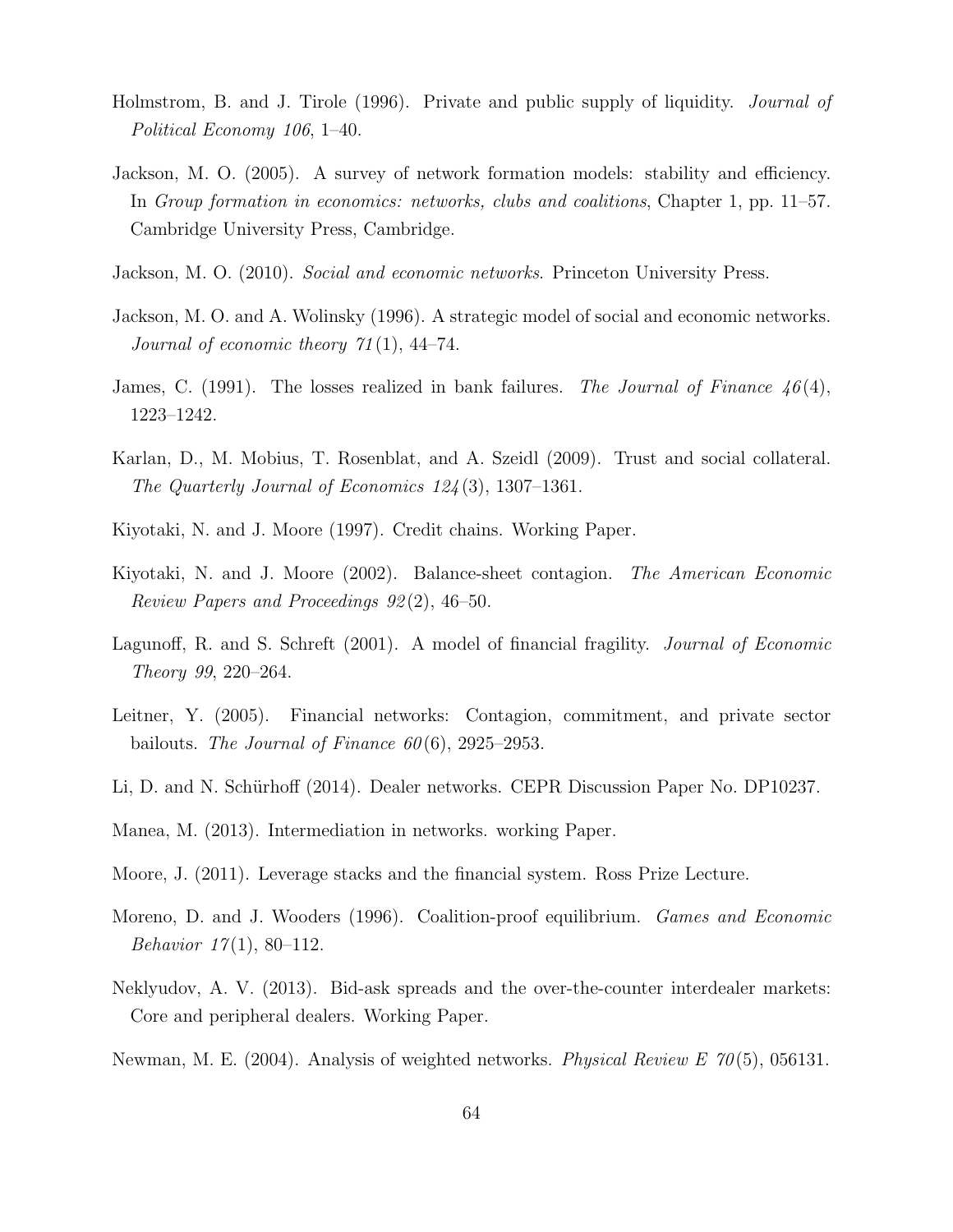- Oberfield, E. (2011). Business networks, production chains, and productivity: A theory of input-output architecture. FRB of Chicago Working Paper.
- <span id="page-64-1"></span>Peltonen, T. A., M. Scheicher, and G. Vuillemey (2014). The network structure of the cds market and its determinants. Journal of Financial Stability 13, 118–133.
- Pritsker, M. (2012). Knightian uncertainty and interbank lending. Journal of Financial Intermediation.
- <span id="page-64-4"></span>Rochet, J.-C. and J. Tirole (1996). Interbank lending and systemic risk. Journal of Money, Credit, and Banking 28, 733–762.
- <span id="page-64-3"></span>Rotemberg, J. (2008). Liquidity needs in economies with interconnected financial obligations. NBER working paper, No. 14222.
- Rotemberg, J. J. (2011). Minimal settlement assets in economies with interconnected financial obligations. Journal of Money, Credit and Banking  $\frac{43(1)}{8}$ , 81–108.
- <span id="page-64-5"></span>Roth, A. E. and M. A. O. Sotomayor (1990). Two-sided matching: A study in game-theoretic modeling and analysis. Cambridge University Press.
- Scott, H. (2012). Interconnectedness and contagion. Research Report by the Committee on Capital Markets Regulation.
- Shin, H. S. (2008). Risk and liquidity in a system context. *Journal of Financial Interme*diation  $17(3)$ ,  $315-329$ .
- Singh, M. (2010). Collateral, netting and systemic risk in the OTC derivatives market (EPub). International Monetary Fund.
- Upper, C. and A. Worms (2004). Estimating bilateral exposures in the german interbank market: Is there a danger of contagion? European Economic Review 48(4), 827–849.
- <span id="page-64-0"></span>van Lelyveld, I. and D. in 't Veld (2014). Finding the core: Network structure in interbank markets. Journal of Banking  $\mathcal C$  Finance 49, 27–40.
- <span id="page-64-2"></span>Vuillemey, G. and R. Breton (2013). Endogenous derivative networks. Working Paper.
- Yanelle, M.-O. (1997). Banking competition and market efficiency. The Review of Economic Studies 64 (2), 215–239.